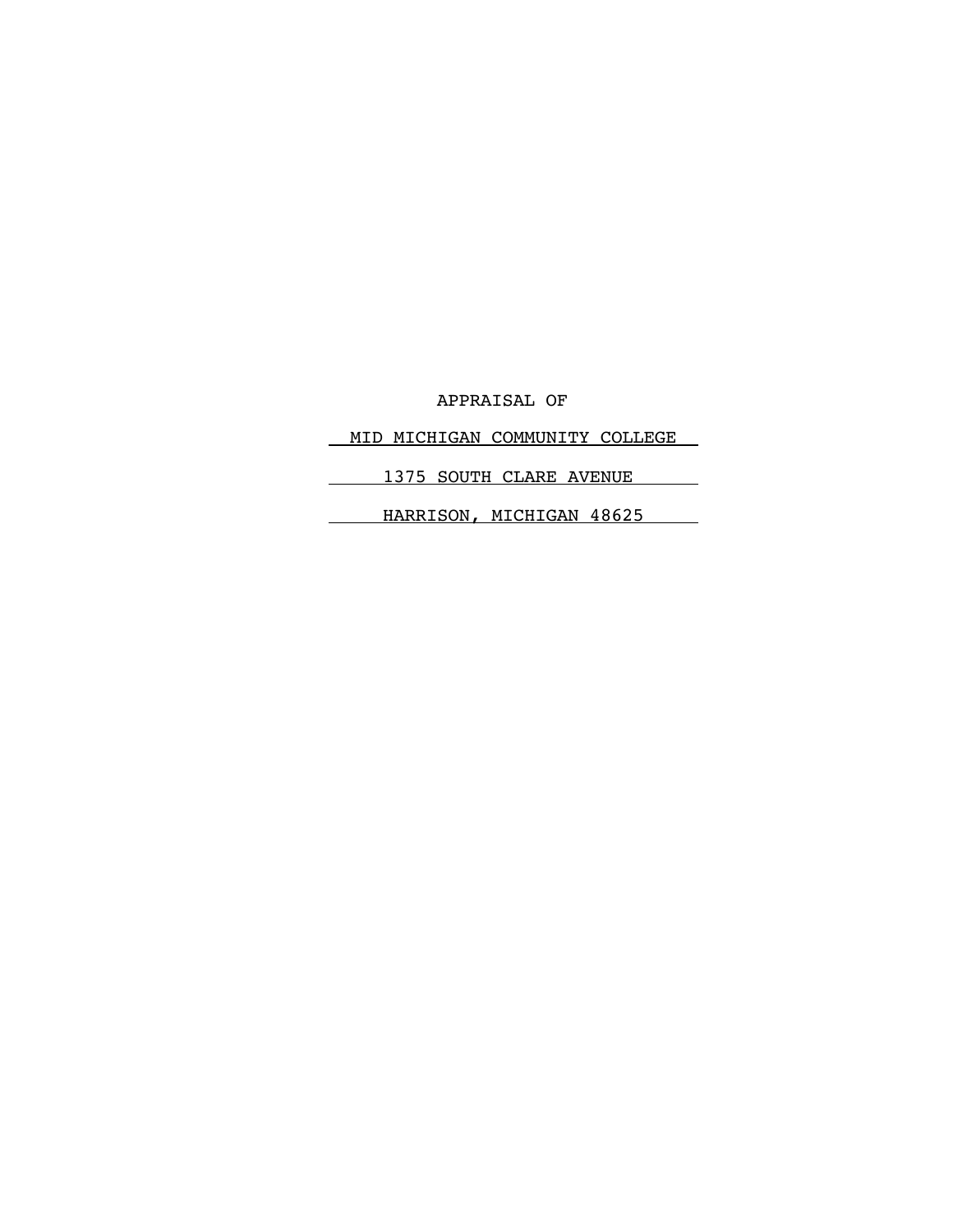R.A. Schettler, Inc.

24634 W. FIVE MILE RD. REDFORD, MI. 48239

Certified Appraisal Service

(248) 705-5801

Industrial - Commercial

Residential - Institutional

NOVEMBER 1, 2017

ASSOCIATED RISK MANAGEMENT, INC. 39111 W. SIX MILE ROAD LIVONIA, MICHIGAN 48152

TO WHOM IT MAY CONCERN:

 WE SUBMIT HEREWITH OUR CERTIFIED APPRAISAL OF ASSETS BELONGING TO MID MICHIGAN COMMUNITY COLLEGE, 1375 SOUTH CLARE AVENUE, HARRISON, MICHIGAN. THIS APPRAISAL INCLUDES BUILDINGS ONLY.

THIS APPRAISAL IS ARRANGED UNDER SEVERAL PROPERTY CLASSIFICATIONS AND FURNISHES AN UNBIASED STATEMENT OF VALUES.

THE "REPLACEMENT VALUE NEW" THE COST THAT WOULD BE INCURRED IN ACQUIRING AN EQUALLY DESIRABLE SUBSTITUTE FOR PROPERTY, WHICH IS DETERMINED IN ACCORDANCE WITH MARKET PRICES PREVAILING AT THE DATE OF THIS APPRAISAL AND REPRESENTS THE COST TO REPLACE NEW, THE PROPERTY IN LIKE KIND.

THE "SOUND OR INSURABLE VALUE" INDICATING PRESENT PHYSICAL SOUND VALUES OF THE PROPERTY OF AN OPERATING ENTERPRISE BASED UPON THE COST OF REPRODUCTION NEW, LESS AN ALLOWANCE FOR ACCRUED DEPRECIATION RESULTING FROM ITS AGE, CONDITION AND DEGREE OF OBSOLESCENCE.

A SUMMARY IMMEDIATELY FOLLOWING THIS LETTER SHOWS THE REPLACEMENT VALUE NEW AND SOUND INSURABLE VALUES SEGREGATED ACCORDING TO ACCOUNTS ESTABLISHED BY OUR COMPANY.

IN ORDER THAT YOU MAY FULLY UNDERSTAND THE SERVICES WE HAVE RENDERED, WE PRESENT THE IMPORTANT POINTS AS FOLLOWS:

- FIRST: ALL PHYSICAL CHANGES OF THEIR PROPERTY (ADDITIONS, REMOVALS, REPLACEMENTS, ALTERATIONS AND CHANGES IN LOCATION) AS FURNISHED BY THEIR MANAGERIAL STAFF AND/OR RECORDS HAVE BEEN INCORPORATED IN THE APPRAISAL.
- SECOND: WE HAVE CHECKED AND VERIFIED BY PERSONAL INVESTIGATION ALL CHANGES SUBMITTED BY THEIR STAFF.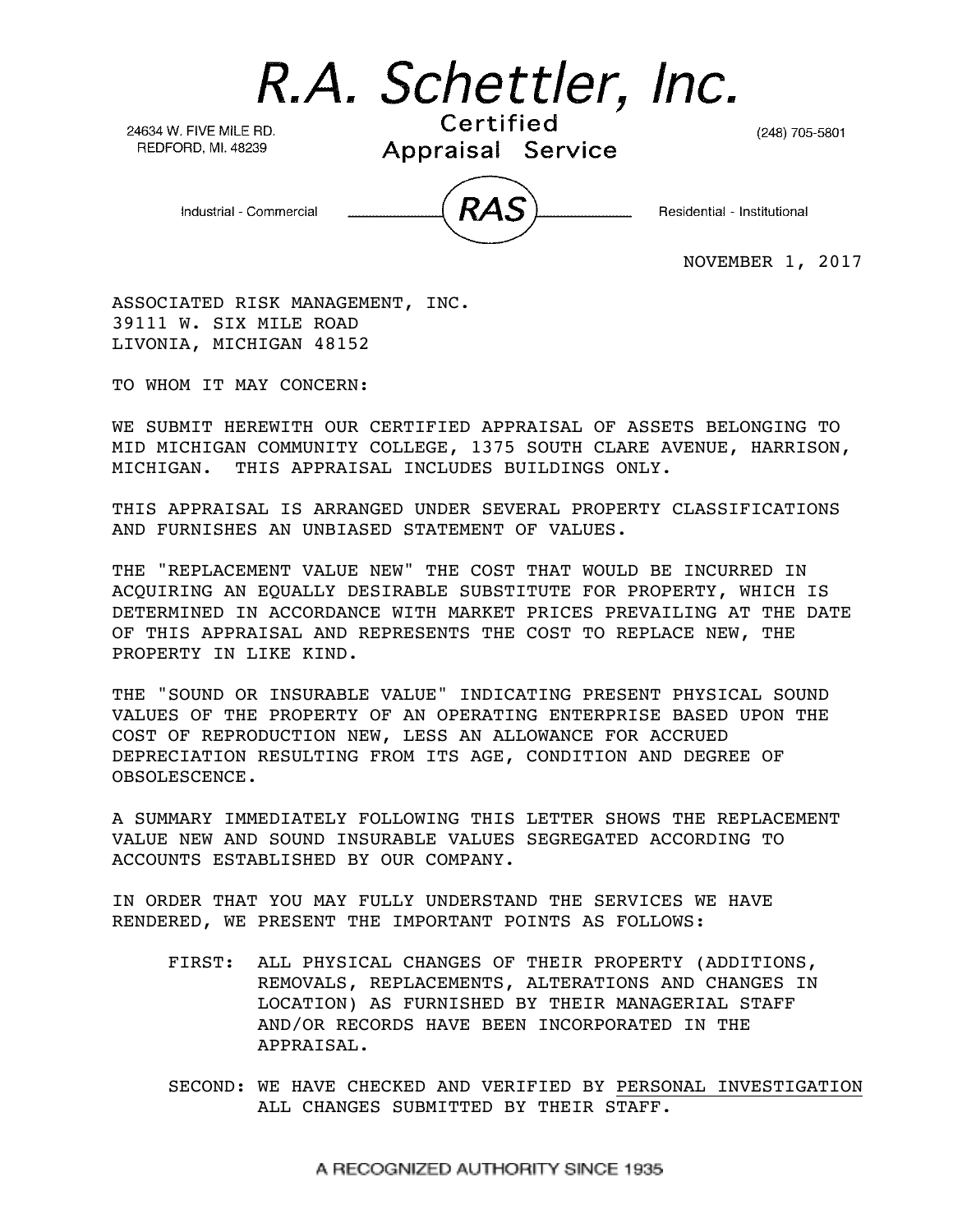R. A. SCHETTLER, INC. PAGE 2

 THIRD: WITH THE INFORMATION OBTAINED FROM THEIR RECORDS, WE HAVE DEDUCTED IN DOLLARS ALL RETIREMENTS AND ABANDONMENTS THAT HAVE TRANSPIRED SINCE THE DATE OF THEIR LAST APPRAISAL.

ECONOMIC CONDITIONS AFFECTING THE CONSTRUCTION, EQUIPMENT AND LABOR MARKETS, VALUES SHOWN ARE SUBJECT TO ADJUSTMENT, AS REQUIRED, AFTER THE DATE SPECIFIED IN CERTIFICATES.

WE HAVE NOT EXAMINED THE LEGAL TITLES OF PROPERTY; THEREFORE WE DO NOT ASSUME RESPONSIBILITY REGARDING THE OWNERSHIP OF PROPERTY IN THIS APPRAISAL.

VERY TRULY YOURS,

R. A. SCHETTLER, INC.

RAS/RMK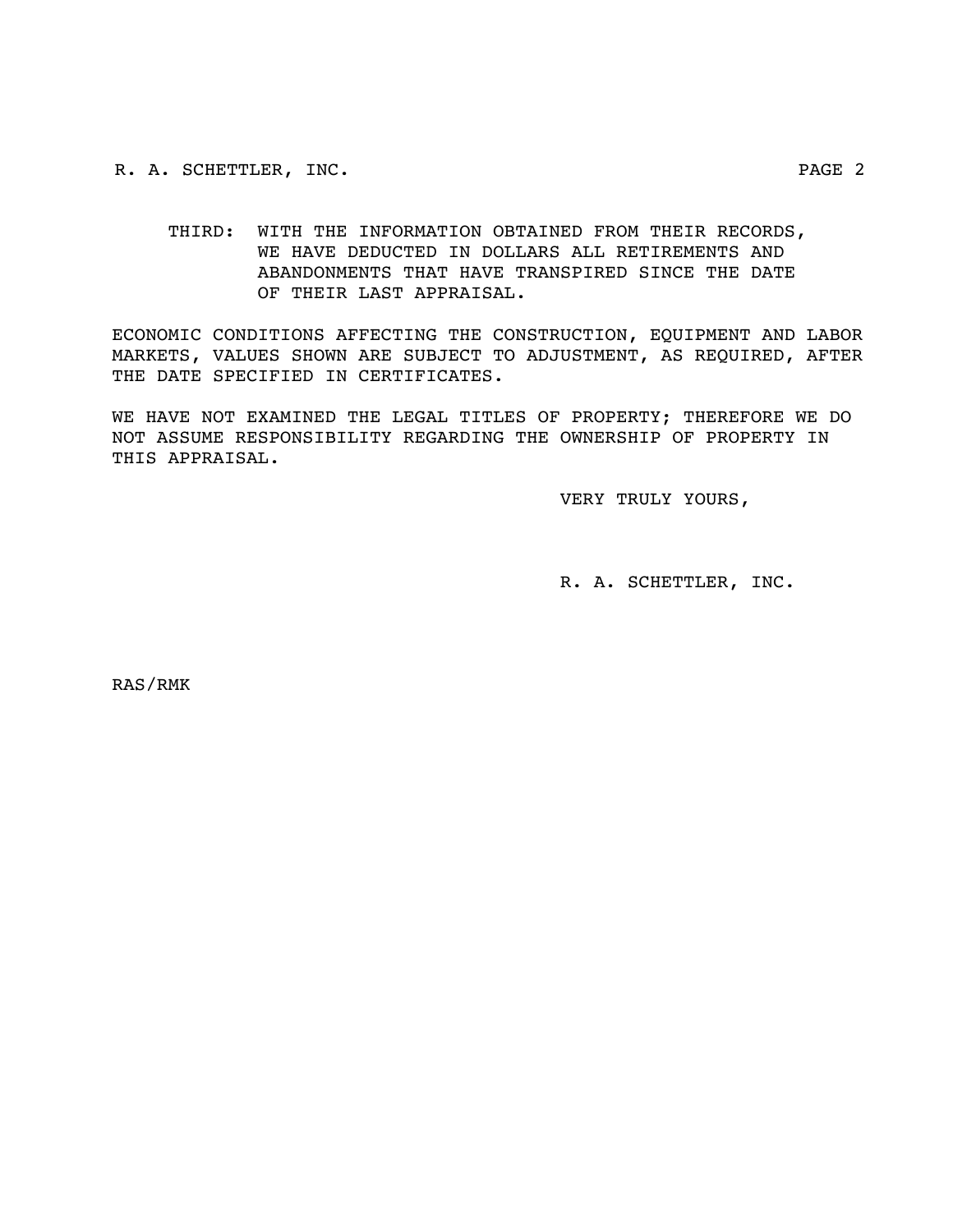R.A. Schettler, Inc.

24634 W. FIVE MILE RD. REDFORD, MI. 48239

Certified Appraisal Service

(248) 705-5801

Industrial - Commercial

Residential - Institutional

NOVEMBER 1, 2017

MID MICHIGAN COMMUNITY COLLEGE 1375 SOUTH CLARE AVENUE HARRISON, MICHIGAN 48625

TO WHOM IT MAY CONCERN:

WE SUBMIT HEREWITH OUR CERTIFIED APPRAISAL OF ASSETS BELONGING TO MID MICHIGAN COMMUNITY COLLEGE, 1375 SOUTH CLARE AVENUE, HARRISON, MICHIGAN. THIS APPRAISAL INCLUDES BUILDINGS ONLY.

THIS APPRAISAL IS ARRANGED UNDER SEVERAL PROPERTY CLASSIFICATIONS AND FURNISHES AN UNBIASED STATEMENT OF VALUES.

THE "REPLACEMENT VALUE NEW" THE COST THAT WOULD BE INCURRED IN ACQUIRING AN EQUALLY DESIRABLE SUBSTITUTE FOR PROPERTY, WHICH IS DETERMINED IN ACCORDANCE WITH MARKET PRICES PREVAILING AT THE DATE OF THIS APPRAISAL AND REPRESENTS THE COST TO REPLACE NEW, THE PROPERTY IN LIKE KIND.

THE "SOUND OR INSURABLE VALUE" INDICATING PRESENT PHYSICAL SOUND VALUES OF THE PROPERTY OF AN OPERATING ENTERPRISE BASED UPON THE COST OF REPRODUCTION NEW, LESS AN ALLOWANCE FOR ACCRUED DEPRECIATION RESULTING FROM ITS AGE, CONDITION AND DEGREE OF OBSOLESCENCE.

A SUMMARY IMMEDIATELY FOLLOWING THIS LETTER SHOWS THE REPLACEMENT VALUE NEW AND SOUND INSURABLE VALUES SEGREGATED ACCORDING TO ACCOUNTS ESTABLISHED BY OUR COMPANY.

IN ORDER THAT YOU MAY FULLY UNDERSTAND THE SERVICES WE HAVE RENDERED, WE PRESENT THE IMPORTANT POINTS AS FOLLOWS:

- FIRST: ALL PHYSICAL CHANGES OF YOUR PROPERTY (ADDITIONS, REMOVALS, REPLACEMENTS, ALTERATIONS AND CHANGES IN LOCATION) AS FURNISHED BY YOUR MANAGERIAL STAFF AND/OR RECORDS HAVE BEEN INCORPORATED IN THE APPRAISAL.
- SECOND: WE HAVE CHECKED AND VERIFIED BY PERSONAL INVESTIGATION ALL CHANGES SUBMITTED BY YOUR STAFF.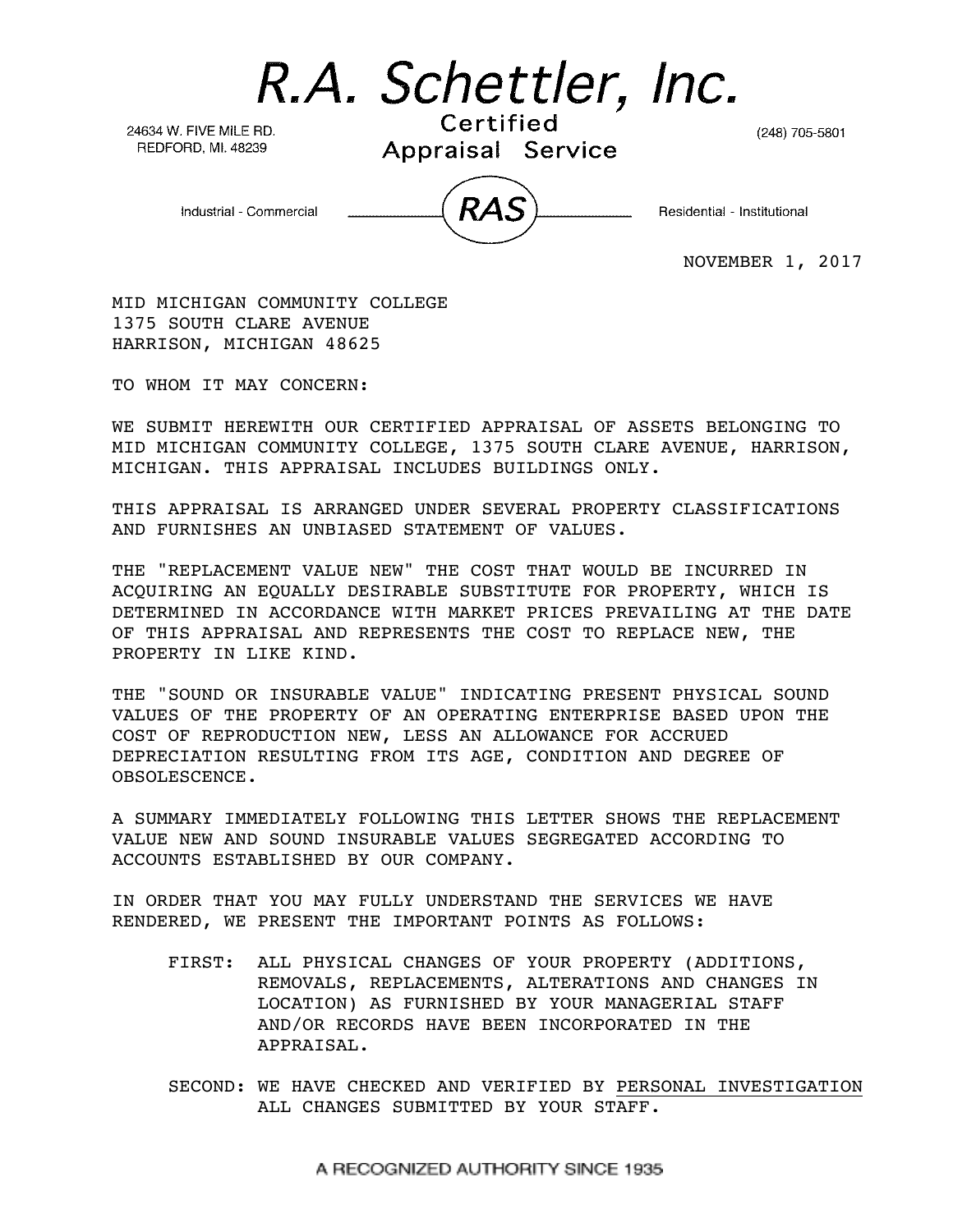R. A. SCHETTLER, INC. PAGE 2

 THIRD: WITH THE INFORMATION OBTAINED FROM YOUR RECORDS, WE HAVE DEDUCTED IN DOLLARS ALL RETIREMENTS AND ABANDONMENTS THAT HAVE TRANSPIRED SINCE THE DATE OF YOUR LAST APPRAISAL.

ECONOMIC CONDITIONS AFFECTING THE CONSTRUCTION, EQUIPMENT AND LABOR MARKETS, VALUES SHOWN ARE SUBJECT TO ADJUSTMENT, AS REQUIRED, AFTER THE DATE SPECIFIED IN CERTIFICATES.

WE HAVE NOT EXAMINED THE LEGAL TITLES OF PROPERTY; THEREFORE WE DO NOT ASSUME RESPONSIBILITY REGARDING THE OWNERSHIP OF PROPERTY IN THIS APPRAISAL.

VERY TRULY YOURS,

R. A. SCHETTLER, INC.

RAS/RMK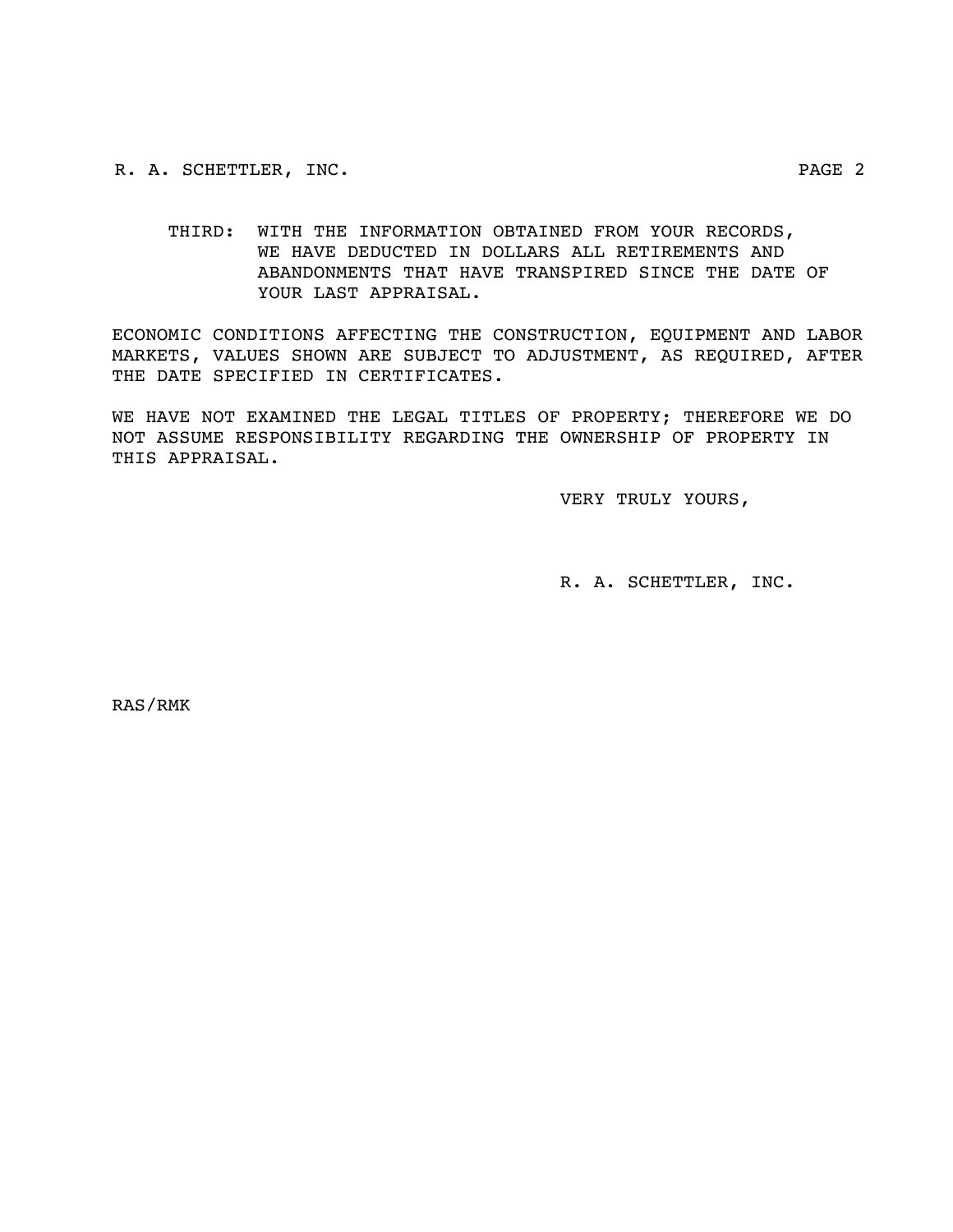R.A SCHETTLER, INC.

### REGISTERED APPRAISERS

-CERTIFY-

THAT ON THE DATE GIVEN IN THIS CERTIFICATE, THE PROPERTY OF

### MID MICHIGAN COMMUNITY COLLEGE

LOCATED AT 1375 SOUTH CLARE AVENUE

HARRISON, MICHIGAN 48625

WAS WELL AND REASONABLY WORTH:

 $\overline{a}$ 

- NINTY-SEVEN MILLION, THIRTY THOUSAND, FIVE HUNDRED DOLLARS.

ON THE BASIS OF ITS REPLACEMENT VALUE NEW

DISTRIBUTION OF VALUES ARE AS FOLLOWS:

REAL ESTATE - BUILDINGS. . . . . . . \$97,030,500.00

DATE: NOVEMBER FIRST TWO THOUSAND SEVENTEEN R.A. SCHETTLER, INC.

PROJECT NO: 2197

BY THE CONSTRUCTION OF THE CONSTRUCTION OF THE CONSTRUCTION OF THE CONSTRUCTION OF THE CONSTRUCTION OF THE CONSTRUCTION OF THE CONSTRUCTION OF THE CONSTRUCTION OF THE CONSTRUCTION OF THE CONSTRUCTION OF THE CONSTRUCTION OF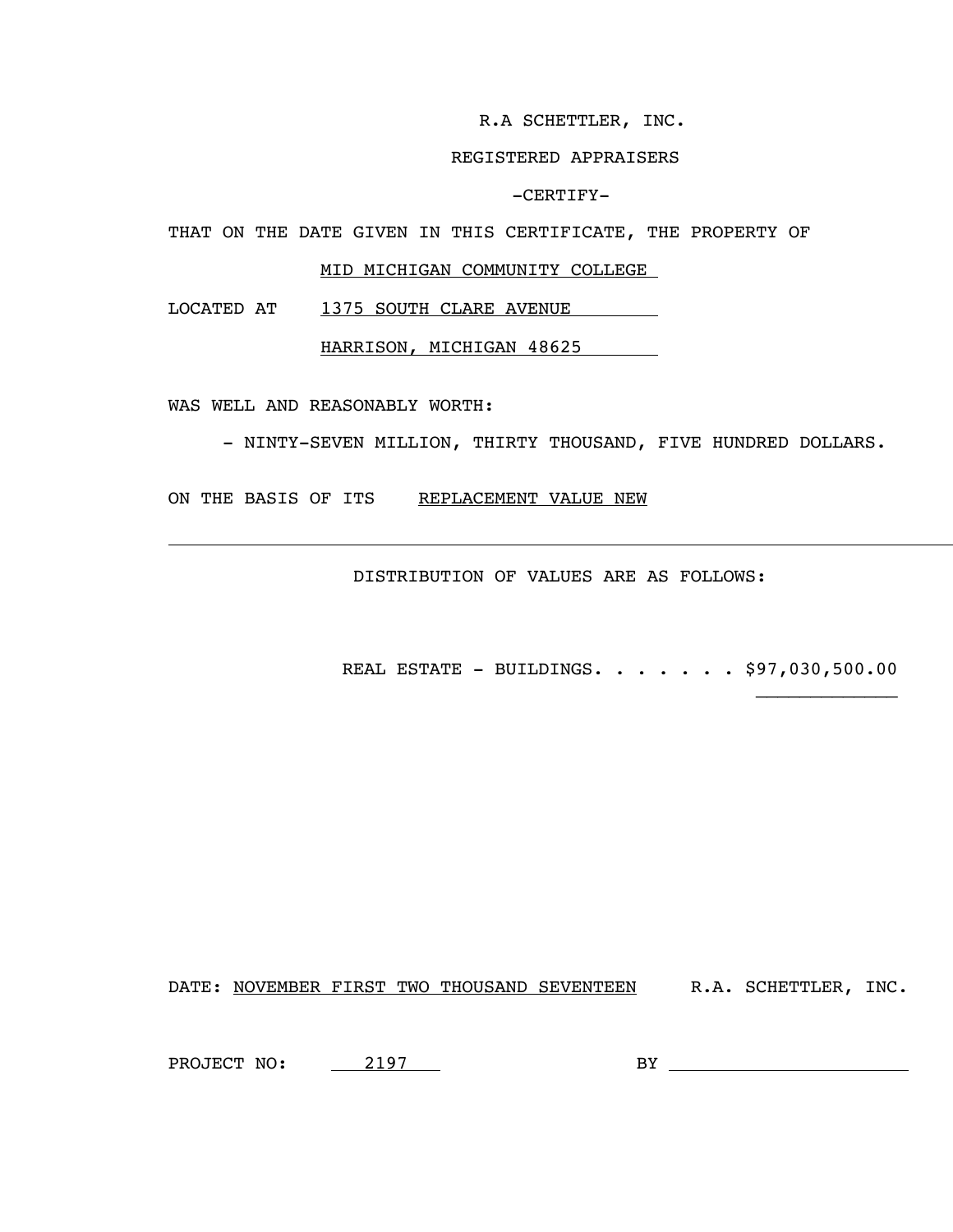R.A SCHETTLER, INC.

### REGISTERED APPRAISERS

-CERTIFY-

THAT ON THE DATE GIVEN IN THIS CERTIFICATE, THE PROPERTY OF

### MID MICHIGAN COMMUNITY COLLEGE

LOCATED AT 1375 SOUTH CLARE AVENUE

HARRISON, MICHIGAN 48625

WAS WELL AND REASONABLY WORTH:

L

- SEVENTY-SIX MILLION, FORTY-FOUR THOUSAND, ONE HUNDRED DOLLARS.

ON THE BASIS OF ITS SOUND VALUATION

DISTRIBUTION OF VALUES ARE AS FOLLOWS:

REAL ESTATE - BUILDINGS. . . . . . . \$76,044,100.00

DATE: NOVEMBER FIRST TWO THOUSAND SEVENTEEN R.A. SCHETTLER, INC.

PROJECT NO: 2197

BY THE CONSTRUCTION OF THE CONSTRUCTION OF THE CONSTRUCTION OF THE CONSTRUCTION OF THE CONSTRUCTION OF THE CONSTRUCTION OF THE CONSTRUCTION OF THE CONSTRUCTION OF THE CONSTRUCTION OF THE CONSTRUCTION OF THE CONSTRUCTION OF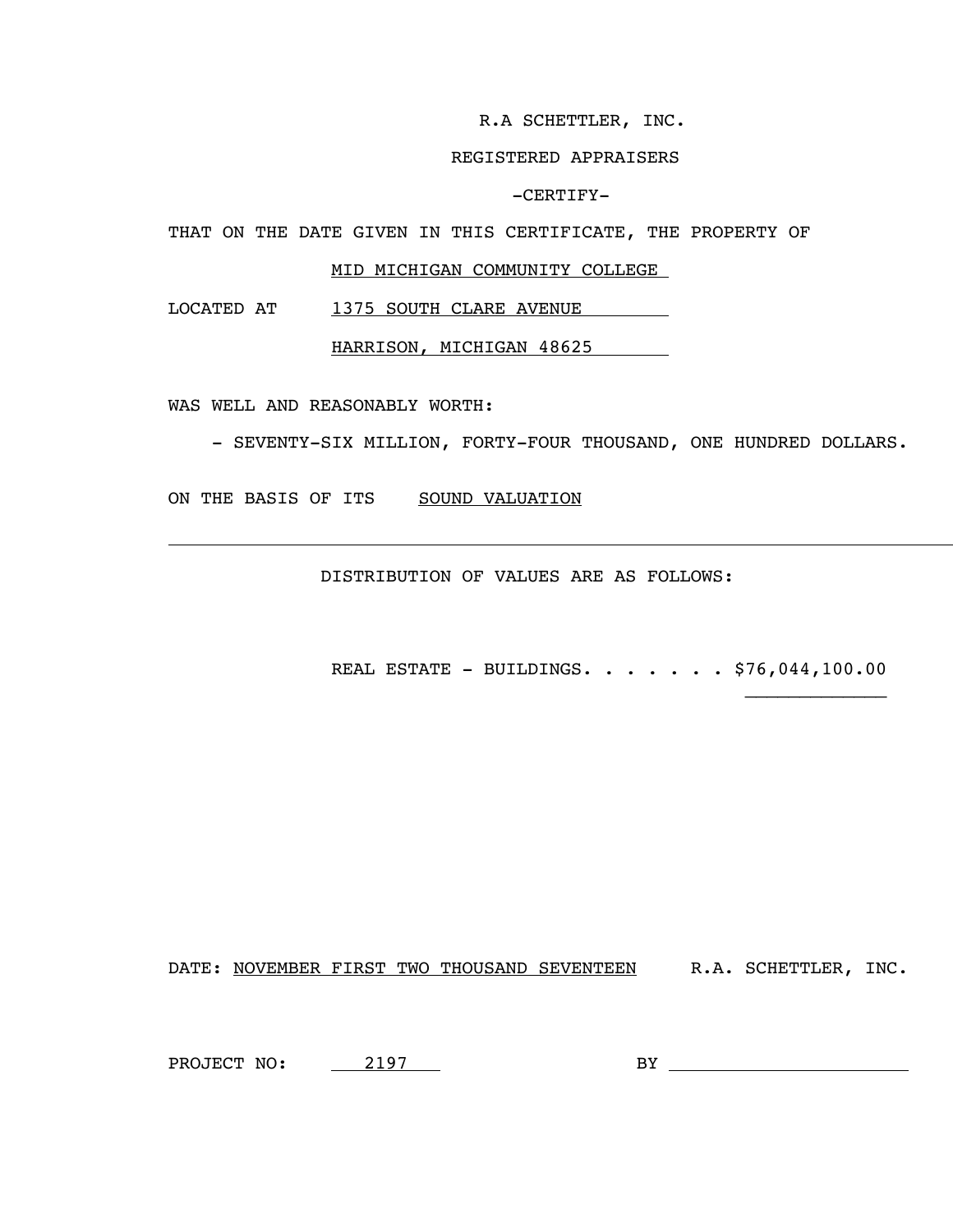### R.A. SCHETTLER, INC SUMMATION OF

| Asset Acct:                            | MID MICHIGAN COMMUNITY COLLEGE | AS OF: 11/1/17 |
|----------------------------------------|--------------------------------|----------------|
| MAIN BUILDING                          | 40, 111, 800.00                | 26,473,800.00  |
| PRESIDENTS HOUSE                       | 852,500.00                     | 460,300.00     |
| CENTER FOR MED. IMAGING                | 1,757,600.00                   | 1,529,100.00   |
| MAINTENANCE GARAGE                     | 332,800.00                     | 153,100.00     |
| MAINTENANCE                            | 154,700.00                     | 72,700.00      |
| MAINTENANCE STORAGE                    | 148,200.00                     | 69,700.00      |
| PICKARD                                | 13,471,500.00                  | 9,564,800.00   |
| PICKARD SHED                           | 4,800.00                       | 4,000.00       |
| M-TEC BUILDING                         | 4,054,500.00                   | 3,486,900.00   |
| SHIPPING/RECEIVING                     | 248,500.00                     | 221,100.00     |
| SALT STORAGE                           | 11,900.00                      | 10,400.00      |
| SUMMERTON ROAD BARN                    | 121,600.00                     | 47,400.00      |
| SUMMERTON ROAD STORAGE                 | 28,200.00                      | 11,000.00      |
| DOAN CENTER/LIBERAL ARTS<br>& BUSINESS | 32,404,500.00                  | 30,784,300.00  |
| MOREY TECH CENTER                      | 3,132,400.00                   | 3,038,500.00   |
| 2790 S. SUMMERTON ROAD                 | 195,000.00                     | 117,000.00     |

| ASSET ACCOUNT GRAND TOTAL |  | 97,030,500.00 | 76,044,100.00 |
|---------------------------|--|---------------|---------------|
|                           |  |               |               |

 $\overline{\phantom{a}}$  , and the contribution of the contribution of the contribution of the contribution of the contribution of the contribution of the contribution of the contribution of the contribution of the contribution of the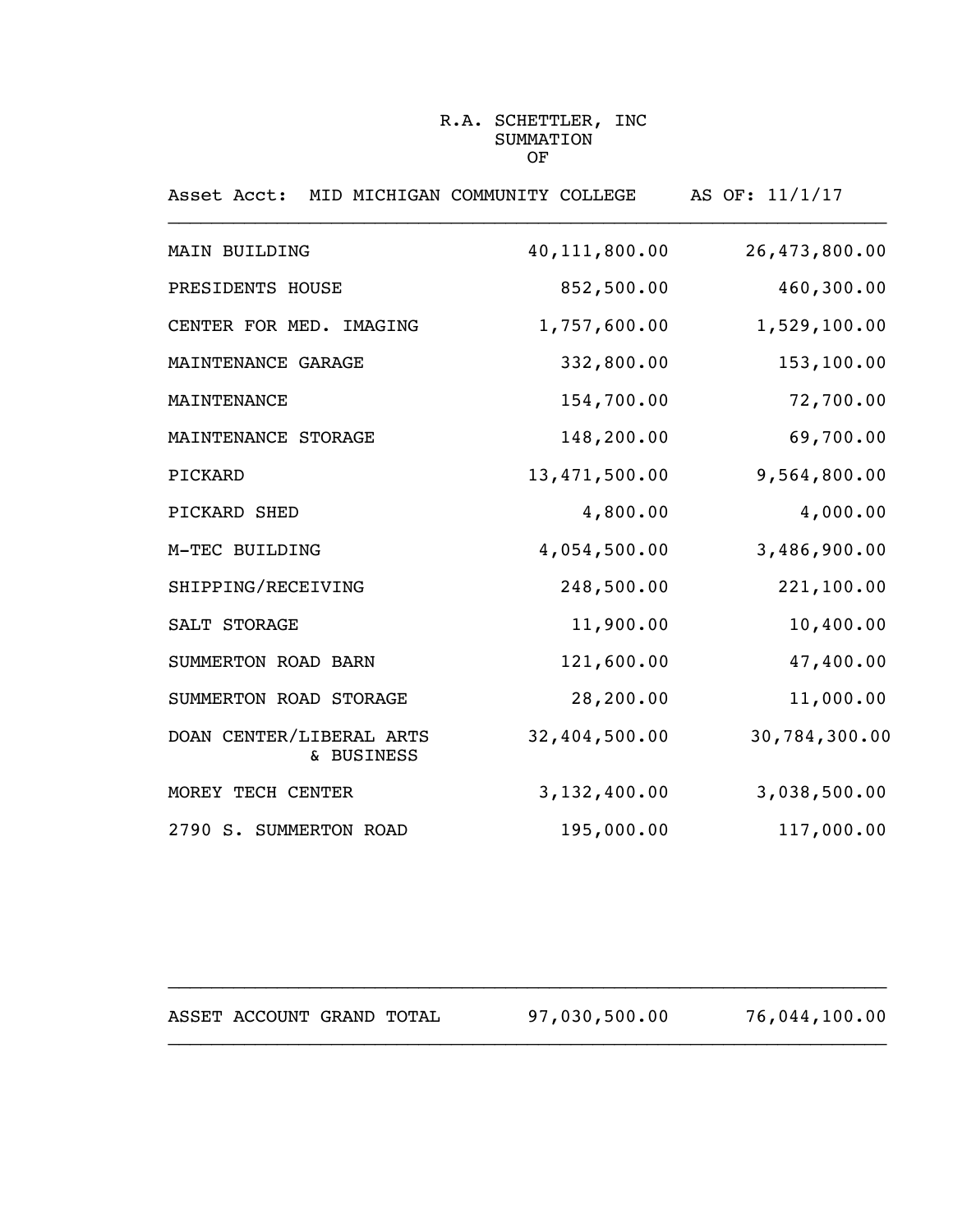### Asset Acct.: MID MICHIGAN COMMUNITY COLLEGE Bldg.: MAIN BUILDING REAL ESTATE - BUILDING

| Description                       | 11/1/17       |
|-----------------------------------|---------------|
| FOUNDATION:                       | 834,400.00    |
| SUPERSTRUCTURE:                   |               |
| <b>FRAME</b>                      | 1,830,900.00  |
| <b>FLOORS</b>                     | 2,430,000.00  |
| FLOOR COVERINGS                   | 1,307,800.00  |
| CEILINGS                          | 1,007,300.00  |
| <b>ROOF STRUCTURE</b>             | 1,629,100.00  |
| ROOF COVER                        | 1,053,700.00  |
| INTERIOR CONSTRUCTION             | 8,583,100.00  |
| <b>BUILT-IN FIXTURES</b>          | 1,235,300.00  |
| <b>ELECTRICAL</b>                 | 4,504,400.00  |
| PLUMBING                          | 2,728,000.00  |
| <b>HEATING</b>                    | 5,679,200.00  |
| <b>EXTERIOR WALLS</b>             | 3,898,900.00  |
| MISCELLANEOUS CONSTRUCTION        | 682,200.00    |
| FIRE PROTECTION                   | 83,400.00     |
| TOTAL LABOR AND MATERIALS         | 37,487,700.00 |
| ARCHITECT'S PLANS AND SUPERVISION | 7%            |

| Replacement Value New | 40, 111, 800.00 |
|-----------------------|-----------------|
| Depreciation %        | 34%             |
| Sound Valuation       | 26,473,800,00   |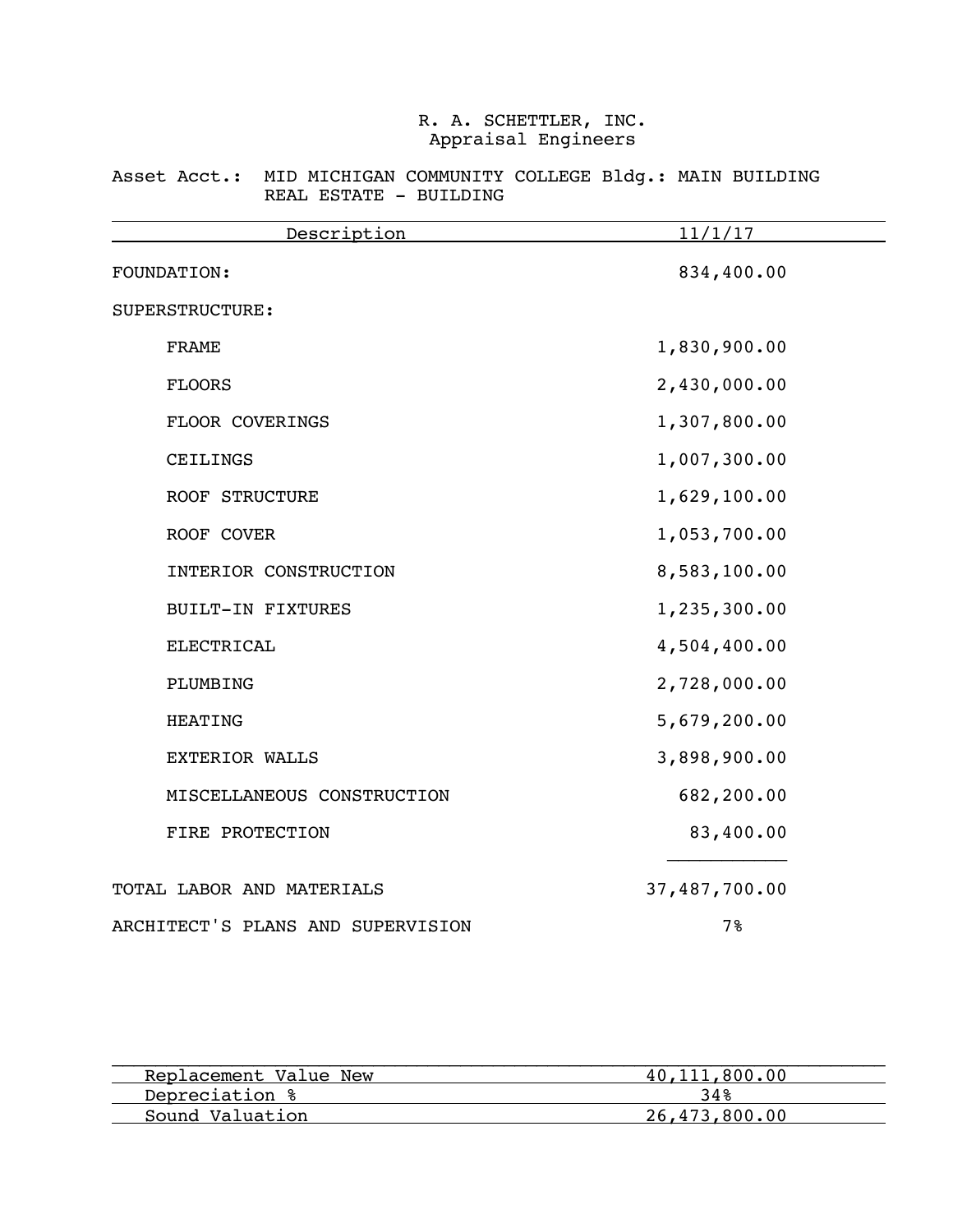REAL ESTATE - BUILDING MID MICHIGAN COMMUNITY COLLEGE

NAME OF BUILDING: MAIN BUILDING

TYPE OF BUILDING: CLASS C

NO. OF STORIES: ONE AND TWO

OCCUPANCY: CLASSROOMS, OFFICES

TOTAL SQUARE FEET = 108,780

FOUNDATION: CONCRETE

SUPERSTRUCTURE: FRAME - STEEL

FLOORS - CONCRETE ON GROUND, ON VAPOR BARRIER

- CONCRETE ON METAL DECK, STEEL JOISTS
- CONCRETE SLAB ON STEEL BEAMS, PENTHOUSE
- NEXUS RAISED FLOOR WITH ELECTRICAL, LIBRARY

FLOOR COVER - CARPET; QUARRY TILE, RESTROOMS, KITCHEN; COMPOSITION TILE; EVERLAST RUBBER FLOORING, FITNESS CENTER

ROOF STRUCTURE - STEEL JOISTS, STEEL DECK, 4' OVERHANG

ROOF COVER - SINGLE MEMBRANE WITH INSULATION

CEILINGS - SUSPENDED ACOUSTICAL TILE; PLASTER; GYPSUM BOARD

INTERIOR CONSTRUCTION - MASONRY PARTITIONS

BUILT-IN FIXTURES

- LAMINATE WALL CABINETS
- LAMINATE BASE CABINETS
- 2 FOLDING VINYL COVERED PARTITIONS, 12 X 8'
- 8 FOLDING VINYL COVERED PARTITIONS, 16 X 8'
- 3 FOLDING VINYL COVERED PARTITION, AUTO SECOND FLOOR
- 3 EXHAUST FUME HOODS IN EXISTING BUILDING
- 236 AUDITORIUM CHAIRS, FABRIC UPHOLSTERED WITH FOLD-UP SEAT
	- KNIGHT STAINLESS STEEL EXHAUST FUME HOOD
	- HOBART MODEL AM-9T2 DISHWASHER, #293693, STAINLESS STEEL WITH 12 LINEAR FEET OF DRAINBOARD, WASTE DISPOSAL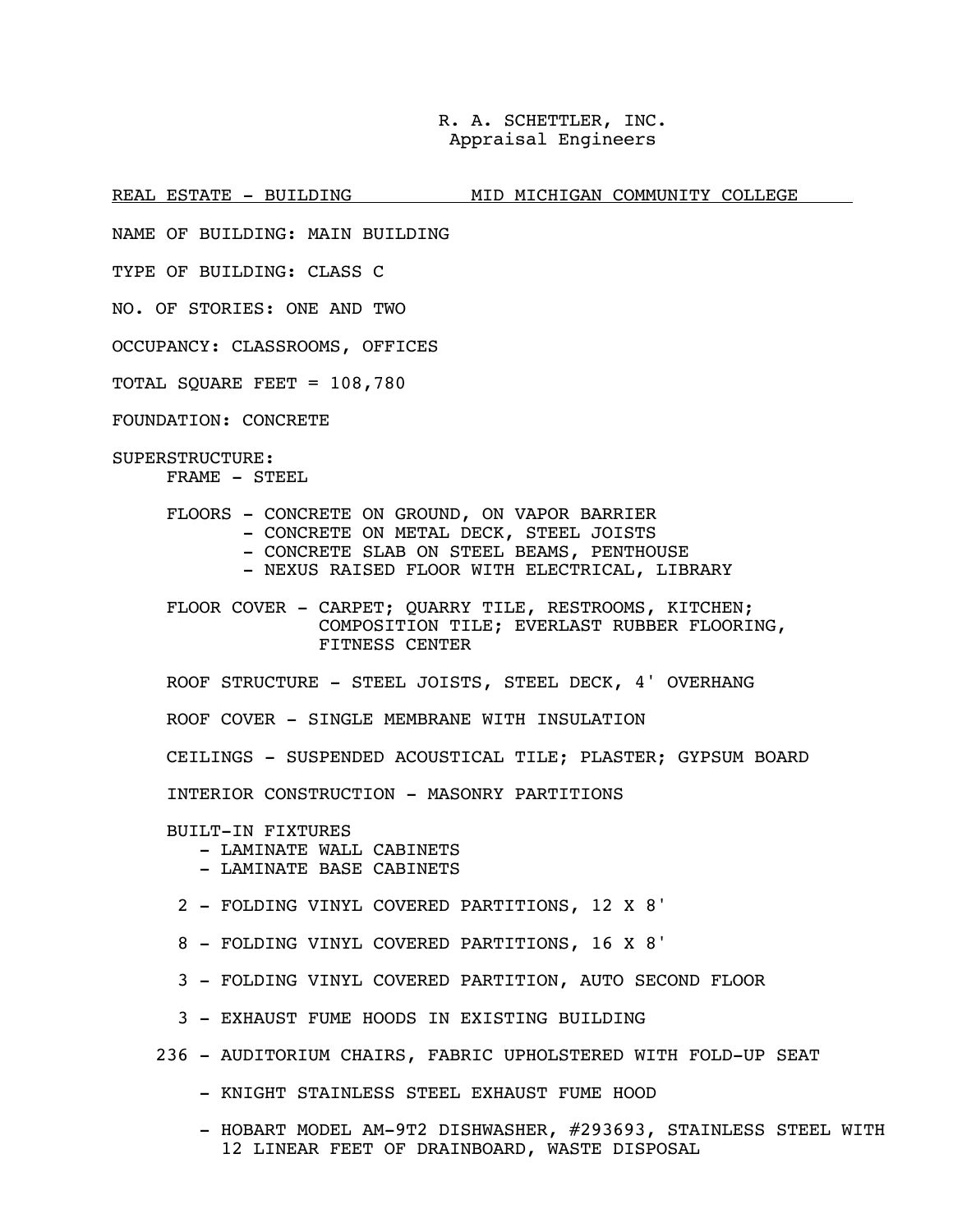page 2

| REAL ESTATE - BUILDING                                                | MID MICHIGAN COMMUNITY COLLEGE                                                                                                                                                                                                                                                                                    |
|-----------------------------------------------------------------------|-------------------------------------------------------------------------------------------------------------------------------------------------------------------------------------------------------------------------------------------------------------------------------------------------------------------|
| MAIN BUILDING: continued                                              |                                                                                                                                                                                                                                                                                                                   |
| SUPERSTRUCTURE: continued<br>BUILT-IN FIXTURES - continued<br>LIBRARY | 33 - LINEAR FT. LAMINATE BASE CABINETS WITH STAINLESS STEEL SINK -                                                                                                                                                                                                                                                |
|                                                                       | 23 - LINEAR FT. LAMINATE WALL CABINETS, - LIBRARY<br>1 - BASE CABINET, LAMINATE, 68" WIDE - GOLDBERG                                                                                                                                                                                                              |
|                                                                       | 2 - TALL CABINETS, LAMINATE, 48" WIDE - GOLDBERG                                                                                                                                                                                                                                                                  |
|                                                                       | 1 - BASE CABINET, LAMINATE, 48" WIDE - GOLDBERG                                                                                                                                                                                                                                                                   |
|                                                                       | 1 - WALL CABINET, LAMINATE, 48" WIDE - GOLDBERG                                                                                                                                                                                                                                                                   |
| 1 - FAN SHAPE PANEL, WOOD, - GOLDBERG                                 |                                                                                                                                                                                                                                                                                                                   |
| DRAINBOARD                                                            | - 3 COMPARTMENT POT WASHING SINK, STAINLESS STEEL WITH 3'                                                                                                                                                                                                                                                         |
| SYSTEM, 72 X 84 X 30" HEIGHT                                          | - STAINLESS STEEL EXHAUST HOOD WITH LIGHTS AND FIRE SUPPRESSION                                                                                                                                                                                                                                                   |
|                                                                       | - NORLAKE WALK-IN COOLER, 7.5 X 7.5 X 7' HEIGHT                                                                                                                                                                                                                                                                   |
|                                                                       | - NORLAKE WALK-IN FREEZER, 7.5 X 7.5 X 7' HEIGHT                                                                                                                                                                                                                                                                  |
|                                                                       | - LAMINATE BASE CABINET WITH STAINLESS STEEL SINK, 12'                                                                                                                                                                                                                                                            |
| $2 - STOP$                                                            | - MONTGOMERY PASSENGER ELEVATOR, #13352, 3,000 LB. CAPACITY,                                                                                                                                                                                                                                                      |
|                                                                       | - OTIS PASSENGER ELEVATOR, #15393, 2,500 LB. CAPACITY, 2-STOP                                                                                                                                                                                                                                                     |
| 20' X 8'<br>9' X 8'                                                   | SNACK BAR - 1 - SERVICE COUNTER, LAMINATE U SHAPED WITH 3<br>COMPARTMENTS, STAINLESS STEEL SINK, 22 LINEAR FT.<br>1 - BASE CABINET, LAMINATE, 8 LINEAR FT.<br>2 - STAINLESS STEEL WALL SHELF, 72"<br>1 - ROLLING OVERHEAD DOOR, METAL, ELECTRIC OPERATED,<br>1 - ROLLING OVERHEAD DOOR, METAL, ELECTRIC OPERATED, |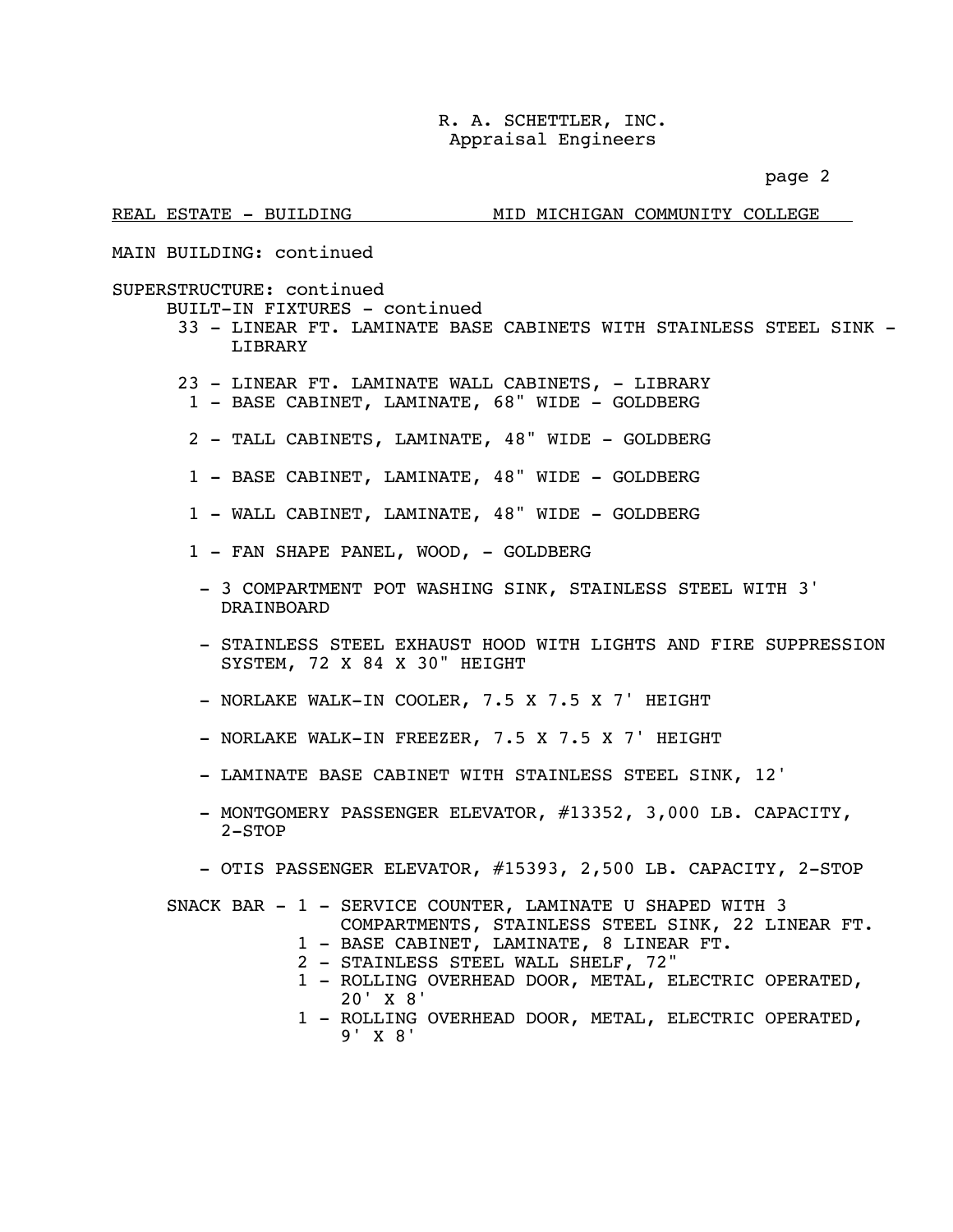page 3

### REAL ESTATE - BUILDING MID MICHIGAN COMMUNITY COLLEGE

### MAIN BUILDING: continued

### PLUMBING - AN APPROVED SYSTEM OF SANITARY FIXTURES CONSISTING OF:

- 37 WATER CLOSETS
- 33 LAVATORIES
- 14 URINALS
- 4 SANITARY SINKS
- 7 DRINKING FOUNTAINS
- 4 SHOWERS
- 1 STORAGE WATER TANK
- 2 WELLS
- 2 WATER HEATERS, GAS FIRED

### ELECTRICAL - AN APPROVED SYSTEM OF WIRING ALL IN CONDUIT WITH NECESSARY WALL PLUGS AND SWITCH BOXES, SWITCH PANEL

- TRANSFORMER SUBSTATION, 1500 KVA
- SIMPLEX FIRE CONTROL SYSTEM
- PUBLIC ADDRESS SYSTEM

HEATING, VENTILATING AND AIR CONDITIONING -

- REZNOR GAS FIRED MAKEUP AIR UNIT
- . 5 CARRIER MODEL 39BA100-D13 SUPPLY FANS
- 1 BRYANT EB200-WFDG GAS FIRED BOILER, #93116
- 1 BRYANT EB200-WFDG GAS FIRED BOILER, #93117
- 1 BRYANT EB200-WFDG GAS FIRED BOILER, #93114
- CARRIER MODEL 39ED26 SUPPLY FAN
- PUMPS AS REQUIRED
- TRANE MODEL TTA090 ROOFTOP CONDENSING UNIT
- WILLIAMSON MODEL T440 ROOFTOP CONDENSING UNIT
- MAMMOTH MULTI ZONE HEATING AND AIR CONDITIONING UNIT, GAS FIRED, #32086-01-01, STUDENT CENTER
- 2 TRANE TSC060 PACKAGED ROOFTOP AIR CONDITIONER
- 1 TRANE TSC036 PACKAGED ROOFTOP AIR CONDITIONER
- 1 TJERLUND A1-5 COMBUSTION AIR UNIT'
- 1 LIEBERT PFH014-A-PL COMPUTER ROOM DUCTLESS AIR CONDITIONER
- 2 WEIL MC LAIN 80 GAS FIRED CAST IRON BOILER, #CP4749658 -CP4749665
	- TRANE RTAC1554 ROOFTOP CHILLER, 155 TON CAPACITY
- 1 TRANE 2LHFC204B637E5E9011AOC ROOFTOP SELF CONTAINED AIR CONDITIONING UNIT, #C04A00771
- 1 TRANE LSLHFC204B638E5FD9011AOC ROOFTOP SELF CONTAINED AIR CONDITIONING UNIT, #CO4A00770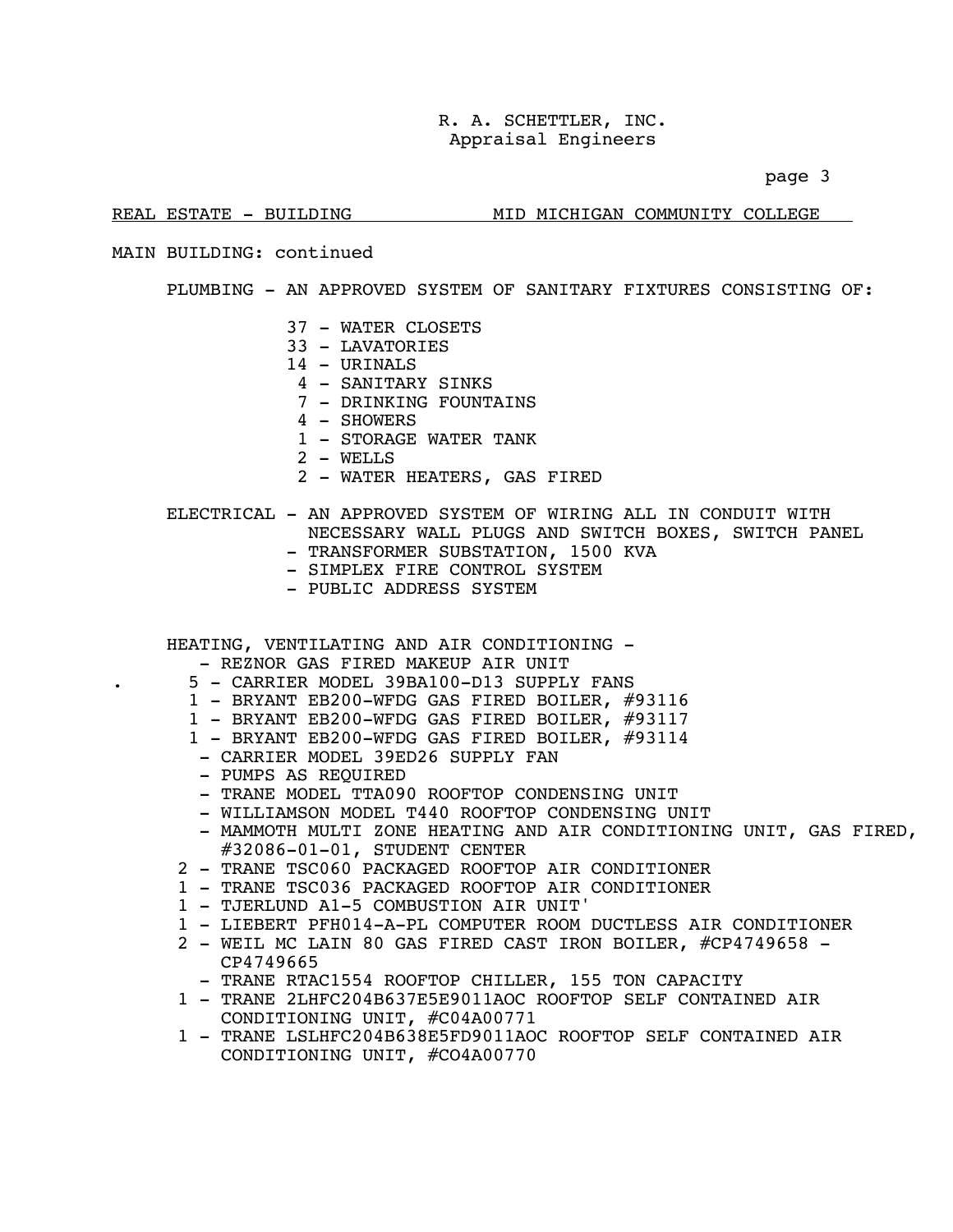page 4

### REAL ESTATE - BUILDING MID MICHIGAN COMMUNITY COLLEGE

MAIN BUILDING: continued

 EXTERIOR WALLS - FACE BRICK, BLOCK BACKUP - ALUMINUM AND GLASS WINDOWS - CEMENT PLASTER FRIEZE AND SOFFIT - 1" INSULATED GLASS IN ALUMINUM THERMAL FRAME - E.I.F.S. SOFFIT/FACIA

MISCELLANEOUS:

- ILLUMINATED SIGN 12 X 7' MOUNTED ON STEEL SUPPORTS WITH STONE BASE
- SMED WHITE NOISE, LIBRARY

YEAR BUILT: 1969; FOOD SERVICE 1972, GOLDBERG CENTER; 1973, HEALTH WING 1976, MICHIGAN ROOM 1977, STUDENT ORIENTATION AND ACADEMIC READINESS CTR 2004

QUALITY OF CONSTRUCTION: GOOD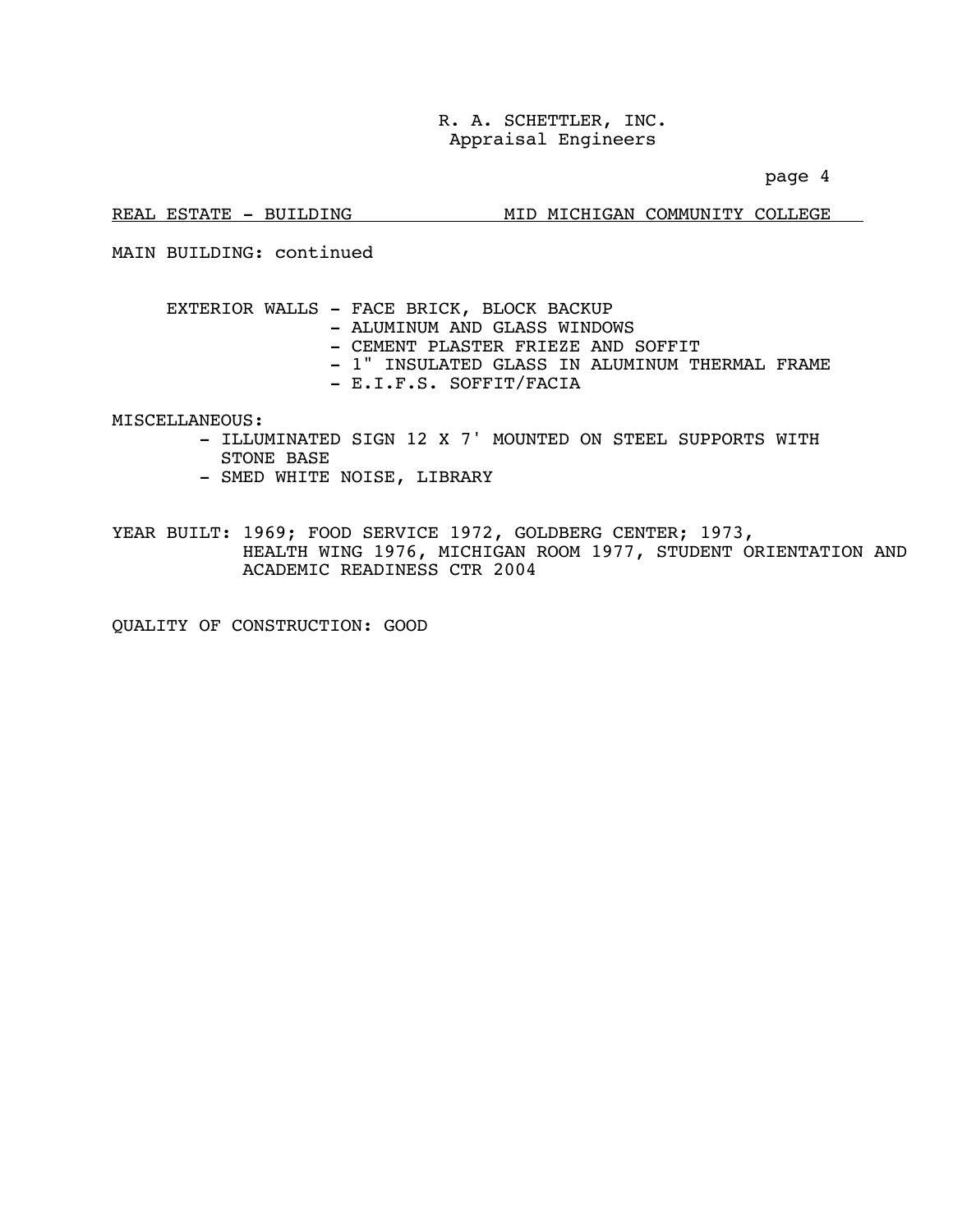REAL ESTATE - BUILDING MID MICHIGAN COMMUNITY COLLEGE NAME OF BUILDING: MAIN BUILDING - AUTO TECH CENTER

TYPE OF BUILDING: CLASS C

NO. OF STORIES: ONE

OCCUPANCY: CLASSROOMS, AND LABS

TOTAL SQUARE FEET = 16,000

FOUNDATION: CONCRETE ON GROUND

SUPERSTRUCTURE:

FLOORS - CONCRETE ON GROUND

FLOOR COVER - VINYL TILE

ROOF STRUCTURE - STEEL JOISTS, STEEL DECK

ROOF COVER - BUILT-UP COMPOSITION WITH INSULATION

CEILINGS - SUSPENDED ACOUSTICAL TILE EXCEPT LABS

INTERIOR CONSTRUCTION - MASONRY PARTITIONS

PLUMBING - AN APPROVED SYSTEM OF SANITARY FIXTURES CONSISTING OF:

- 2 WATER CLOSETS
- 3 LAVATORIES
- 2 URINALS
- 1 DRINKING FOUNTAIN
- 1 WASH BASIN

 ELECTRICAL - AN APPROVED SYSTEM OF WIRING ALL IN CONDUIT WITH NECESSARY WALL PLUGS AND SWITCH BOXES

HEATING, VENTILATING AND AIR CONDITIONING - - HOT AND CHILLED WATER FROM MAIN BUILDING

EXTERIOR WALLS - REINFORCED CONCRETE, 12" - FACE BRICK, BLOCK BACKUP, 12" 4 - STEEL OVERHEAD DOORS WITH ELECTRIC OPERATOR 10 X 10' 2 - STEEL OVERHEAD DOORS WITH ELECTRIC OPERATOR 8 X 10'

MISCELLANEOUS:

- CAR EXHAUST SYSTEM

YEAR BUILT: 1977

QUALITY OF CONSTRUCTION: GOOD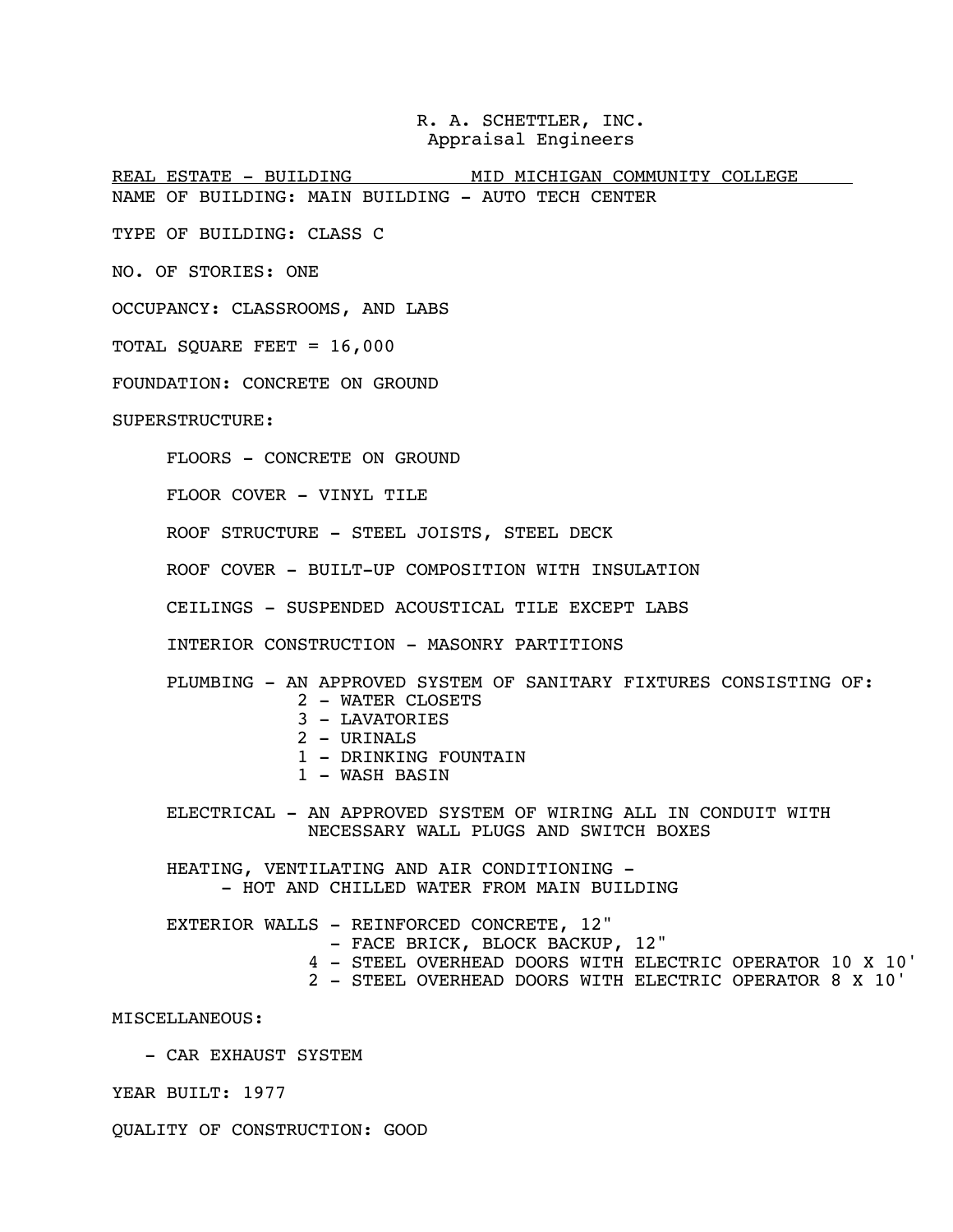REAL ESTATE - BUILDING MID MICHIGAN COMMUNITY COLLEGE

NAME OF BUILDING: MAIN BUILDING - EAST WING

TYPE OF BUILDING: CLASS C

NO. OF STORIES: ONE AND TWO

OCCUPANCY: CLASSROOMS, OFFICES

TOTAL SQUARE FEET = 19,155

FOUNDATION: CONCRETE

SUPERSTRUCTURE: FRAME - STEEL

> FLOORS - CONCRETE ON GROUND, ON VAPOR BARRIER 2" CONCRETE TOPPING ON 8" PRECAST CONCRETE PLANK

 FLOOR COVER - CARPET; QUARRY TILE; RESTROOMS, KITCHEN; COMPOSITION TILE

ROOF STRUCTURE - STEEL JOISTS, STEEL DECK, 4" OVERHANG

ROOF COVER - SINGLE MEMBRANE WITH INSULATION

CEILINGS - SUSPENDED ACOUSTICAL TILE, PLASTER

INTERIOR CONSTRUCTION - MASONRY PARTITIONS

BUILT-IN FIXTURES -

- 1 MOTORIZED PROJECTION SCREEN, 12 X 6'
- 4 FUME HOODS WITH OAK BASE CABINETS, 48"
- 2 FUME HOODS WITH OAK BASE CABINETS, 58"
- 2 FUME HOODS WITH OAK BASE CABINETS, 70"
- 271 LINEAR FT. OF OAK BASE CABINETS, ACID PROOF TOP WITH SINKS
- 118 LINEAR FT. OF OAK LAB WALL CABINETS, 30"
- 27 LINEAR FT. OF LAB CABINETS, 30"
- 3 EMERGENCY SHOWER/EYE WASH UNITS, OAK, 36" WIDE
- 100 LINEAR FT. OF STUDENT DOUBLE FACE LAB BENCHES, OAK BASE, ACID PROOF TOP, SINKS, AIR, GAS
- 34 LINEAR FT. OF KNEE SPACE LAB COUNTER

1 - MANNEQUIN STORAGE CABINET WITH SINK, 105 X 30 X 35"

- 21.5 LINEAR FEET LAMINATE COUNTER, OPEN SPACE BASE WITH SINK
- 6 COGENT TRAINING HEAD WALL UNITS
- 16 LINEAR FEET NURSE STATION 'L' SHAPE WITH 2 DRAWER PEDESTAL
- 1 BLOOD DRAW COUNTER, LAMINATE, 36 X 26"
- 9 WALL CABINETS, LAMINATE, 30"
- 3 WALL CABINETS, LAMINATE, 36"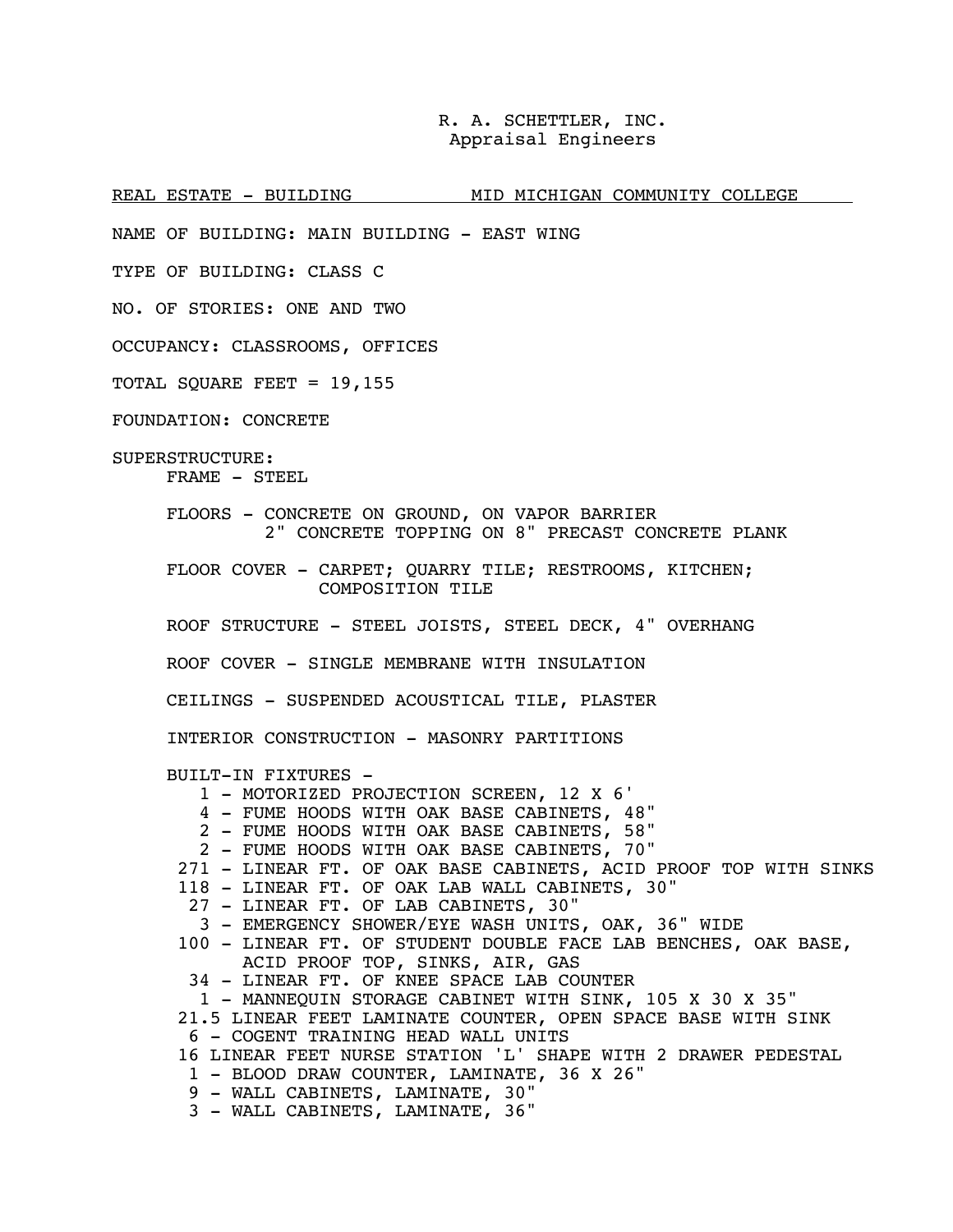page 2

### REAL ESTATE - BUILDING MID MICHIGAN COMMUNITY COLLEGE

MAIN BUILDING - EAST WING: continued

BUILT-IN FIXTURES: continued

- 6 FOUR STUDENT LAB WORK STATIONS, OAK BASE, ACID PROOF TOP, 66 X 48"
- 14 LINEAR FT. OF OAK, OPEN FRONT STORAGE UNITS, 84" HEIGHT
	- 2 INSTRUCTORS LAB BENCHES, OAK BASE, ACID PROOF TOP, SINK, GAS, AIR, 60 X 30"
	- 6 MODULAR FOUR STUDENT LAB WORK STATIONS, OAK BASE, 55 X 55" 68 X 19"
	- 1 LAMINATE BASE CABINETS WITH STAINLESS STEEL SINK, 60"
- 233 LINEAR FT. OF LAMINATE TOP LECTURE TABLE, METAL BASE WITH 103 MOVEABLE CHAIRS
	- 88 LINEAR FT. OF WOOD WALL CABINETS, 30"
	- 67 LINEAR FT. OF WOOD CABINETS WITH DOORS, 84" HEIGHT
	- 16 LINEAR FT. OF OPEN FRONT WOOD CABINETS
		- 6 MODULAR STUDENT LAB WORK STATIONS, WOOD BASE, 55 X 55" 64 X 16"
- 163 LINEAR FT. OF WOOD BASE LAB CABINETS WITH ACID PROOF TOP, SINKS
	- 3 STUDENT DOUBLE FACE LAB BENCHES, WOOD BASE, ACID PROOF TOP, 10 LINEAR FT. EACH
	- 1 INSTRUCTOR LAB BENCH, WOOD BASE, ACID PROOF TOP, 90 X 30"

PLUMBING - AN APPROVED SYSTEM OF SANITARY FIXTURES CONSISTING OF:

- 5 WATER CLOSETS
- 5 LAVATORIES
- 3 URINALS
- 2 DRINKING FOUNTAIN
- 1 SANITARY SINK
- 1 WATER HEATER, GAS FIRED
- 1 SEWAGE EJECTOR
- 1 SHOWER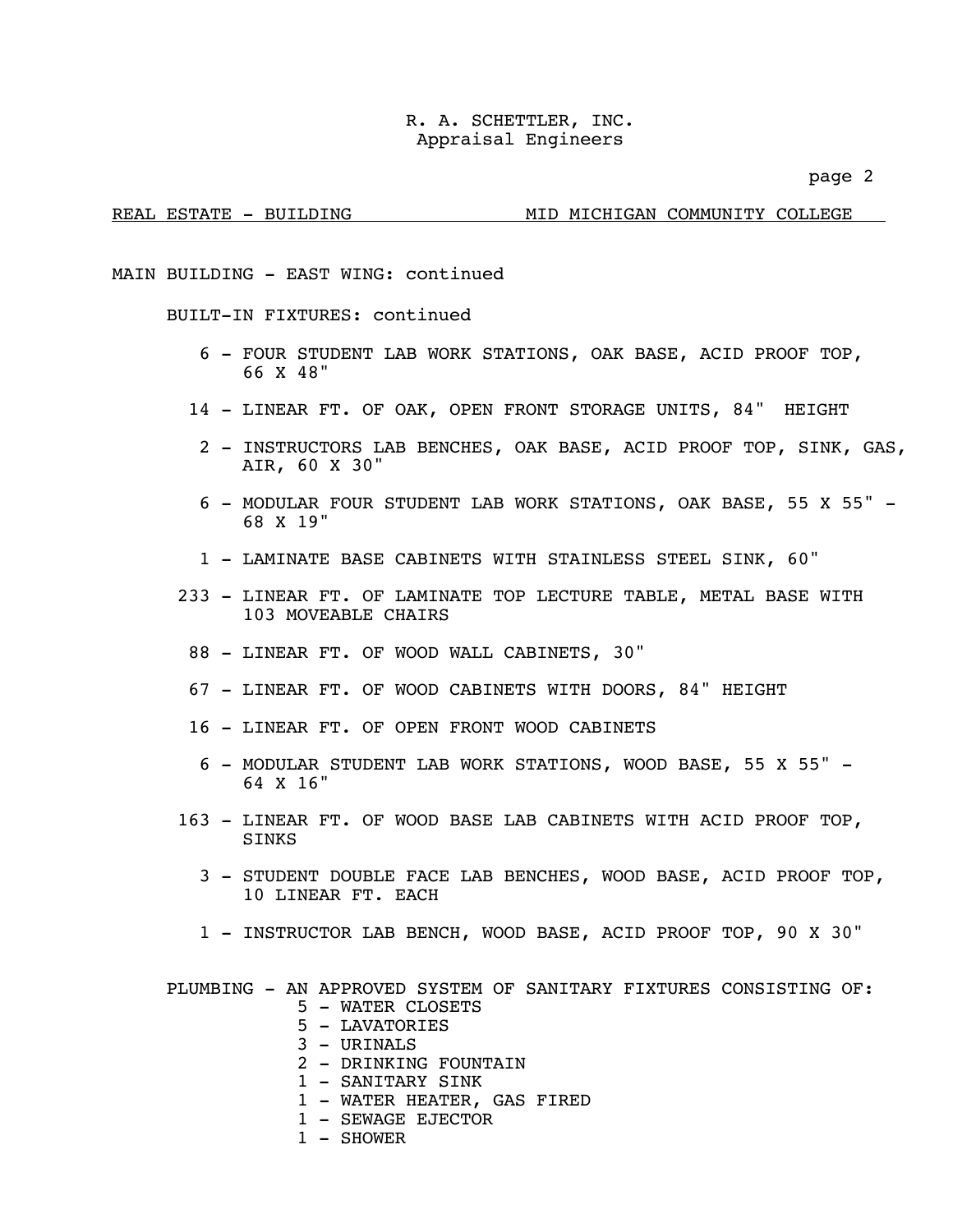page 3

REAL ESTATE - BUILDING MID MICHIGAN COMMUNITY COLLEGE

MAIN BUILDING - EAST WING: continued

 ELECTRICAL - AN APPROVED SYSTEM OF WIRING ALL IN CONDUIT WITH NECESSARY WALL PLUGS AND SWITCH BOXES, SWITCH PANELS

HEATING, VENTILATING AND AIR CONDITIONING -

- TRANE SERIES R CENTRAVAC, 150 TON CHILLER, #497K05372<br>- BALTIMORE AIR COIL MODEL VLT-171-LR LOW PROFILE CENTRIFUGAL
- COOLING TOWER, #97800523
- 2 EXPANSION TANKS, 20" DIAMETER X 78"
- LOCHINNAR COPPER FIN II-0650 GAS FIRED SUMMER BOILER, #L973906
- 2 TRANE AIR HANDLING UNITS
- 2 UNIT HEATERS
- 1 MEDAES MEDPLUS II MEDICAL LAB AIR SYSTEM WITH QUINCY 7.5 HORSEPOWER AIR COMPRESSOR, #ECSAB0003
- 1 FULTON MODEL PHW1400SM PULSE PLUS HIGH PULSE COMBUSTION HYDRONIC HEATING BOILER, GAS FIRED

EXTERIOR WALLS - FACE BRICK, BLOCK BACKUP ALUMINUM AND GLASS WINDOWS CEMENT PLASTER FRIEZE AND SOFFIT

FIRE PROTECTION: SPRINKLERS

YEAR BUILT: 1998

QUALITY OF CONSTRUCTION: GOOD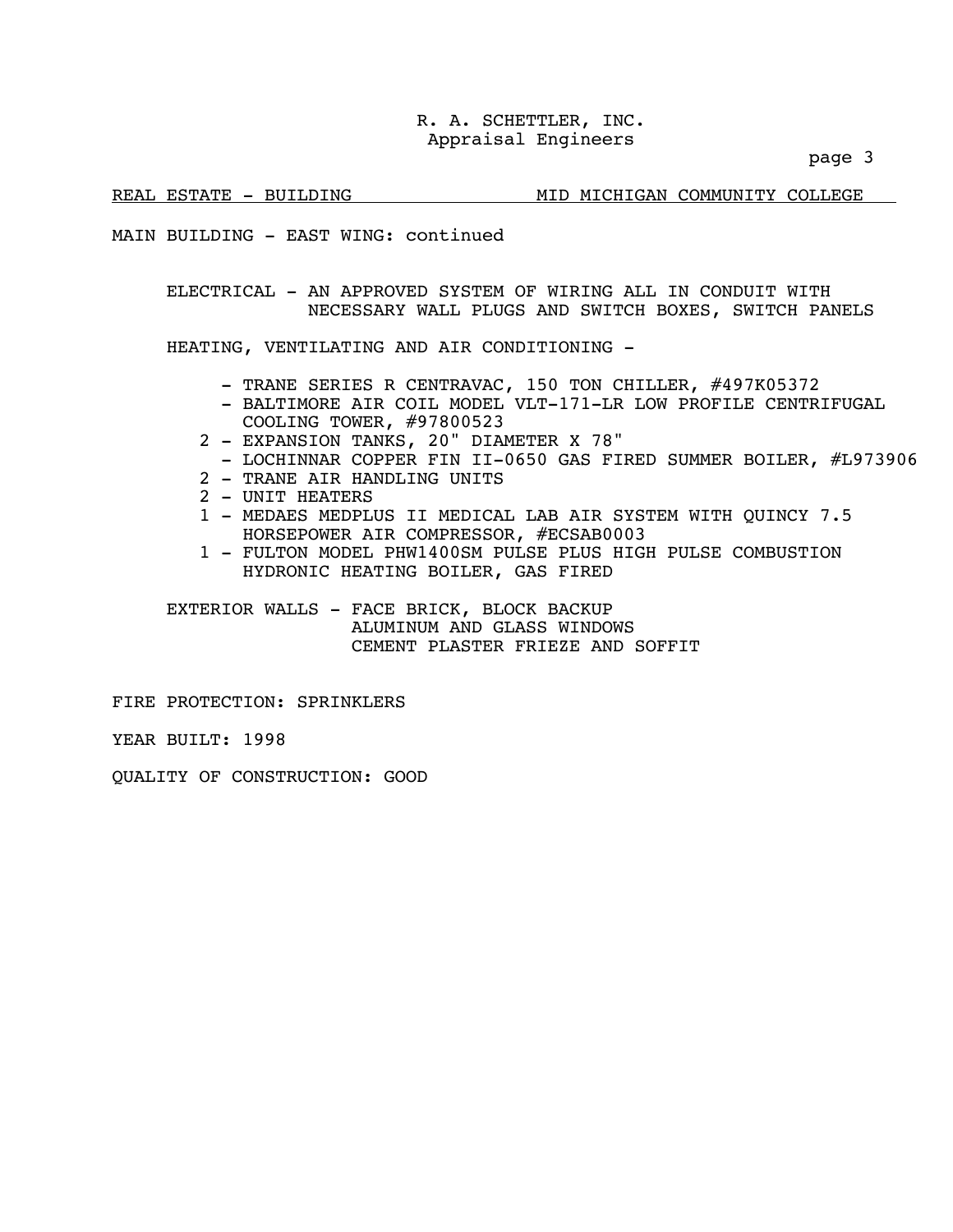REAL ESTATE - BUILDING MID MICHIGAN COMMUNITY COLLEGE

NAME OF BUILDING: MAIN BUILDING - TECHNICAL TRADES

TYPE OF BUILDING: CLASS C

NO. OF STORIES: ONE

OCCUPANCY: CLASSROOMS, AND LABS

TOTAL SQUARE FEET = 18,400

FOUNDATION: CONCRETE

SUPERSTRUCTURE:

FRAME - STEEL, PARTIAL

FLOORS - CONCRETE ON GROUND

 FLOOR COVER - VINYL TILE CORRIDORS, RESTROOMS, CARPET IN CLASSROOMS AND OFFICES

ROOF STRUCTURE - STEEL JOISTS, STEEL DECK

ROOF COVER - INVERTED SINGLE MEMBRANE WITH INSULATION

 CEILINGS - SUSPENDED ACOUSTICAL TILE CLASSROOMS, OFFICES AND CORRIDORS

INTERIOR CONSTRUCTION - MASONRY PARTITIONS

BUILT-IN FIXTURES -

- LAMINATE BASE CABINETS

- LAMINATE WALL CABINETS
- 24 WELDING BOOTHS, STEEL
- 9 WELDING EXHAUST HOODS, STEEL
- 5 GAS WELDING BOOTHS, CONCRETE BLOCK

PLUMBING - AN APPROVED SYSTEM OF SANITARY FIXTURES CONSISTING OF:

- 3 WATER CLOSETS
- 4 LAVATORIES
- $2 -$  URINALS
- 1 DRINKING FOUNTAIN
- 2 WASH BASIN
- 1 SANITARY SINK

 ELECTRICAL - AN APPROVED SYSTEM OF WIRING ALL IN CONDUIT WITH NECESSARY WALL PLUGS AND SWITCH BOXES - PANEL BOARDS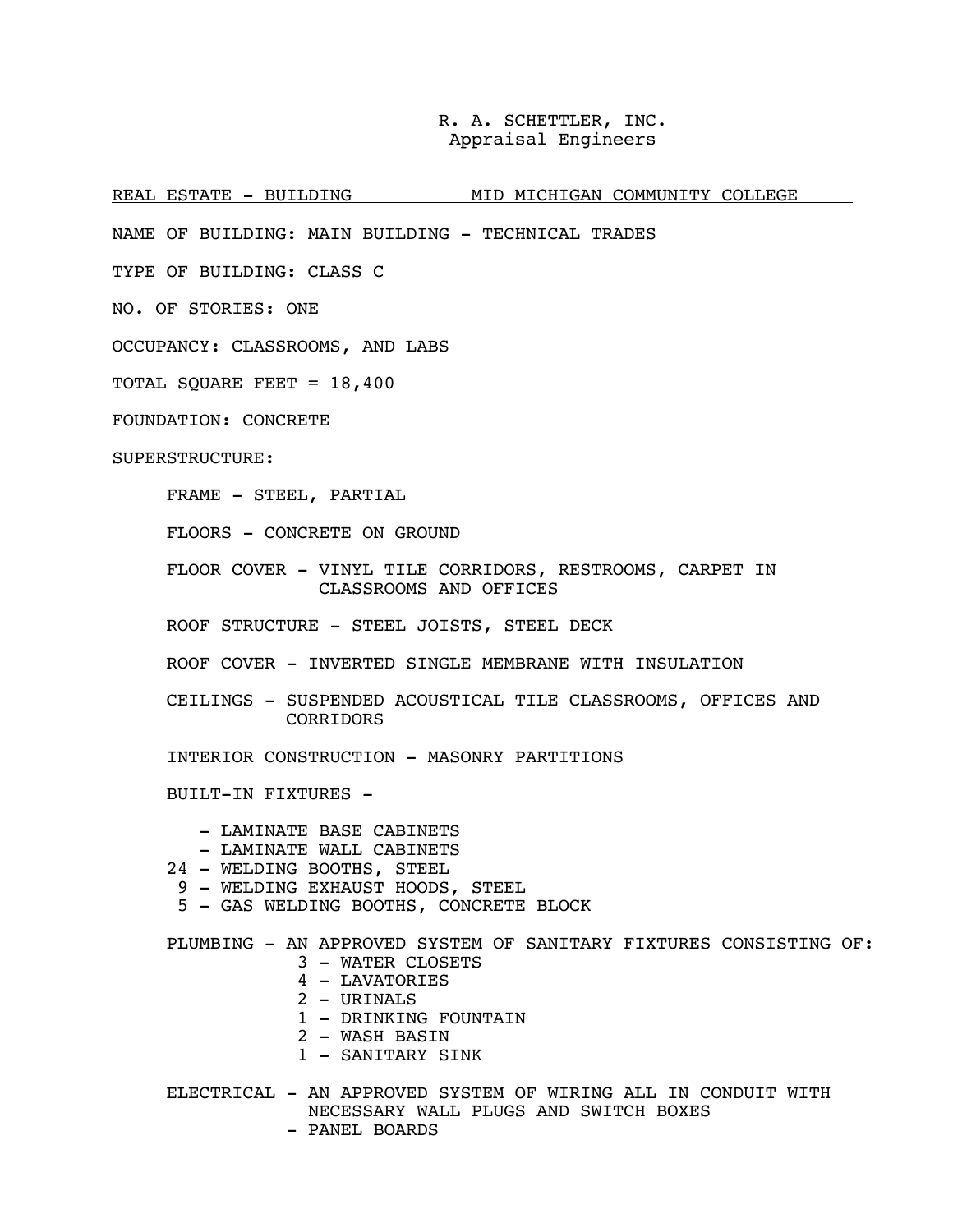page 2

### REAL ESTATE - BUILDING MID MICHIGAN COMMUNITY COLLEGE

TECHNICAL TRADES BUILDING: continued

### SUPERSTRUCTURE: continued

HEATING, VENTILATING AND AIR CONDITIONING -

- HOT AND CHILLED WATER FROM MAIN BUILDING
- 3 TRANE HEATING AND VENTILATING UNITS
- 5 TRANE UNIT HEATERS
- 5 TRANE MODEL TTA-060-A AIR COOLED ROOFTOP CONDENSING UNITS
- 2 TRANE MODEL TTA-030-A AIR COOLED ROOFTOP CONDENSING UNITS
- 5 TRANE UNIT VENTILATORS
	- ABB VARIABLE FREQUENCY DRIVES

EXTERIOR WALLS - FACE BRICK, BLOCK BACKUP, 12"

MISCELLANEOUS CONSTRUCTION -

- 1 AQC FUME COLLECTOR, #FC-1
- 1 AQC FUME COLLECTOR, #FC-2
	- DUCT
	- DUCT LINER
	- SPIRAL
	- DUCT SILENCERS
	- EXHAUST FUME ARMS
- 1 STORAGE SHELTER REINFORCED CONCRETE WALLS, 12", STEEL ROOF STRUCTURE, COVER, 26' X 14' X 13'

YEAR BUILT: 1983

QUALITY OF CONSTRUCTION: GOOD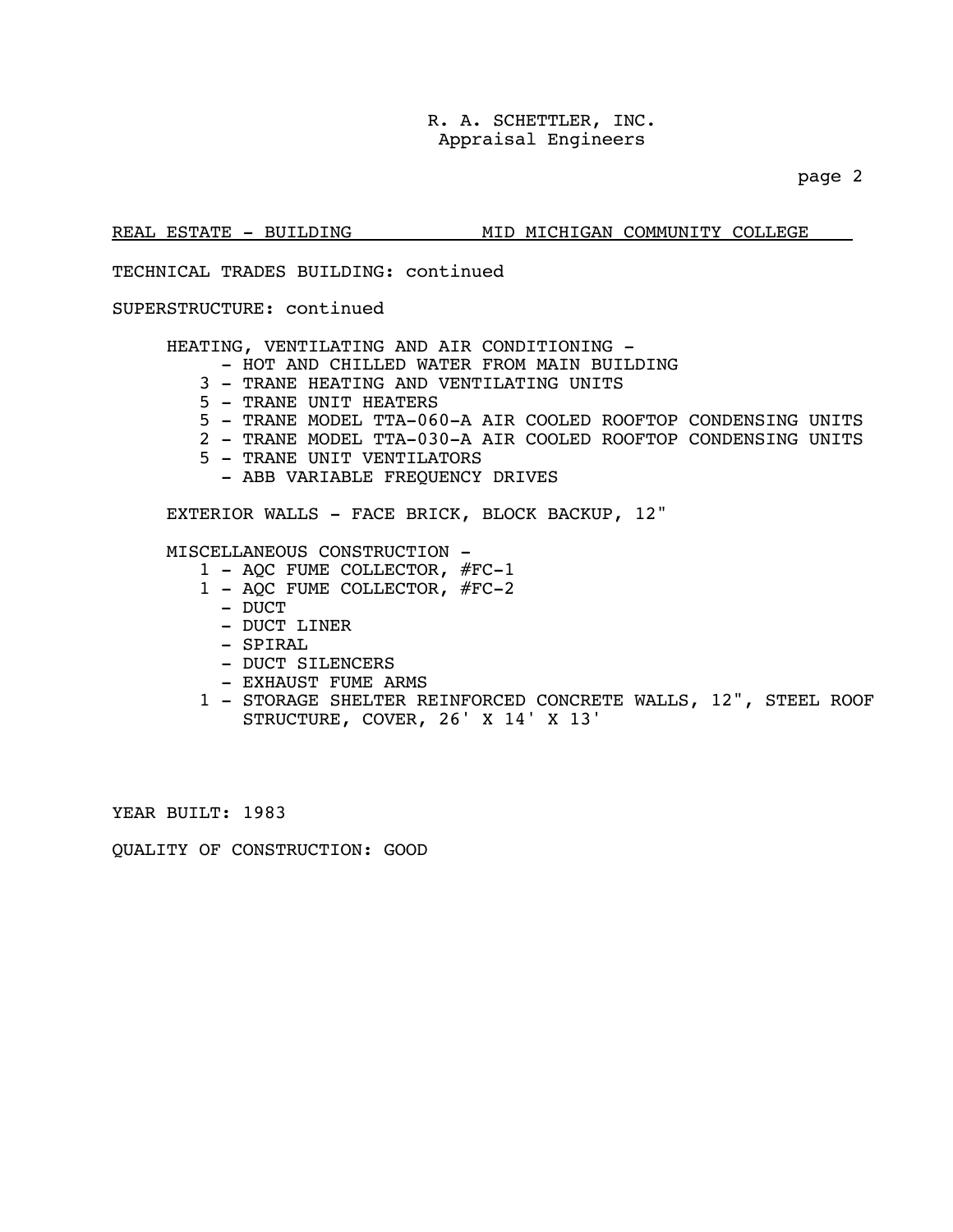page 2

### REAL ESTATE - BUILDING MID MICHIGAN COMMUNITY COLLEGE

### TECHNICAL TRADES BUILDING: continued

### SUPERSTRUCTURE: continued

HEATING, VENTILATING AND AIR CONDITIONING -

- HOT AND CHILLED WATER FROM MAIN BUILDING
- 3 TRANE HEATING AND VENTILATING UNITS
- 5 TRANE UNIT HEATERS
- 5 TRANE MODEL TTA-060-A AIR COOLED ROOFTOP CONDENSING UNITS
- 2 TRANE MODEL TTA-030-A AIR COOLED ROOFTOP CONDENSING UNITS
- 5 TRANE UNIT VENTILATORS
	- ABB VARIABLE FREQUENCY DRIVES

EXTERIOR WALLS - FACE BRICK, BLOCK BACKUP, 12"

### MISCELLANEOUS CONSTRUCTION -

- 1 AQC FUME COLLECTOR, #FC-1
- 1 AQC FUME COLLECTOR, #FC-2
	- DUCT
	- DUCT LINER
	- SPIRAL
	- DUCT SILENCERS
	- EXHAUST FUME ARMS

YEAR BUILT: 1983

QUALITY OF CONSTRUCTION: GOOD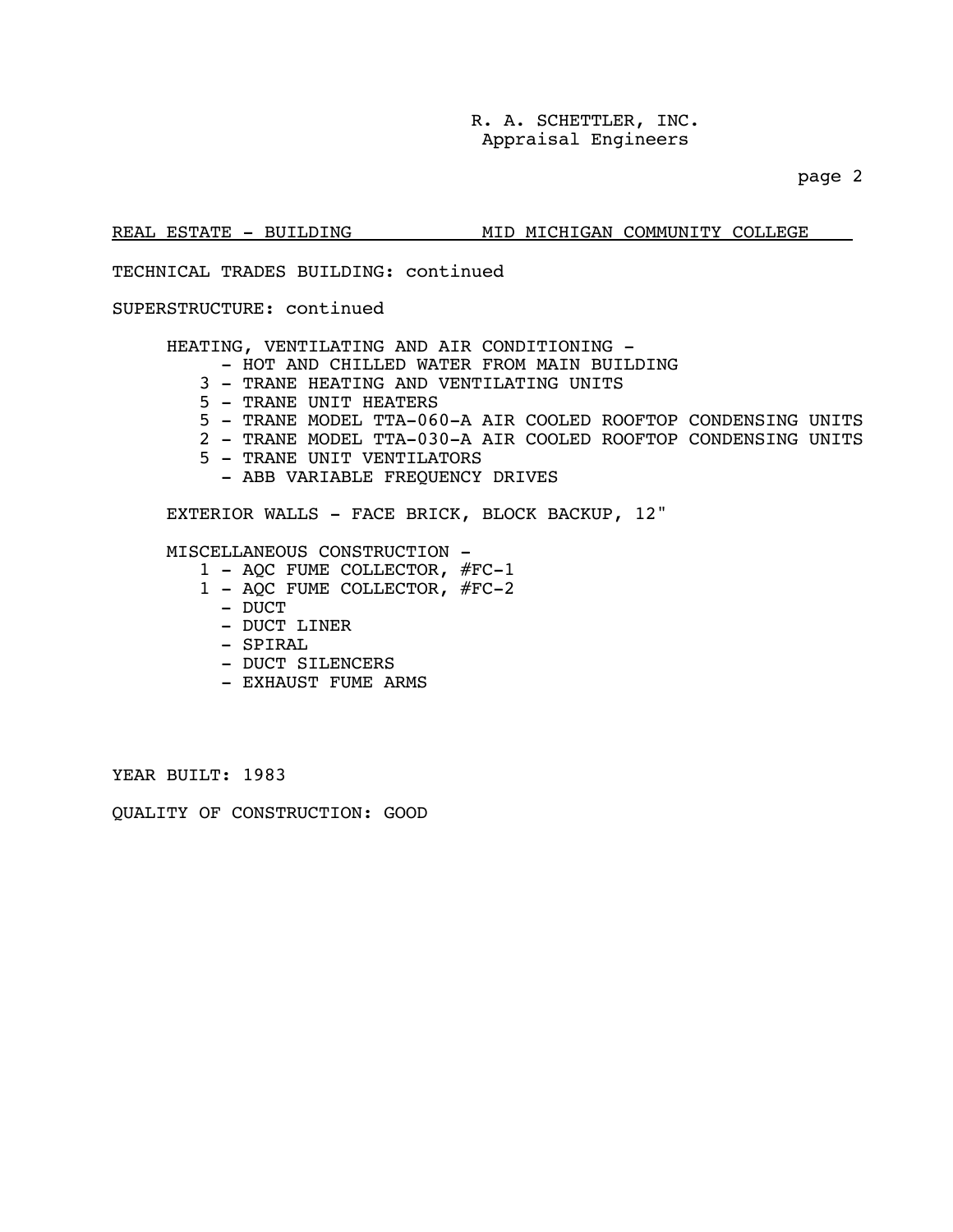### Asset Acct.: MID MICHIGAN COMMUNITY COLLEGE Bldg.: PRESIDENTS HOUSE REAL ESTATE - BUILDING

| Description                       | 11/1/17    |
|-----------------------------------|------------|
| FOUNDATION:                       | 24,400.00  |
| SUPERSTRUCTURE:                   |            |
| <b>FLOORS</b>                     | 54,500.00  |
| FLOOR COVERINGS                   | 35,100.00  |
| CEILINGS                          | 15,900.00  |
| <b>ROOF STRUCTURE</b>             | 38,700.00  |
| ROOF COVER                        | 30,300.00  |
| INTERIOR CONSTRUCTION             | 175,100.00 |
| <b>BUILT-IN FIXTURES</b>          | 29,000.00  |
| <b>ELECTRICAL</b>                 | 48,800.00  |
| PLUMBING                          | 64,500.00  |
| <b>HEATING</b>                    | 77,700.00  |
| MISCELLANEOUS CONSTRUCTION        | 32,400.00  |
| <b>EXTERIOR WALLS</b>             | 193,700.00 |
| TOTAL LABOR AND MATERIALS         | 819,700.00 |
| ARCHITECT'S PLANS AND SUPERVISION | 4%         |

| Replacement Value New | 852,500.00 |
|-----------------------|------------|
| Depreciation %        | 46%        |
| Sound Valuation       | 460.300.00 |
|                       |            |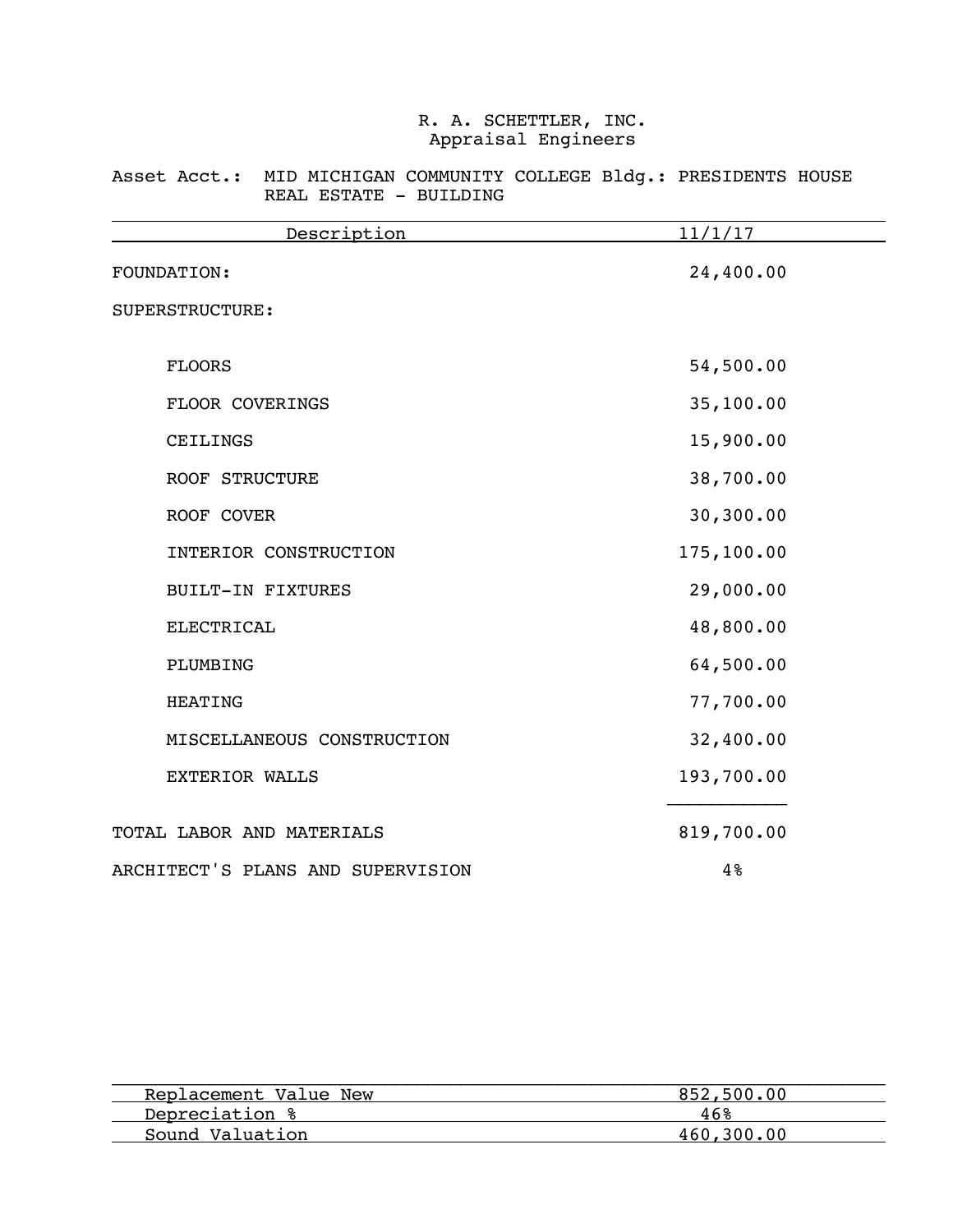REAL ESTATE - BUILDING MID MICHIGAN COMMUNITY COLLEGE

NAME OF BUILDING: PRESIDENTS HOUSE

TYPE OF BUILDING: CLASS C/D

NO. OF STORIES: ONE

OCCUPANCY: RESIDENCE

DIMENSIONS: 66 X 38' - TOTAL SQUARE FEET =  $4,856$ 

FOUNDATION: CONCRETE

SUPERSTRUCTURE:

 FLOORS - CONCRETE ON GROUND LOWER LEVEL - WOOD JOISTS, WOOD DECK

FLOOR COVER - VINYL KITCHEN, BATHROOMS; CARPET

ROOF STRUCTURE - WOOD JOISTS, WOOD DECK, FLAT

ROOF COVER - SINGLE MEMBRANE WITH INSULATION

CEILINGS - PLASTER

INTERIOR CONSTRUCTION - MASONRY AND WOOD FRAME PARTITIONS

BUILT-IN FIXTURES -

- WOOD WALL CABINETS, 25 LINEAR FT.
- RANGE HOOD, STAINLESS STEEL
- WOOD BASE CABINETS, LAMINATE TOP WITH STAINLESS STEEL SINK, 15 LINEAR FEET
- WOOD BASE CABINET, LAMINATE TOP, DROP-IN RANGE, 7 LINEAR FT.
- WOOD CABINET WITH 2 OVEN
- FACE BRICK FIREPLACE, 48" WIDE OPENING WITH GAS LOGS
- WOOD BASE CABINET LAMINATE TOP WITH STAINLESS STEEL SINK, 10'
- ISLAND CABINET, WOOD, LAMINATE TOP, 6'

PLUMBING - AN APPROVED SYSTEM OF SANITARY FIXTURES CONSISTING OF:

- 3 WATER CLOSETS
- 3 LAVATORIES
- 1 WATER SOFTENER
- 1 SHOWER
- 2 BATHTUBS
- 1 UTILITY SINK
- 1 WATER HEATER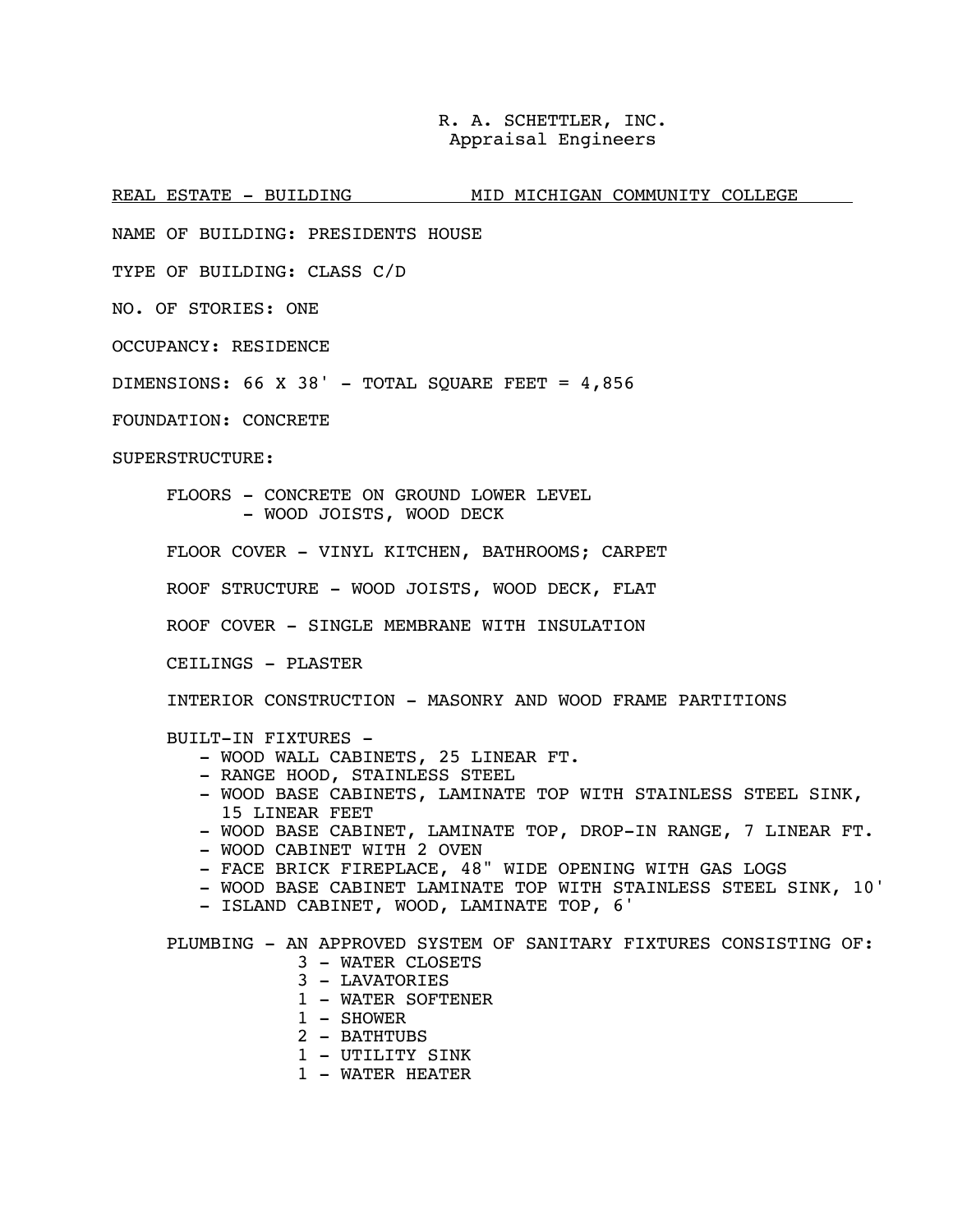page 2

REAL ESTATE - BUILDING MID MICHIGAN COMMUNITY COLLEGE

### PRESIDENTS HOUSE: continued

### SUPERSTRUCTURE: continued

 ELECTRICAL - AN APPROVED SYSTEM OF WIRING ALL IN CONDUIT WITH NECESSARY WALL PLUGS AND SWITCH BOXES

HEATING - 2 - GAS FIRED FORCED AIR FURNACES WITH AIR CONDITIONING - NORDYNE CONDENSING UNIT

 EXTERIOR WALLS - FACE BRICK, BLOCK BACKUP, LOWER LEVEL - FACE BRICK, WOOD STUD, UPPER LEVEL - STUCCO FRIEZE AND SOFFIT 2 - GARAGE DOORS WITH ELECTRIC OPERATORS

### MISCELLANEOUS:

- GARAGE, WOOD CONSTRUCTION, 20 X 22'
- DECK, WOOD POLYMER COMPOSITE WITH RAILING AND RAMP AND STAIRS

YEAR BUILT: 1969

QUALITY OF CONSTRUCTION: GOOD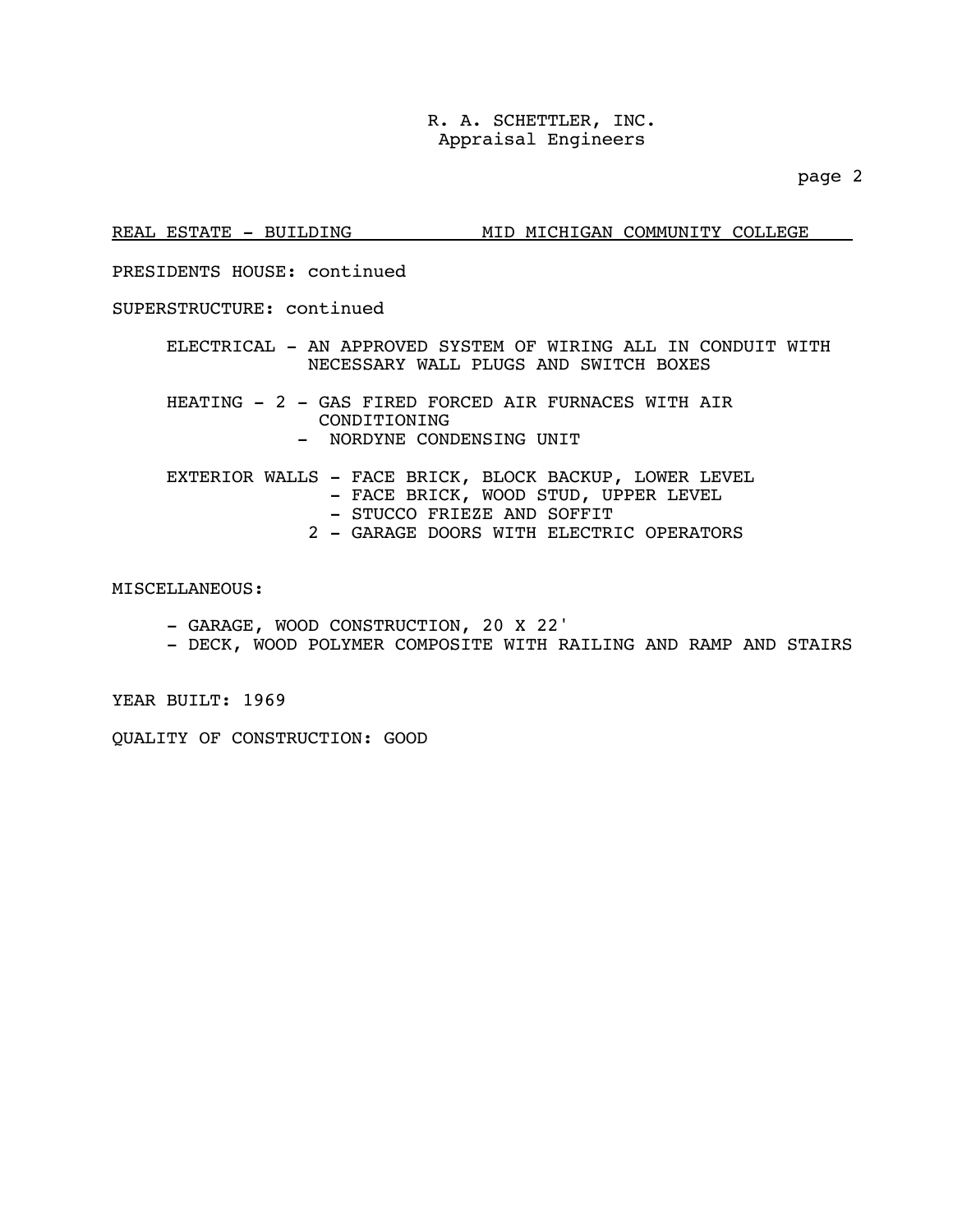| Description                       | 11/1/17        |
|-----------------------------------|----------------|
| FOUNDATION:                       | 35,600.00      |
| SUPERSTRUCTURE                    |                |
| <b>FRAME</b>                      | 13,500.00      |
| <b>FLOORS</b>                     | 45,600.00      |
| FLOOR COVERING                    | 31,600.00      |
| CEILINGS                          | 38,600.00      |
| ROOF STRUCTURE                    | 92,400.00      |
| ROOF COVER                        | 52,600.00      |
| INTERIOR CONSTRUCTION             | 139,400.00     |
| <b>BUILT-IN FIXTURES</b>          | 40,300.00      |
| <b>ELECTRICAL</b>                 | 183,000.00     |
| PLUMBING                          | 67,900.00      |
| <b>HEATING</b>                    | 605,900.00     |
| MISCELLANEOUS CONSTRUCTION        | 19,700.00      |
| <b>EXTERIOR WALLS</b>             | 261,300.00     |
| TOTAL LABOR AND MATERIALS         | 1,627,400.00   |
| ARCHITECT'S PLANS AND SUPERVISION | 8 <sup>8</sup> |

Asset Acct.: MID MICHIGAN COMMUNITY COLLEGE Bldg.: CENTER FOR MEDICAL REAL ESTATE - BUILDING **IMAGING** 

| Replacement Value New | 1,757,600,00 |
|-----------------------|--------------|
| Depreciation %        |              |
| Sound Valuation       | 1,529,100.00 |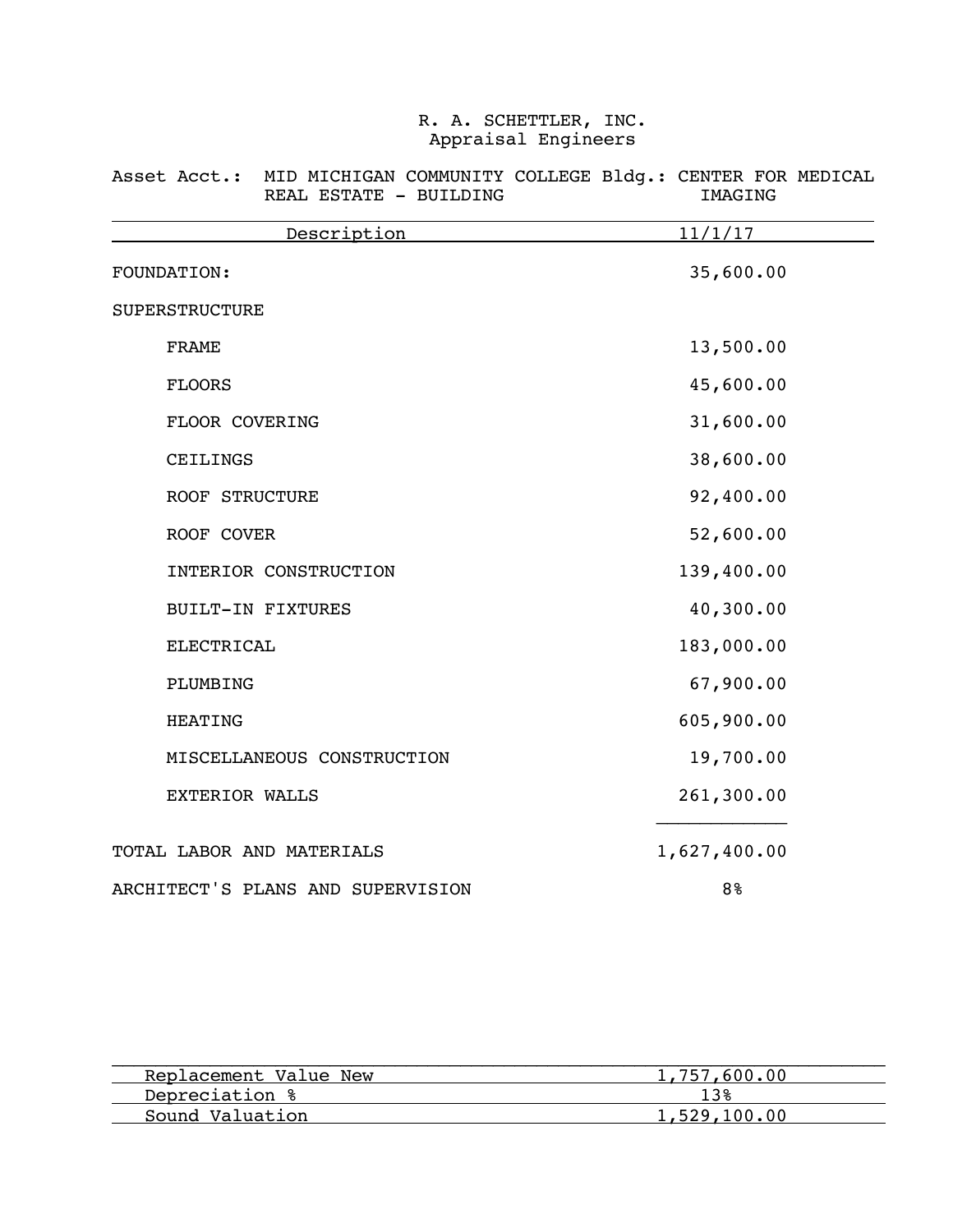REAL ESTATE - BUILDING MID MICHIGAN COMMUNITY COLLEGE

NAME OF BUILDING: CENTER FOR MEDICAL IMAGING

TYPE OF BUILDING: CLASS C

NO. OF STORIES: ONE

TOTAL SQUARE FEET: 5,997

FOUNDATION: CONCRETE

SUPERSTRUCTURE:

FRAME - STEEL

FLOORS - CONCRETE ON GROUND

FLOOR COVER - CERAMIC TILE, CARPET, SHEET FLOORING, SEALED CONCRETE, STAINED CONCRETE

ROOF STRUCTURE - STEEL JOISTS, STEEL DECK

ROOF COVER - SINGLE PLY MEMBRANE WITH INSULATION

CEILINGS - SUSPENDED ACOUSTICAL TILE

INTERIOR CONSTRUCTION - MASONRY PARTITIONS, FRAME PARTITIONS

BUILT-IN FIXTURES -

- 4 WALL CABINETS LAMINATE, 42" WIDE
- 4 WALL CABINETS LAMINATE, 36" WIDE
- 1 WALL CABINETS LAMINATE, 18" WIDE
- 2 WALL CABINETS LAMINATE, 21" WIDE
- 4 WALL CABINETS LAMINATE, 30" WIDE
- 1 WORKSURFACE LAMINATE, 14' X 2'
- 1 BASE CABINET LANMINATE, WITH STAINLESS STEEL SINK, 54" WIDE
- 1 BASE CABINET LANMINATE, WITH STAINLESS STEEL SINK, 78" WIDE
- 1 'L' SHAPE WORKSURFACE LAMINATE, 114"
- 2 CABINETS 4-DOOR LAMINATE, 36" X 24" X 84"H
- 1 BASE CABINET LANMINATE, WITH STAINLESS STEEL SINK, 36" WIDE
- 1 WORKSURFACE LAMINATE, 60"
- 1 WALL SHELF WITH HANGER ROD, 96"
- 4 TOILET PARTITIONS
- 6 MIRRORS
- 2 BABY CHANGING STATIONS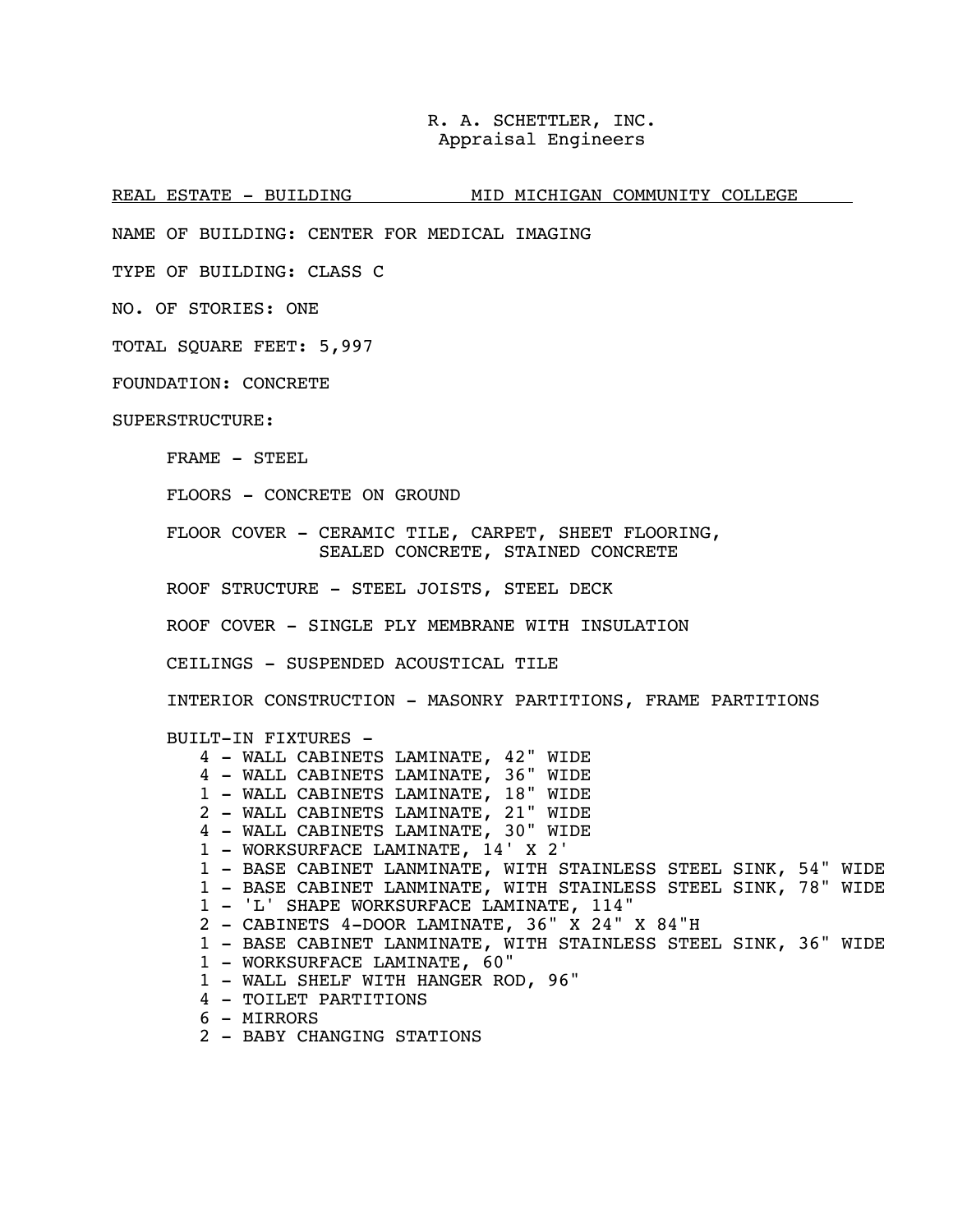REAL ESTATE - BUILDING MID MICHIGAN COMMUNITY COLLEGE

CENTER FOR MEDICAL IMAGING: continued

SUPERSTRUCTURE: continued

## PLUMBING - AN APPROVED SYSTEM OF SANITARY FIXTURES CONSISTING OF:

- 5 WATER CLOSETS
- 6 LAVATORIES
- 1 URINAL
- 1 SANITARY SINK
- 2 DRINKING FOUNTAINS
- 1 WATER HEATER

 ELECTRICAL - AN APPROVED SYSTEM OF WIRING ALL IN CONDUIT WITH NECESSARY WALL PLUGS AND SWITCH BOXES - FIRE ALARM SYSTEM

- HEATING 1 JOHNSON CONTROL MODEL RWX240R3PE3NNSSA COMMERCIAL REVERSIBLE CHILLER, #120700094
	- 1 JOHNSON CONTROL MODEL RWX240R3PE3NNSSA COMMERCIAL REVERSIBLE CHILLER, #120700096
	- 1 LAARS NEOTHERM MODEL NTH750NJX2 NATURAL GAS CONDENSING HYDRONIC BOILER, #G12208938
	- 20 GEOTHERMAL WELLS, 225' DEEP
		- 1 JOHNSON CONTROL MODULAR ROOFTOP AIR HANDLING UNIT
		- 2 SOLUTION OUTDOOR AIR HANDLER 48" X 63" FANS
		- 3 HOT WATER CABINET UNIT HEATER
			- PUMPS AS REQUIRED
		- 1 LOCHINVAR BUFFER TANK 200 GALLON CAPACITY
		- 4 EXPANSION TANKS
	- 11 AIR TERMINAL UNITS WITH HOT WATER COIL

MISCELLANEOUS CONSTRUCTION -

-RADIATION PROTECTION -WALL PROTECTION

EXTERIOR WALLS - FACE BRICK, BLOCK BACKUP, 12+"

- 
- CONCRETE BLOCK, 12"<br>- ALUMINUM STOREFRONT SYSTEM WITH INSULATED GLASS
- ALUMINUM CURTAIN WALL SYSTEM WITH BUTT GLAZED
- SPANDREL PANELS

YEAR BUILT: 1978, ADDITION AND RENOVATION 2012

QUALITY OF CONSTRUCTION: GOOD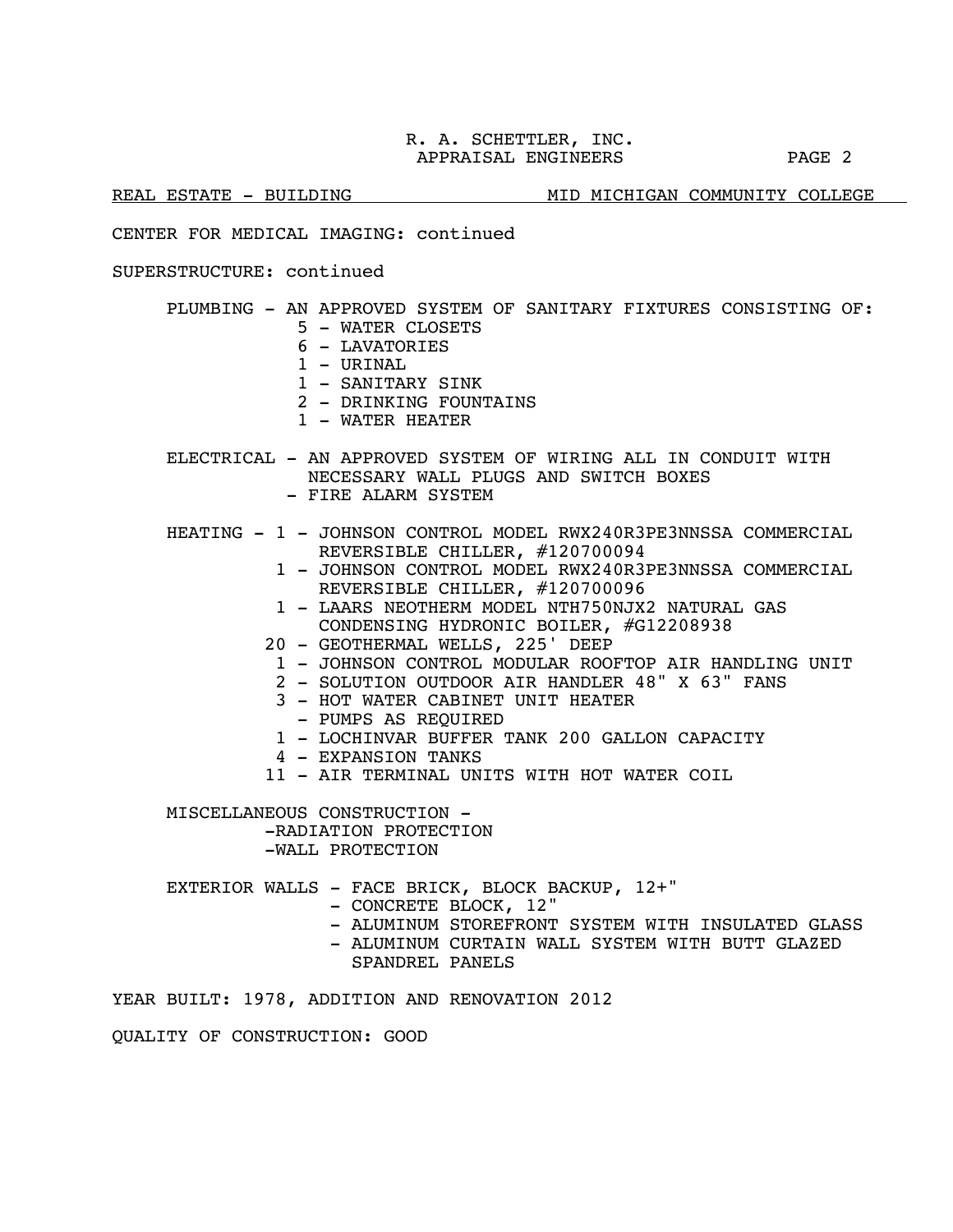Asset Acct.: MID MICHIGAN COMMUNITY COLLEGE Bldg.: MAINTENANCE GARAGE REAL ESTATE - BUILDING

| Description                       | <u>11/1/17</u> |
|-----------------------------------|----------------|
| FOUNDATION:                       | 14,300.00      |
| SUPERSTRUCTURE:                   |                |
| <b>FLOORS</b>                     | 22,700.00      |
| CEILINGS                          | 625.00         |
| <b>ROOF STRUCTURE</b>             | 38,800.00      |
| ROOF COVER                        | 24,700.00      |
| INTERIOR CONSTRUCTION             | 4,200.00       |
| <b>ELECTRICAL</b>                 | 16,700.00      |
| PLUMBING                          | 36,375.00      |
| <b>HEATING</b>                    | 42,400.00      |
| <b>EXTERIOR WALLS</b>             | 113,200.00     |
| TOTAL LABOR AND MATERIALS         | 314,000.00     |
| ARCHITECT'S PLANS AND SUPERVISION | 6%             |

| Replacement Value New | 332,800.00 |
|-----------------------|------------|
| Depreciation %        | 54%        |
| Sound Valuation       | 153,100,00 |
|                       |            |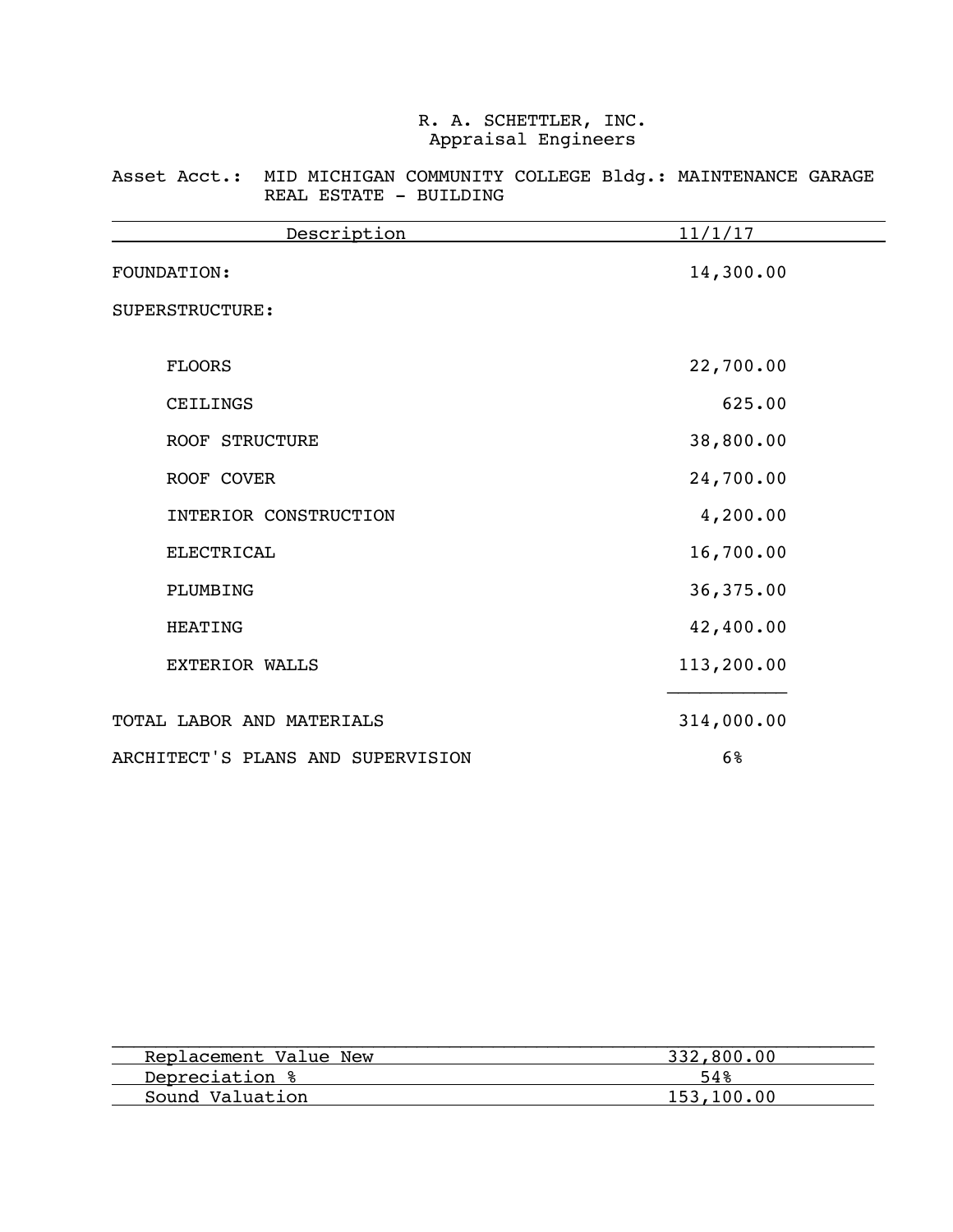REAL ESTATE - BUILDING MID MICHIGAN COMMUNITY COLLEGE

NAME OF BUILDING: MAINTENANCE GARAGE

TYPE OF BUILDING: CLASS C

NO. OF STORIES: ONE

TOTAL SQUARE FEET: 2,480

FOUNDATION: CONCRETE

SUPERSTRUCTURE:

FLOORS - CONCRETE ON GROUND

ROOF STRUCTURE - STEEL JOISTS, STEEL DECK

ROOF COVER - SINGLE PLY MEMBRANE WITH INSULATION

CEILINGS - PLASTER, TOILET

INTERIOR CONSTRUCTION - MASONRY AND WOOD FRAME PARTITIONS

 PLUMBING - AN APPROVED SYSTEM OF SANITARY FIXTURES CONSISTING OF: 1 - WATER CLOSET

- 1 LAVATORY
- 1 SANITARY SINK
- 1 DRINKING FOUNTAIN
- 1 WATER HEATER, ELECTRIC, 30 GALLON
- 1 SHOWER

ELECTRICAL - AN APPROVED SYSTEM OF WIRING ALL IN CONDUIT WITH NECESSARY WALL PLUGS AND SWITCH BOXES

HEATING - 1 - CRANE MODEL 300 GAS FIRED BOILER - PUMPS AS REQUIRED - NESBITT ITT GAS FIRED AIR MAKEUP UNIT

 EXTERIOR WALLS - CONCRETE BLOCK, 8" - WOOD STUD, WOOD SIDING 3 - OVERHEAD METAL INSULATED DOORS WITH ELECTRIC OPERATOR, 12 X 10' - PLASTER SOFFIT

YEAR BUILT: 1973

QUALITY OF CONSTRUCTION: GOOD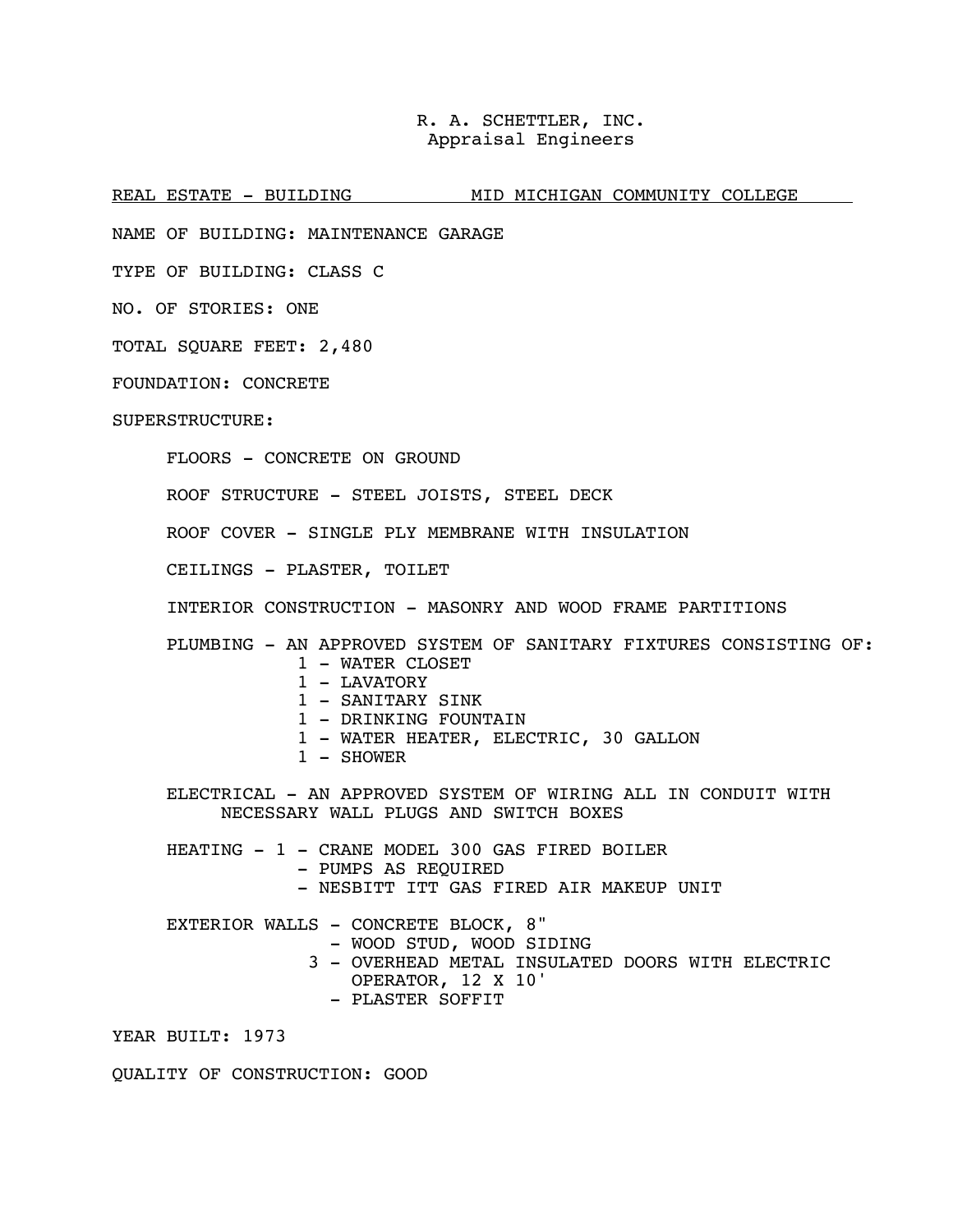### Asset Acct.: MID MICHIGAN COMMUNITY COLLEGE Bldg.: MAINTENANCE REAL ESTATE - BUILDING

| Description                       | 11/1/17    |
|-----------------------------------|------------|
| FOUNDATION:                       | 6,975.00   |
| SUPERSTRUCTURE:                   |            |
| <b>FRAME</b>                      | 1,775.00   |
| <b>FLOORS</b>                     | 13,000.00  |
| CEILINGS                          | 2,950.00   |
| INTERIOR CONSTRUCTION             | 2,550.00   |
| ROOF STRUCTURE                    | 22,200.00  |
| ROOF COVER                        | 23,600.00  |
| <b>BUILT-IN FIXTURES</b>          | 2,350.00   |
| <b>ELECTRICAL</b>                 | 8,550.00   |
| PLUMBING                          | 12,050.00  |
| <b>HEATING</b>                    | 4,800.00   |
| <b>EXTERIOR WALLS</b>             | 45,100.00  |
| TOTAL LABOR AND MATERIALS         | 145,900.00 |
| ARCHITECT'S PLANS AND SUPERVISION | 6%         |

| 154,700,00 |
|------------|
| 53%        |
| 72.700.00  |
|            |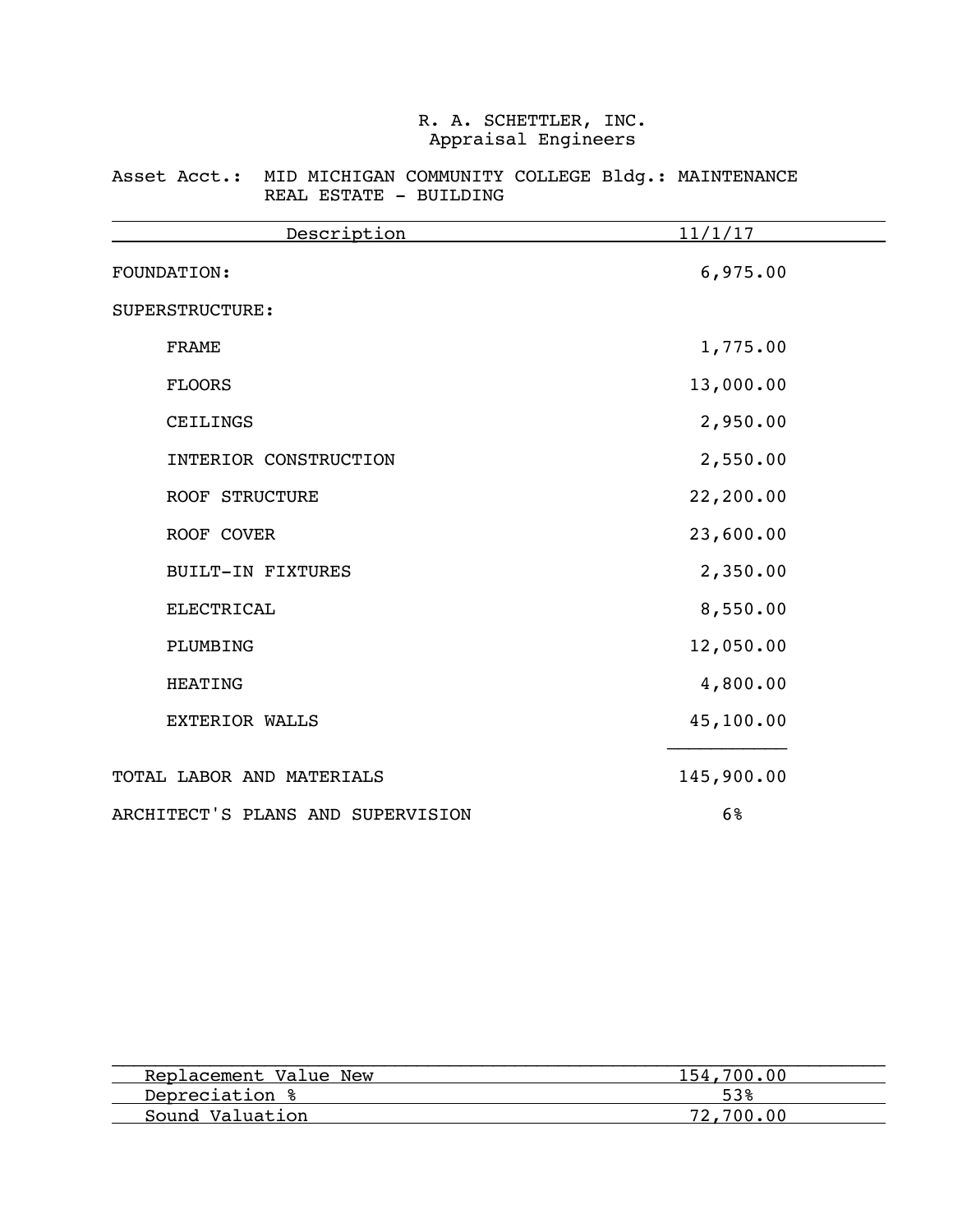REAL ESTATE - BUILDING MID MICHIGAN COMMUNITY COLLEGE

NAME OF BUILDING: MAINTENANCE

TYPE OF BUILDING: CLASS D

NO. OF STORIES: ONE

TOTAL SQUARE FEET = 2,363

FOUNDATION: CONCRETE

SUPERSTRUCTURE:

FRAME - PARTIAL STEEL

FLOORS - CONCRETE ON GROUND

CEILINGS - 1/2" FOAMBOARD INSULATION

INTERIOR CONSTRUCTION - FRAME PARTITIONS

ROOF STRUCTURE - WOOD JOISTS, WOOD DECK

ROOF COVER - SINGLE MEMBRANE WITH INSULATION

BUILT-IN FIXTURES - FUME HOOD WITH FAN, 72" X 38" - WORK BENCH, WOOD, 22 LINEAR FEET

 ELECTRICAL - AN APPROVED SYSTEM OF WIRING, WITH NECESSARY WALL PLUGS AND SWITCH BOXES

PLUMBING - AN APPROVED SYSTEM OF SANITARY FIXTURES CONSISTING OF: 1 - UTILITY SINK 1 - WATER CLOSET

 HEATING, VENTILATING AND AIR CONDITIONING - - REZNOR GAS FIRED SUSPENDED UNIT HEATER

EXTERIOR WALLS - WOOD STUD, WITH INSULATION, OSB - PLASTIC SOFFIT 4 - METAL INSULATED OVERHEAD DOORS, 10 X 10'

YEAR BUILT: 1974

QUALITY OF CONSTRUCTION: AVERAGE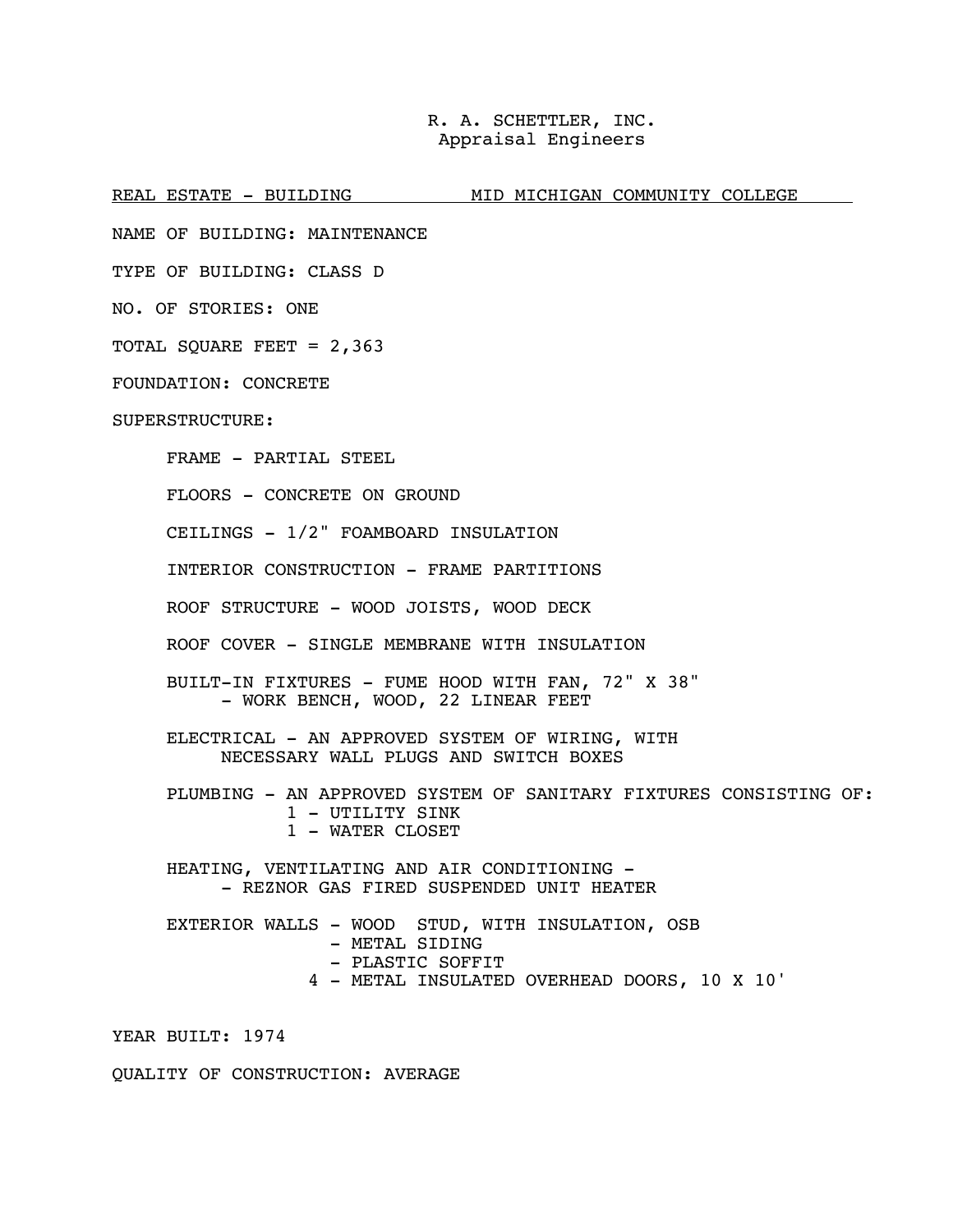Asset Acct.: MID MICHIGAN COMMUNITY COLLEGE Bldg.: MAINTENANCE STORAGE REAL ESTATE - BUILDING

| Description                       | 11/1/17    |
|-----------------------------------|------------|
| <b>FOUNDATION:</b>                | 8,550.00   |
| SUPERSTRUCTURE:                   |            |
| <b>FRAME</b>                      | 2,900.00   |
| <b>FLOORS</b>                     | 17,900.00  |
| ROOF STRUCTURE                    | 30,900.00  |
| ROOF COVER                        | 27,900.00  |
| ELECTRICAL                        | 10,700.00  |
| <b>EXTERIOR WALLS</b>             | 41.000.00  |
| TOTAL LABOR AND MATERIALS         | 139,850.00 |
| ARCHITECT'S PLANS AND SUPERVISION | 6%         |

| 148,200.00 |
|------------|
|            |
| 69,700,00  |
|            |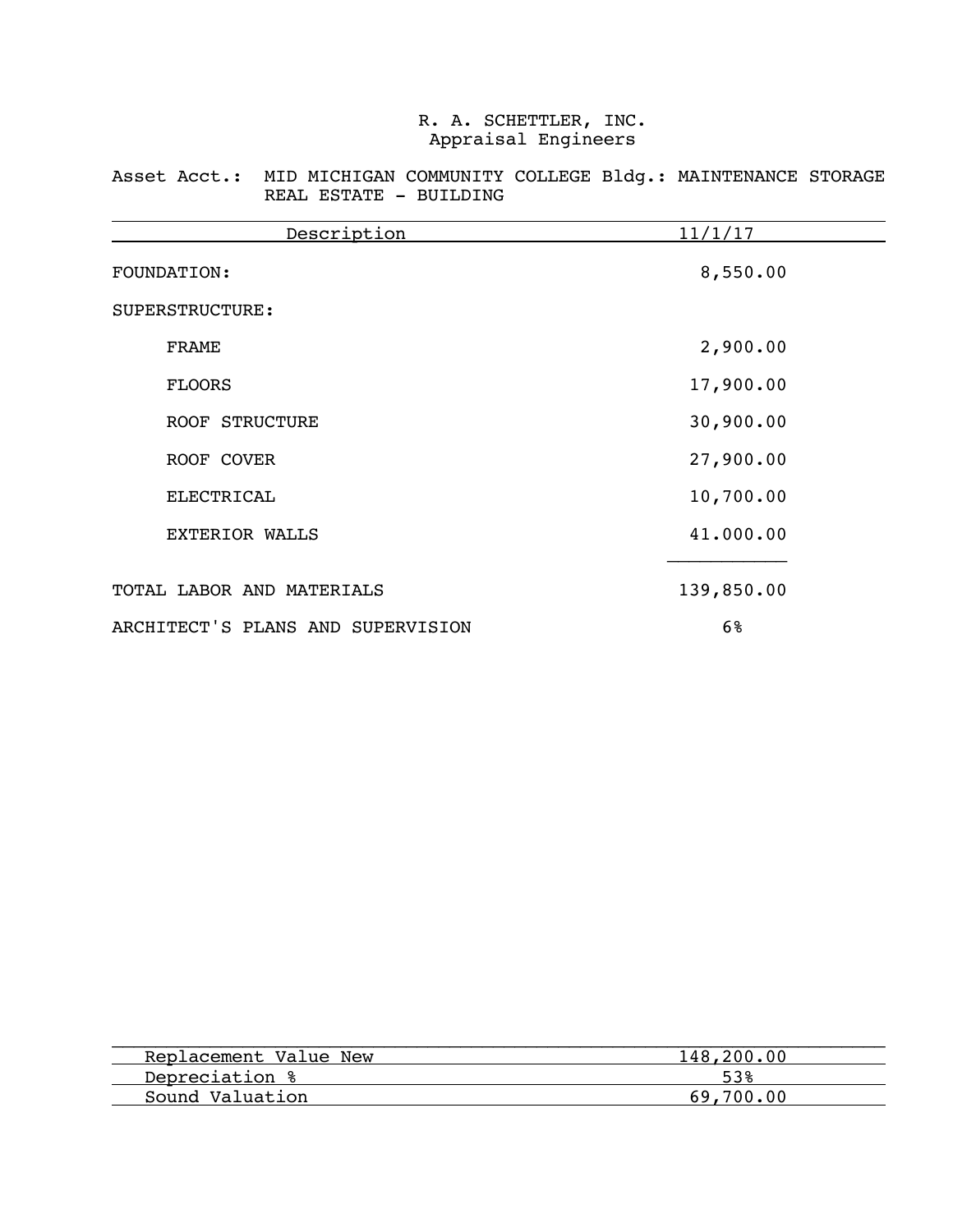REAL ESTATE - BUILDING MID MICHIGAN COMMUNITY COLLEGE

NAME OF BUILDING: MAINTENANCE STORAGE

TYPE OF BUILDING: CLASS D

NO. OF STORIES: ONE

DIMENSIONS:  $72'6''$  X  $40'$  = 2,900 TOTAL SQUARE FEET

FOUNDATION: CONCRETE

SUPERSTRUCTURE:

FRAME - PARTIAL STEEL

FLOORS - CONCRETE ON GROUND

ROOF STRUCTURE - WOOD JOISTS, WOOD DECK

ROOF COVER - SINGLE MEMBRANE

ELECTRICAL - AN APPROVED SYSTEM OF WIRING, WITH NECESSARY WALL PLUGS AND SWITCH BOXES

EXTERIOR WALLS - WOOD STUD, SINGLE WALL - METAL SIDING - 3' HEIGHT CONCRETE BLOCK, 8", 3 SIDES 5 - METAL OVERHEAD DOORS, 10 X 10' - WOODSIDING

YEAR BUILT: 1976

QUALITY OF CONSTRUCTION: AVERAGE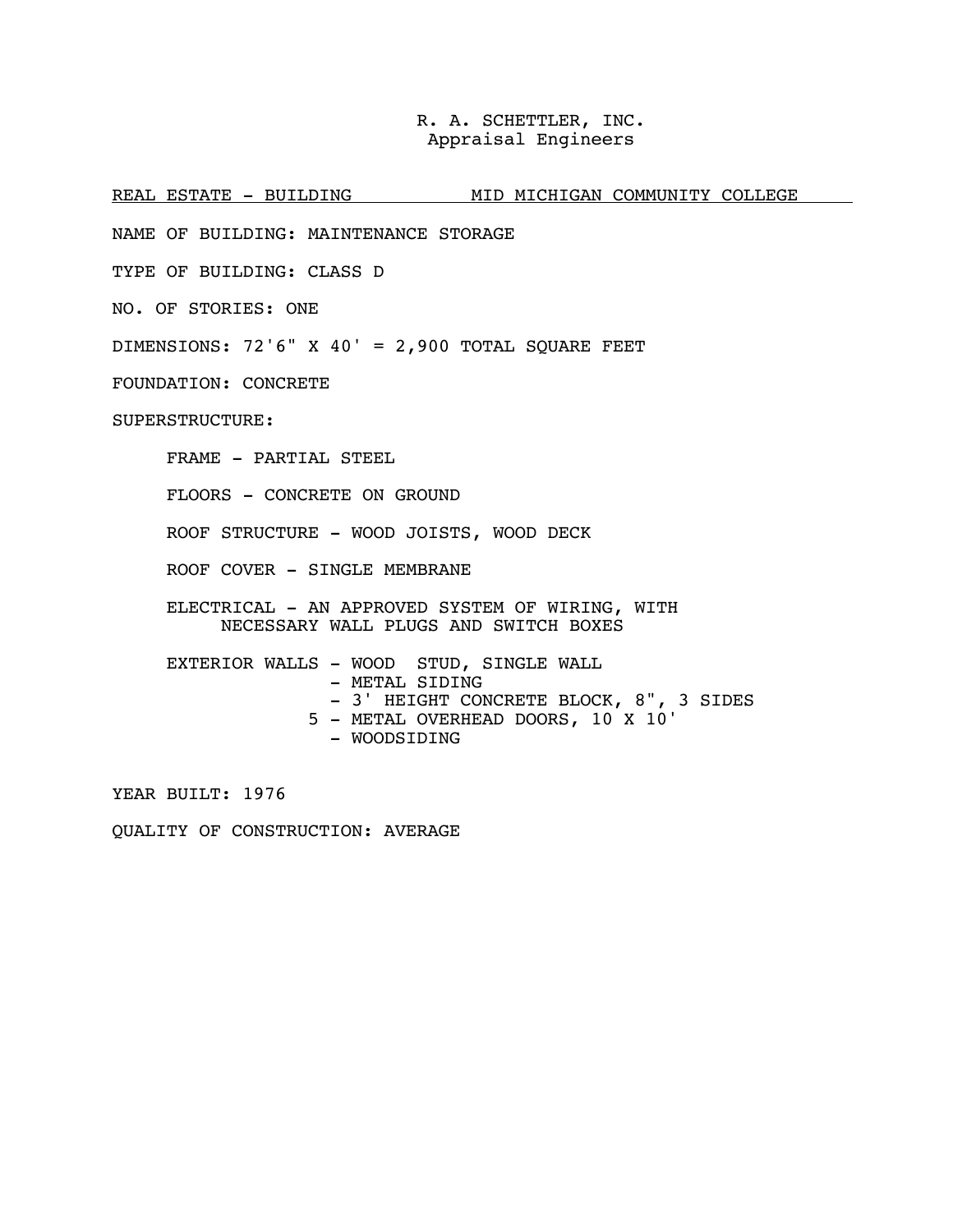### Asset Acct.: MID MICHIGAN COMMUNITY COLLEGE Bldg.: PICKARD REAL ESTATE - BUILDING

| Description                       | 11/1/17       |
|-----------------------------------|---------------|
| FOUNDATION:                       | 292,300.00    |
| SUPERSTRUCTURE:                   |               |
| <b>FRAME</b>                      | 707,200.00    |
| <b>FLOORS</b>                     | 990,700.00    |
| FLOOR COVERINGS                   | 497,600.00    |
| CEILINGS                          | 411,100.00    |
| <b>ROOF STRUCTURE</b>             | 334,700.00    |
| ROOF COVER                        | 215,300.00    |
| INTERIOR CONSTRUCTION             | 2,003,700.00  |
| <b>BUILT-IN FIXTURES</b>          | 23,300.00     |
| <b>ELECTRICAL</b>                 | 1,486,400.00  |
| PLUMBING                          | 922,800.00    |
| <b>HEATING</b>                    | 1,319,500.00  |
| MISCELLANEOUS CONSTRUCTION        | 218,800.00    |
| <b>EXTERIOR WALLS</b>             | 1,915,800.00  |
| FIRE PROTECTION                   | 251,000.00    |
| TOTAL LABOR AND MATERIALS         | 12,590,200.00 |
| ARCHITECT'S PLANS AND SUPERVISION | 7%            |

| Replacement Value New | 13,471,500.00 |
|-----------------------|---------------|
| Depreciation %        | 29%           |
| Sound Valuation       | 9,564,800.00  |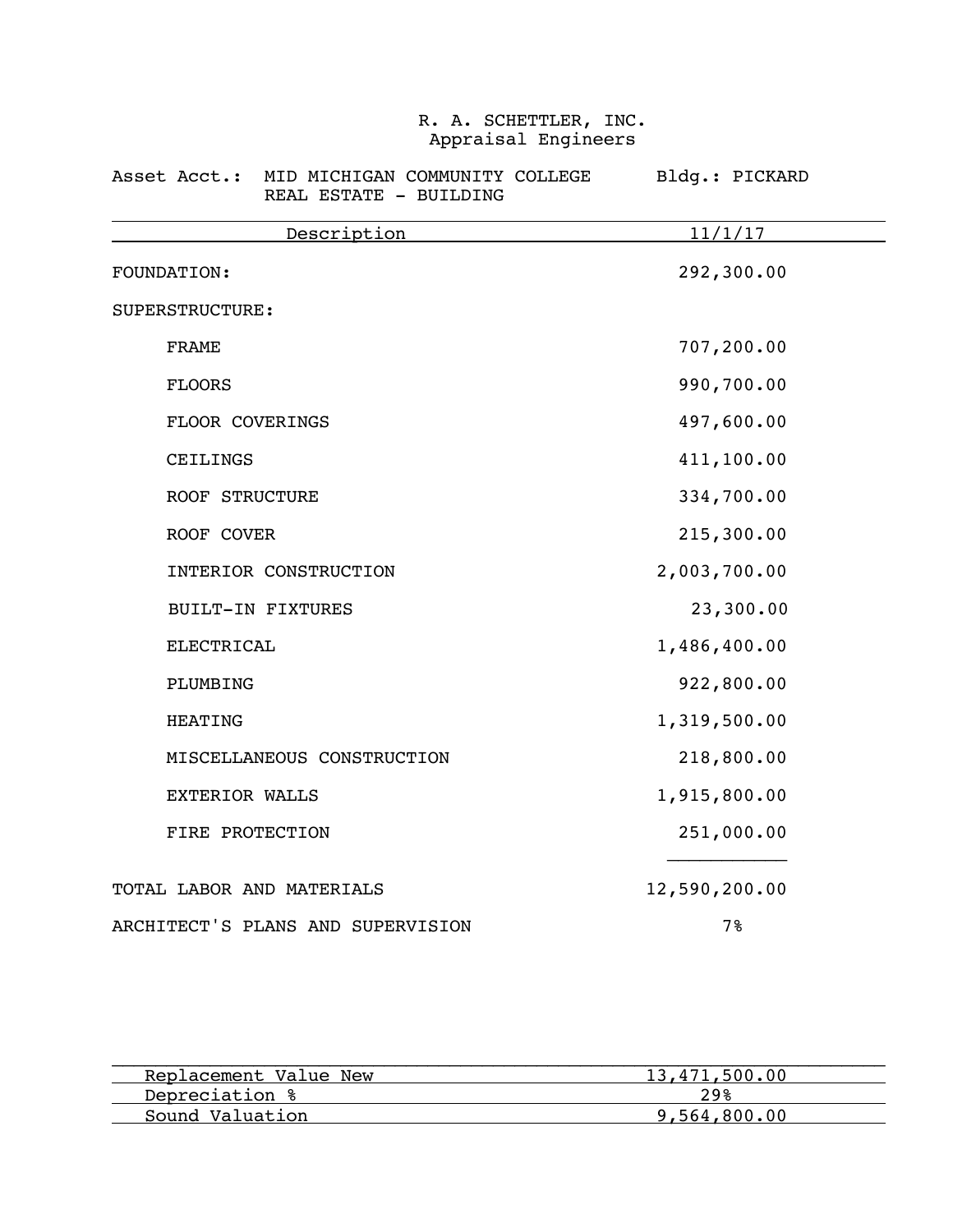REAL ESTATE - BUILDING MID MID MICHIGAN COMMUNITY COLLEGE

NAME OF BUILDING: PICKARD

KIND OF BUILDING: CLASS C

NO. OF STORIES: THREE

SIZE: WIDTH 137'8", LENGTH 137'8", HEIGHT 12' AVERAGE HEIGHT

TOTAL SQUARE FEET = 57,405

FOUNDATION: CONCRETE

SUPERSTRUCTURE:

FRAME - STEEL

 FLOORS - CONCRETE ON GROUND - STEEL JOISTS, STEEL PAN CONCRETE

FLOOR COVERINGS - ASPHALT TILE - CERAMIC TILE - CARPET

 CEILINGS - GYPSUM BOARD - SUSPENDED ACOUSTICAL TILE

 ROOF STRUCTURE - STEEL JOIST, STEEL DECK - SKYLIGHTS

INTERIOR CONSTRUCTION - MASONRY AND FRAME PARTITIONS

BUILT-IN FIXTURES -

- 12 LINEAR FEET LAMINATE BASE CABINET CONFERENCE ROOM
- 6 LINEAR FEET LAMINATE BASE CABINET WITH STAINLESS STEEL SINK
- 17.5 LINEAR FEET LAMINATE WALL CABINET
- 1 LAMINATE CABINET, 2-DOOR, 24 X 24 X 84" HEIGHT
- 1 STAINLESS STEEL SINK, 10 LINEAR FT. BOOKSTORE
- 1 BOOKSTORE CHECKOUT COUNTER, LAMINATE, 2 SWINGING DOORS 22 LINEAR FT/
	- LOT OF SLAT WALL BOOKSTORE

 ROOF COVER - SINGLE PLY MEMBRANE WITH INSULATION ELECTRICAL - AN APPROVED SYSTEM OF WIRING ALL IN CONDUIT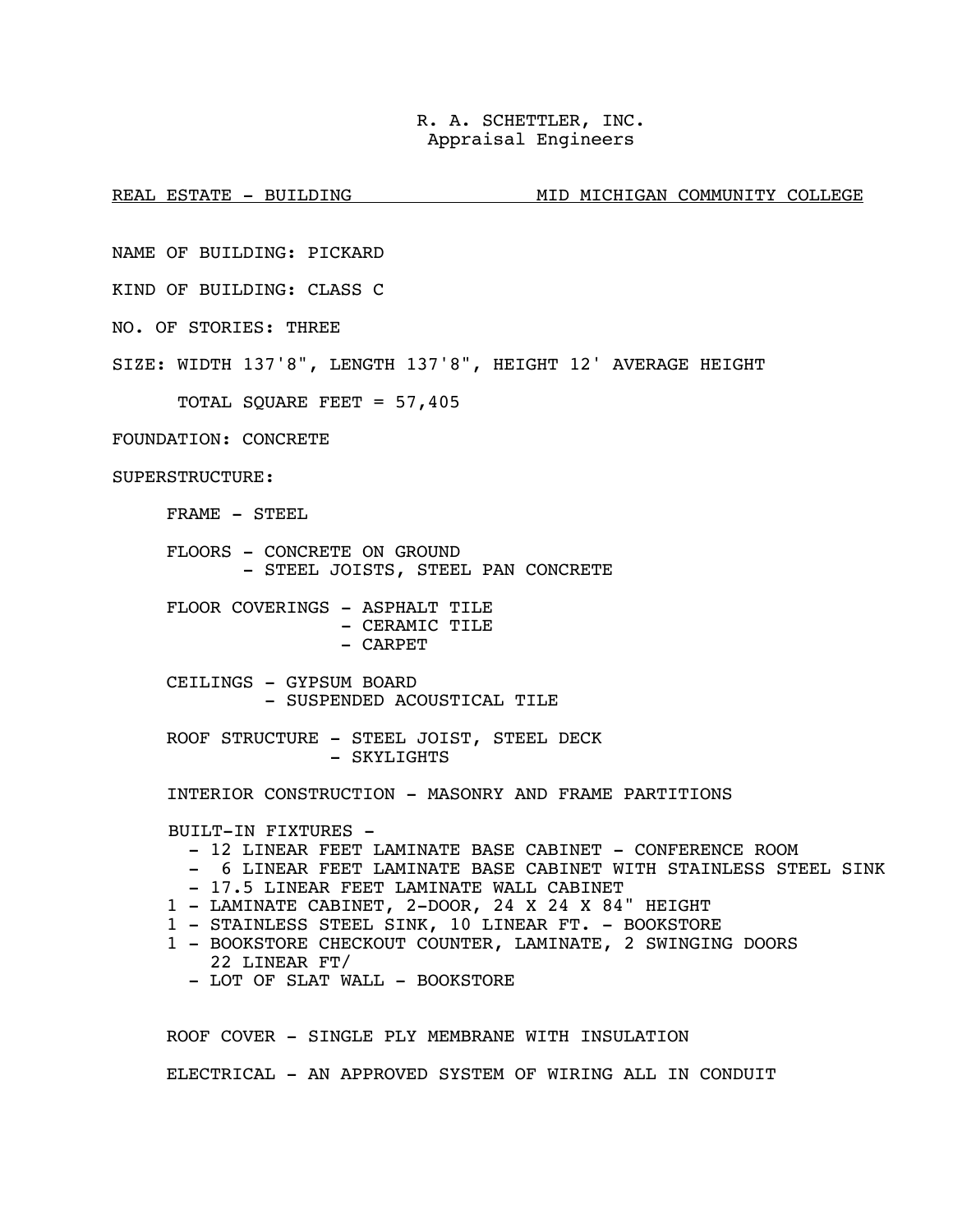page 2

REAL ESTATE - BUILDING MID MICHIGAN COMMUNITY COLLEGE

PICKARD: continued

SUPERSTRUCTURE: continued

PLUMBING - AN APPROVED SYSTEM OF SANITARY FIXTURES CONSISTING OF:

- 1 WATER HEATER
- 21 WATER CLOSETS
- $8 \text{IIRTNALS}$
- 20 LAVATORIES
- 6 DRINKING FOUNTAINS
- 3 SANITARY SINKS
- 1 WATER CONDITIONING
- 2 DOUBLE UTILITY SINKS

HEATING -

- PUMPS AS REQUIRED
- TRANE MODEL SAHIFC2040F ROOF TOP AIR CONDITIONING UNIT #J95K72496
- 1 BARBER-COLMEN NETWORK 8000 ENERGY MANAGEMENT SYSTEM WITH GLOBAL CONTROL MODULE
- 1 BRYANT A200-W-FDG GAS FIRED BOILER, #94405
- 1 BRYANT A200-W-FDG GAS FIRED BOILER, #94407
- 1 HEAT-TIMER MULTI-MOD PLATINUM BOILER CONTROL
- 2 ENVIRO-TEC BOOSTER COILS
- 1 QUINCY QC01506S3A AIR COMPRESSOR WITH AIR DRYER
- 1 POSITIVE PRESSURE CHIMNEY SYSTEM
- 1 INTERNATIONAL COMFORT PROD. NAC024AKC3 ROOFTOP CONDENSING UNIT, #EO50926628
- 3 MC QUAY RPS070C ROOFTOP AIR CONDITIONING UNITS

MISCELLANEOUS CONSTRUCTION -

- D.A. MATOT DUMBWAITER, 3 STOP, 500 LB. CAPACITY
- SCHINDLER HAUGHTON HYDRAULIC PASSENGER ELEVATOR, 3 STOP,
	- 3.500 LB. CAPACITY, SERIAL NO. 20561
- 3 ANTENNAS
- ADEMCO VANTAGE 4110DL ALARM SYSTEM

 EXTERIOR WALLS - SYNTHETIC PLASTER ON RIGID INSULATION 1" INSULATED GLASS, ALUMINUM FRAME 10' HEIGHT ALUMINUM ROOF TOP SCREEN, 400 LINEAR FT.

FIRE PROTECTION - SPRINKLERS THROUGHOUT

BUILT: 1982; RENOVATED 2ND AND 3RD FLOORS 1999, ADDED REAR STAIRWELL, 1996. RENOVATED FIRST FLOOR, 1998, 2003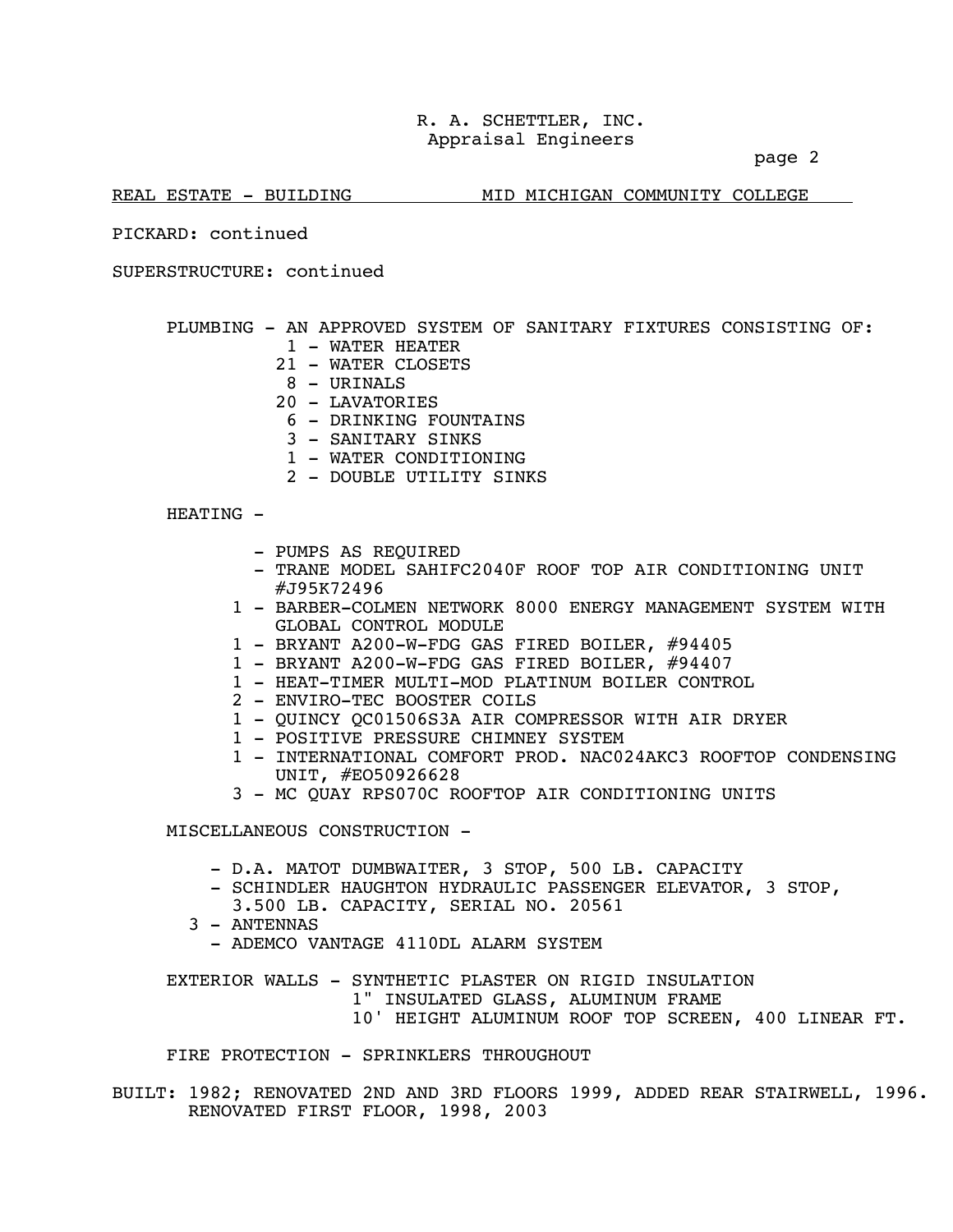Asset Acct.: MID MICHIGAN COMMUNITY COLLEGE Bldg.: PICKARD SHED REAL ESTATE - BUILDING

Description 11/1/17

STORAGE SHED:

 $\overline{a}$ 

WOOD CONSTRUCTION, WOOD SIDING, WOOD FLOOR, ASPHALT SHINGLES, 9 X 8' METAL OVERHEAD DOOR,

16' X 12' X 8'/12' HEIGHT OVERALL

SIZE - 192 SQUARE FEET

BUILT: 2002

| Replacement Value New | 4,800,00 |
|-----------------------|----------|
| Depreciation %        | 16%      |
| Sound Valuation       | 4,000,00 |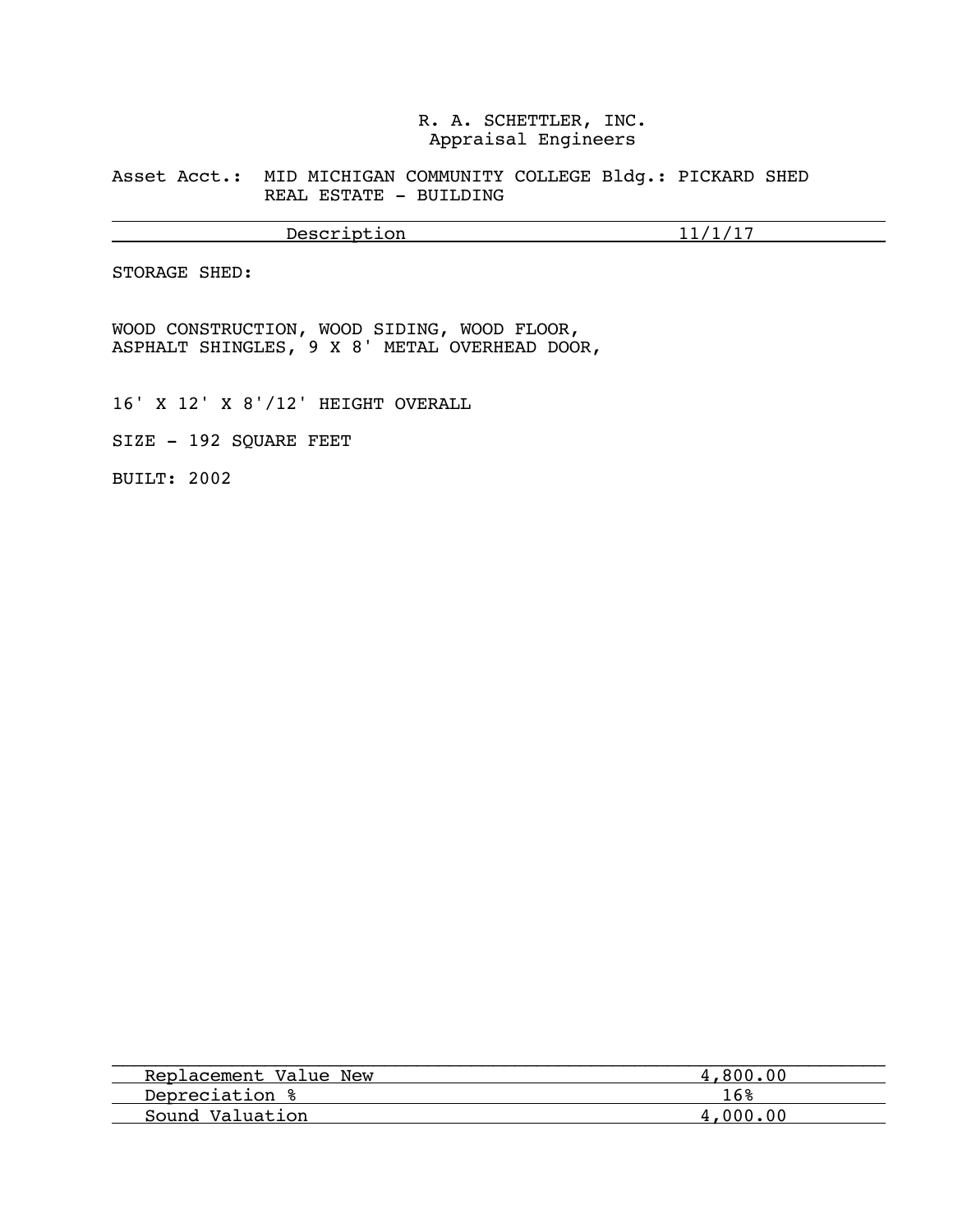### Asset Acct.: MID MICHIGAN COMMUNITY COLLEGE Bldg.: M-TEC BUILDING REAL ESTATE - BUILDING

| Description                       | 11/1/17        |
|-----------------------------------|----------------|
| FOUNDATION:                       | 84,600.00      |
| SUPERSTRUCTURE:                   |                |
| FRAME                             | 142,600.00     |
| <b>FLOORS</b>                     | 311,700.00     |
| FLOOR COVERINGS                   | 46,900.00      |
| CEILINGS                          | 17,400.00      |
| <b>ROOF STRUCTURE</b>             | 57,200.00      |
| ROOF COVER                        | 253,300.00     |
| INTERIOR CONSTRUCTION             | 385,400.00     |
| <b>BUILT-IN FIXTURES</b>          | 43,800.00      |
| <b>ELECTRICAL</b>                 | 785,200.00     |
| PLUMBING                          | 281,700.00     |
| <b>HEATING</b>                    | 461,300.00     |
| <b>EXTERIOR WALLS</b>             | 375,100.00     |
| MISCELLANEOUS CONSTRUCTION        | 578,800.00     |
| TOTAL LABOR AND MATERIALS         | 3,825,000.00   |
| ARCHITECT'S PLANS AND SUPERVISION | 6 <sup>°</sup> |

| Replacement Value New | 4,054,500.00 |
|-----------------------|--------------|
| Depreciation %        | 14%          |
| Sound Valuation       | 3,486,900,00 |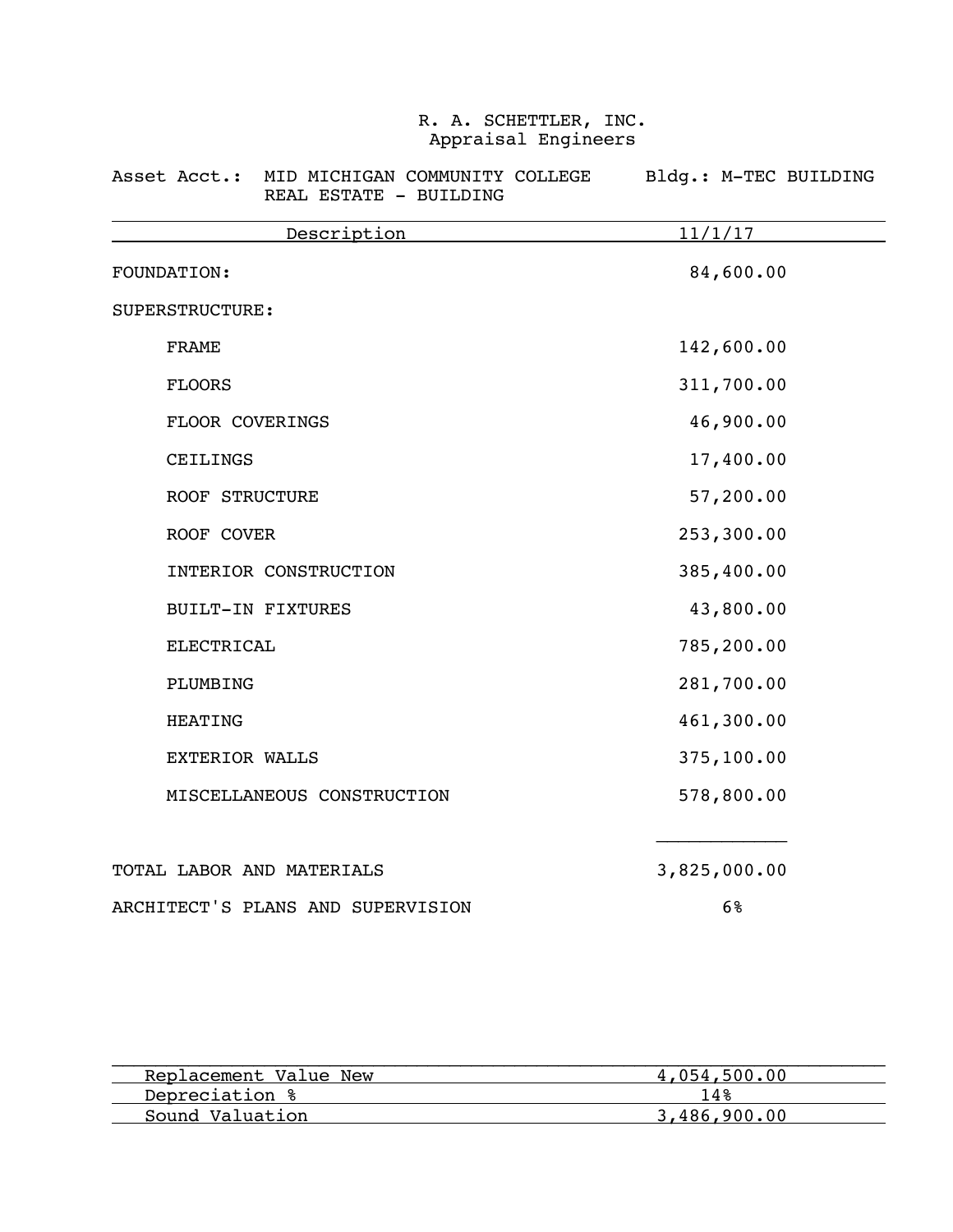REAL ESTATE - BUILDING MID MICHIGAN COMMUNITY COLLEGE

NAME OF BUILDING: M-TEC

TYPE OF BUILDING: CLASS S

NO. OF STORIES: ONE WITH MEZZANINE

OCCUPANCY: CLASSROOMS/TECHNICAL

TOTAL SQUARE FEET = 21,481

FOUNDATION: CONCRETE

SUPERSTRUCTURE:

FRAME - STEEL

 FLOORS - 4" CONCRETE SLAB ON VAPOR BARRIER ON COMPACTED SAND - 8" CONCRETE PLANK WITH 2" CONCRETE TOPPING

 FLOOR COVER - VINYL COMPOSITION TILE, CARPET, CERAMIC TILE, STAINED CONCRETE

ROOF STRUCTURE - STEEL

 ROOF COVER - STANDING SEAM METAL ROOFING ON METAL PURLINS, 6" METAL BUILDING INSULATION WITH VAPOR BARRIER

CEILINGS - 2 X 2' LAY-IN CEILING SYSTEM

INTERIOR CONSTRUCTION - MASONRY PARTITIONS

BUILT-IN FIXTURES -

- 20 LINEAR FT. PLASTIC LAMINATE BASE CABINETS WITH LAMINATE TOP, COMPUTER LAB
- 20.5 LINEAR FT. PLASTIC LAMINATE BASE CABINETS WITH LAMINATE TOP, VIDEO CONFERENCE ROOM
- 23 LINEAR FT. PLASTIC LAMINATE BASE CABINETS WITH LAMINATE TOP, CLASSROOM
- 10 LINEAR FT. PLASTIC LAMINATE BASE CABINETS WITH SINK, LAMINATE TOP, LOUNGE
- 10 LINEAR FT. PLASTIC LAMINATE WALL CABINETS, LOUNGE
- RECEPTION DESK, PLASTIC LAMINATE BASE, LAMINATE TOP
- 6 LINEAR FT. PLASTIC LAMINATE WALL CABINETS, RECEPTION WORK AREA - RECEPTION WORK AREA WORKSTATION PLASTIC, LAMINATE TOP
- 
- 1 ROLLING OVERHEAD DOOR, METAL WITH ELECTRIC OPERATOR, 10' X 12'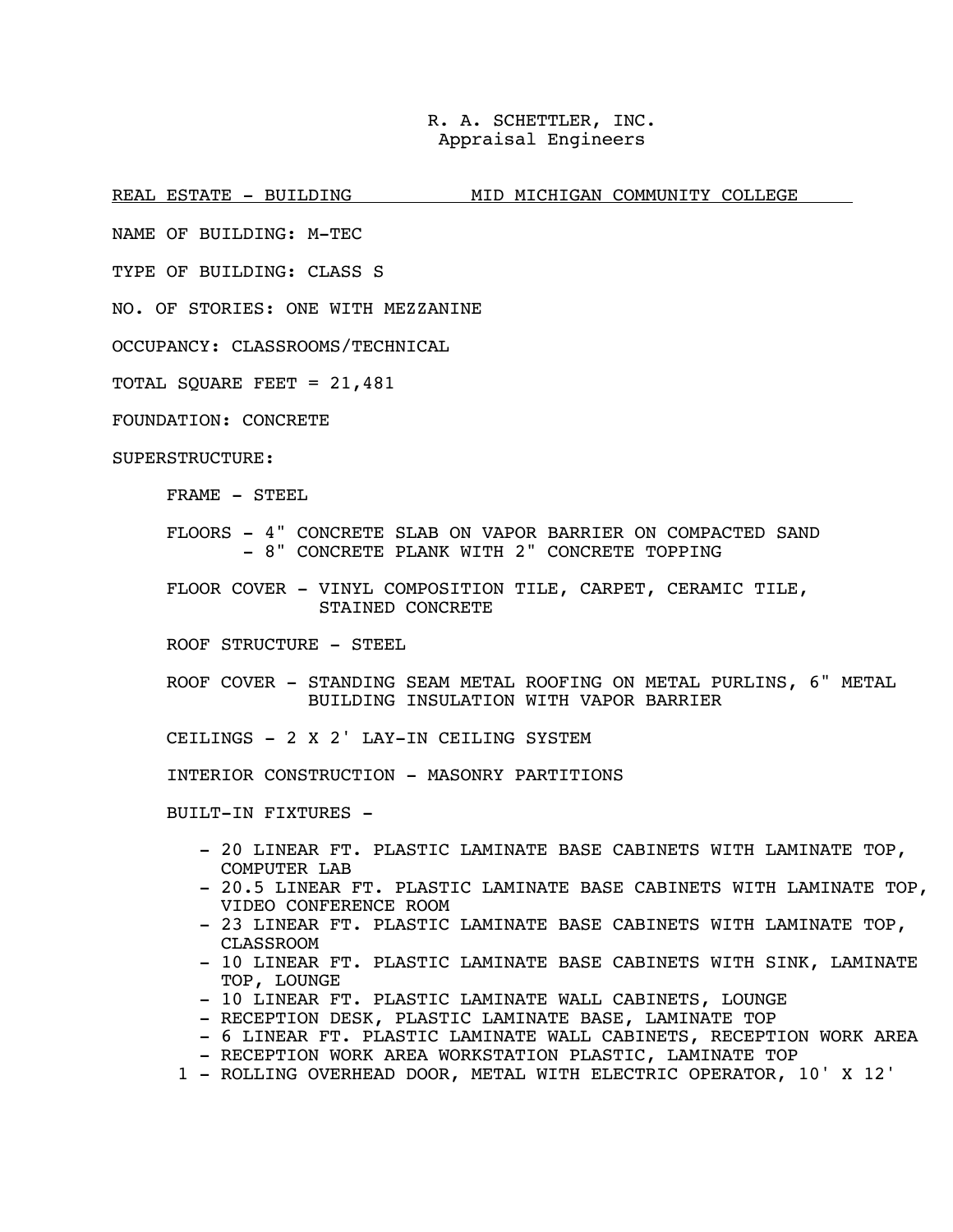page 2

### REAL ESTATE - BUILDING MID MICHIGAN COMMUNITY COLLEGE

M-TEC: continued

SUPERSTRUCTURE: continued

PLUMBING - A MODERN SYSTEM OF SANITARY FIXTURES CONSISTING OF:

- 6 WATER CLOSETS
- 4 LAVATORIES
- 2 URINALS
- 1 SANITARY SINKS
- 2 WASH FOUNTAINS
- 1 WATER HEATER
- 2 ELECTRIC WATER COOLER
- ELECTRICAL AN APPROVED SYSTEM OF WIRING ALL IN CONDUIT WITH NECESSARY WALL PLUGS AND SWITCH BOXES
	- 280 LINEAR FT. 400 AMP BUSDUCT
	- 1500 KVA TRANSFORMER
	- 750 KVA TRANSFORMER
	- SIMPLEX MODEL 4010 FIRE ALARM SYSTEM
	- DATA AND VOICE WIRING
	- 5 2000 AMP PANEL BOARDS

HEATING, VENTILATING AND AIR CONDITIONING -

- 2 FULTON MODEL PHW300S CONDENSING TYPE NATURAL GAS HOT WATER BOTLER
	- PUMPS AS REQUIRED
- 1 MCQUAY MODEL CAH017FDDC AIR HANDLING UNIT
- 1 MCQUAY MODEL CAH040FHDC AIR HANDLING UNIT
- 1 MCQUAY MODEL CAHO30FHDC AIR HANDLING UNIT
- 1 LIEBERT MODEL MMD-36E AIR HANDLING UNIT
- 1 MCQUAY MODEL ALP027C CONDENSING UNIT
- 1 NARTEC MODEL NHMC-100 ELECTRIC STEAM HUMIDIFIER
- 10 EXHAUST FANS
	- 1 BARBER COLMAN NETWORK 8000
	- 2 ABB MODEL ACH550 DRIVE
	- 1 LENNOX MODEL 13ACX-036 CANDENSING UNIT
	- 1 DAIKIN MODEL RSX18DVJV WALL MOUNTED HEAT PUMP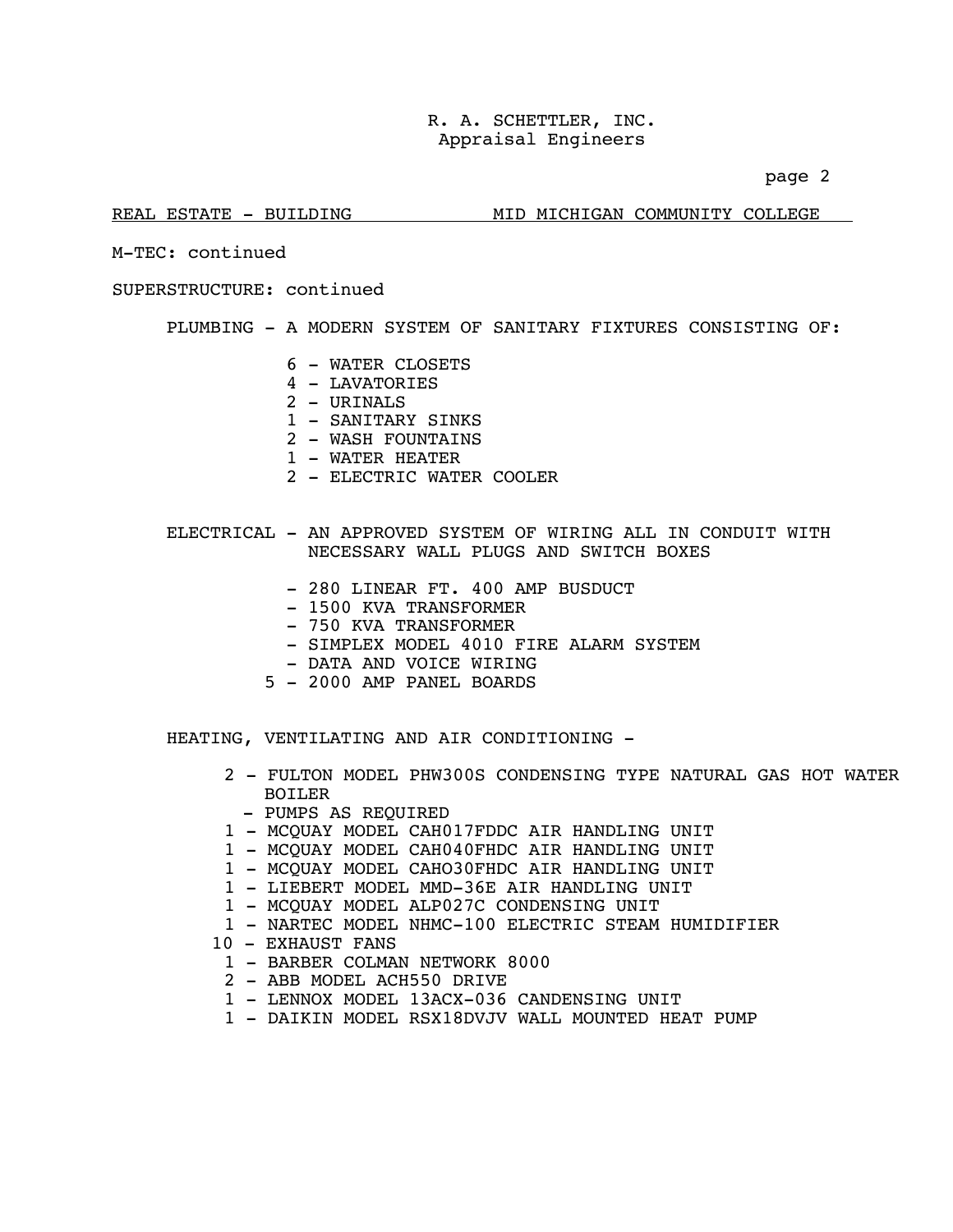page 3

### REAL ESTATE - BUILDING MID MICHIGAN COMMUNITY COLLEGE

M-TEC: continued

### SUPERSTRUCTURE: continued

### MISCELLANEOUS CONSTRUCTION -

- DOCK LEVELER
- BUILDING SIGN, ILLUMINATED, 14' X 36"
- 1 P-FLOW DM SERIES MODULAR LIFT 3000 POUND CAPACITY, #14557
- 1 GEO-THERMAL SYSTEM INCLUDING:
	- 1 HYDRO HEAT MODEL 03-056-WTAR-TS-MT HEAT PUMP, #MT4V056XL2118195079A
	- 1 HYDRO HEAT MODEL 03-042-WTARW-MT HEAT PUMP, #MT1V042WB2322137603
	- 1 HYDRO HEAT MODEL 03-037-WTARW-HM HEAT PUMP, #HE2V037WL2072193589A
	- 1 HYDRO HEAT MODEL 03-047-WTARW-HE HEAT PUMP, #HE2V047XL2104194639A
	- 1 HYDRO HEAT MODEL 03-047-WTARW-HE HEAT PUMP, #HE2V04XL2316190528A
	- 1 GEO-THERMAL WELL
- 1 SOLAR WATER SYSTEM WITH SOLARSKIES INDIRECT WATER HEATER, PUMP STATION
- 1 TAMAS HYDRONIC SYSTEM, 6 X 5.5'
- EXTERIOR WALLS TYPE A PREFINISHED METAL SIDING
	- TYPE B PREFINISHED METAL SIDING
	- SMOOTH FACED SINGLE SCORED BLOCK
	- SPLIT FACED BLOCK
	- 2 10 X 12' OVERHEAD DOORS, METAL, WITH ELECTRIC OPERATOR

YEAR BUILT: 2001; ADDITION 2011

QUALITY OF CONSTRUCTION: AVERAGE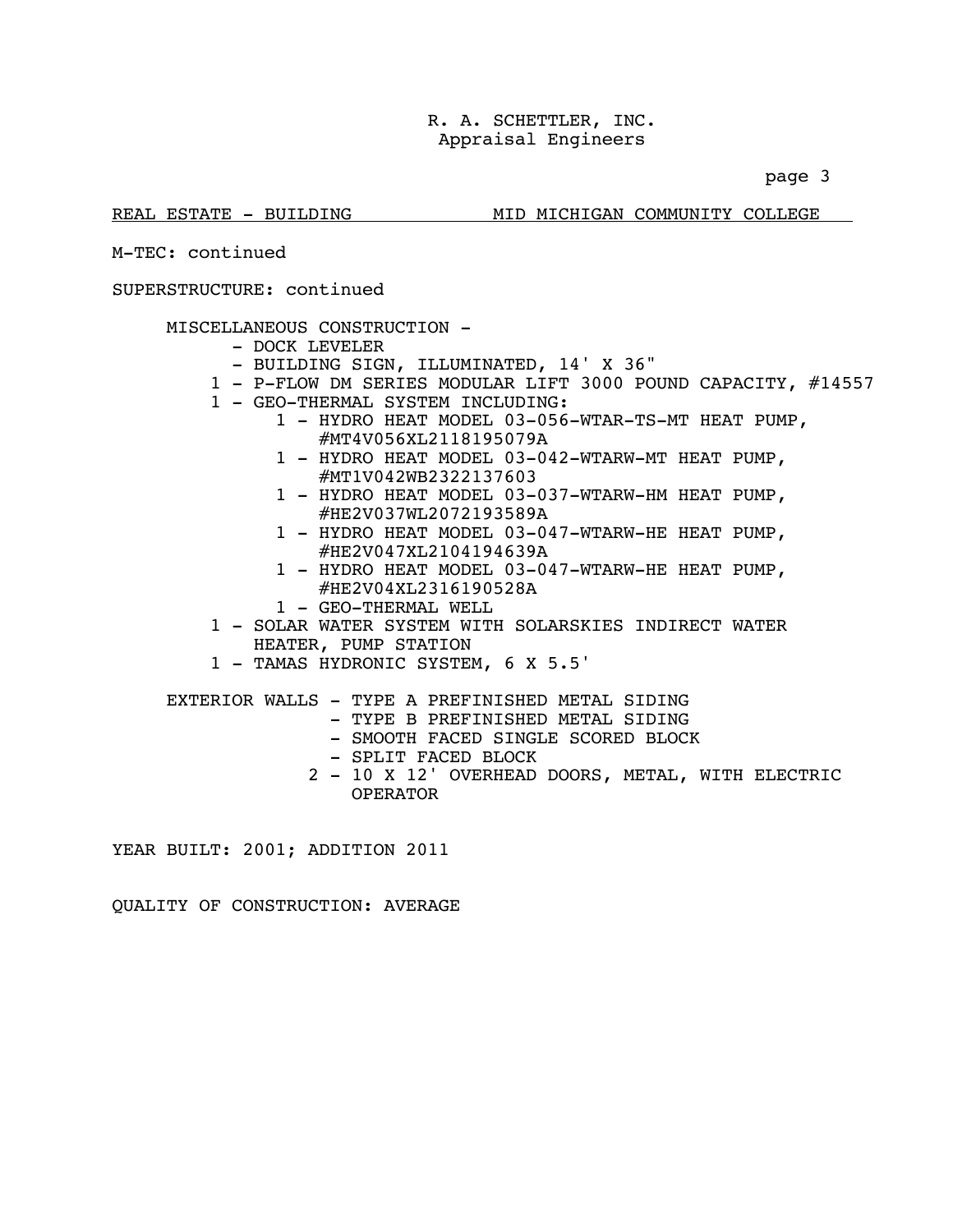Asset Acct.: MID MICHIGAN COMMUNITY COLLEGE Bldg.: SHIPPING/RECEIVING REAL ESTATE - BUILDING

| Description                       | 11/1/17    |
|-----------------------------------|------------|
| FOUNDATION:                       | 6,000.00   |
| SUPERSTRUCTURE:                   |            |
| <b>FRAME</b>                      | 14,100.00  |
| <b>FLOORS</b>                     | 34,500.00  |
| CEILINGS                          | 7,600.00   |
| <b>ROOF STRUCTURE</b>             | 14,000.00  |
| ROOF COVER                        | 20,400.00  |
| INTERIOR CONSTRUCTION             | 26,200.00  |
| BUILT-IN-FIXTURES                 | 1,600.00   |
| <b>ELECTRICAL</b>                 | 21,100.00  |
| PLUMBING                          | 21,200.00  |
| <b>HEATING</b>                    | 6,300.00   |
| <b>EXTERIOR WALLS</b>             | 61,400.00  |
| TOTAL LABOR AND MATERIALS         | 234,400.00 |
| ARCHITECT'S PLANS AND SUPERVISION | 6%         |

| 248,500,00 |
|------------|
| 11%        |
| 221,100,00 |
|            |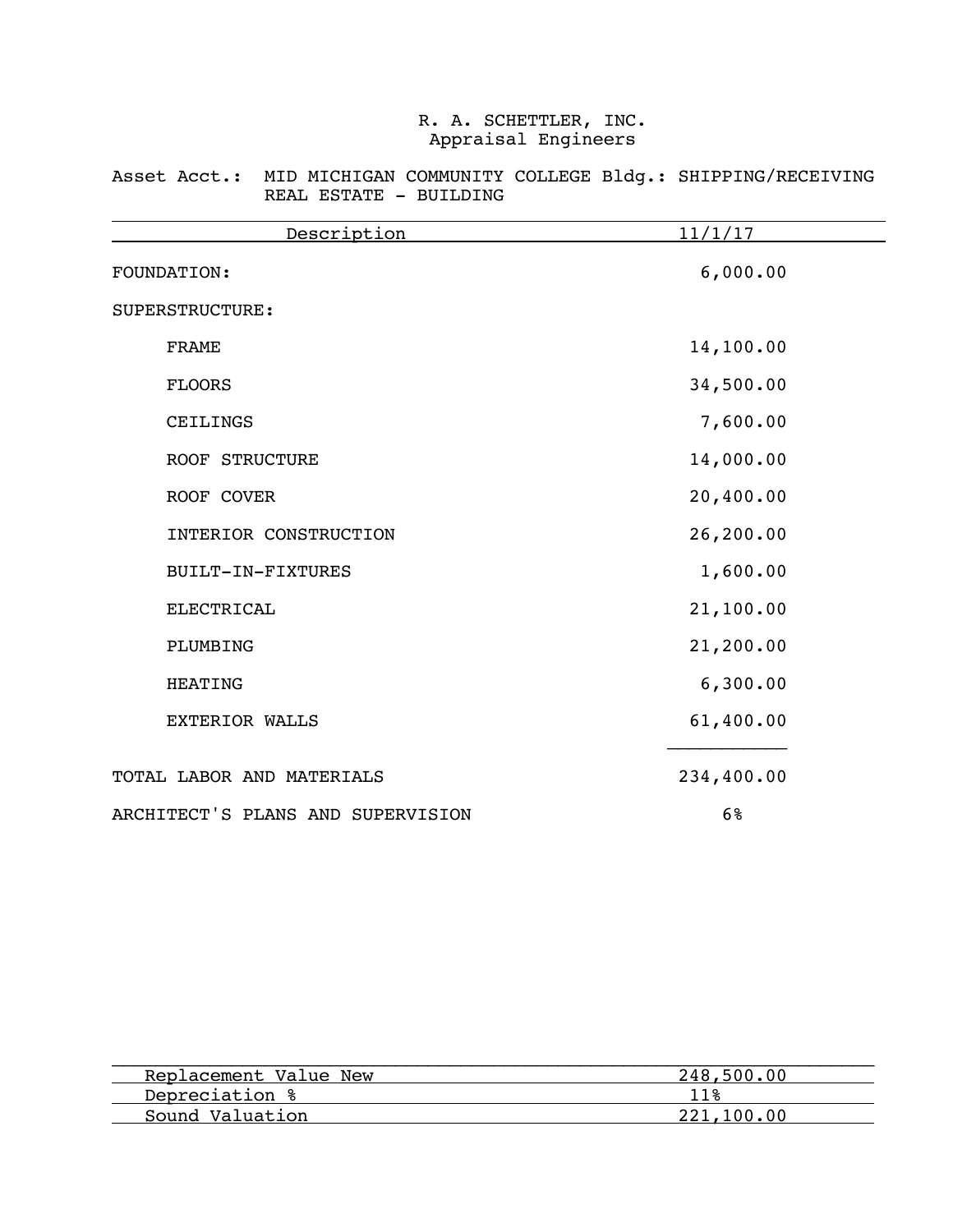REAL ESTATE - BUILDING MID MICHIGAN COMMUNITY COLLEGE

NAME OF BUILDING: SHIPPING AND RECEIVING

TYPE OF BUILDING: CLASS D

OCCUPANCY: STORAGE

NO. OF STORIES: ONE

TOTAL SQUARE FEET: 6,880

FOUNDATION: CONCRETE 8" FOOTING PAD

SUPERSTRUCTURE:

FRAME - WOOD, POLE-TYPE

 FLOORS - CONCRETE ON GROUND, 4" REINFORCED - WOOD JOISTS, WOOD DECK, MEZZANINE

ROOF STRUCTURE - PRE=ENGINEERED WOOD TRUSS ROOF COVER - 29 GA. METAL ROOF PANELS ON 1" RIGID FOAM INSULATION CEILINGS - 2 X 2' LAY-IN PANELS WITH INSULATION, OFFICE - FOAMBOARD WITH INSULATION

 INTERIOR CONSTRUCTION - FRAME PARTITIONS - OFFICE - FRAME PARTITIONS - THEATRE LAB

 BUILT-IN-FIXTURES - 11.5 LINEAR FT. OF OAK BASE CABINETS WITH LAMINATE TOP - 11.5 LINEAR FT. OF OAK WALL CABINETS

 PLUMBING - AN APPROVED SYSTEM OF SANITARY FIXTURES CONSISTING OF: 2 - WATER CLOSETS

- 2 LAVATORY
- 1 SANITARY SINK
- 2 WATER HEATER, ELECTRIC, 6 GALLON

ELECTRICAL - AN APPROVED SYSTEM OF WIRING ALL IN CONDUIT WITH NECESSARY WALL PLUGS AND SWITCH BOXES

HEATING - ELECTRIC BASEBOARD, OFFICE

- 1 ENERGY KNIGHT THRU WALL HEATING AND AIR CONDITIONER, OFFICE
- 2 SPACE HEATERS, GAS WITH FAN
- 2 CEILING FANS
- 1 ROOM AIR CONDITIONER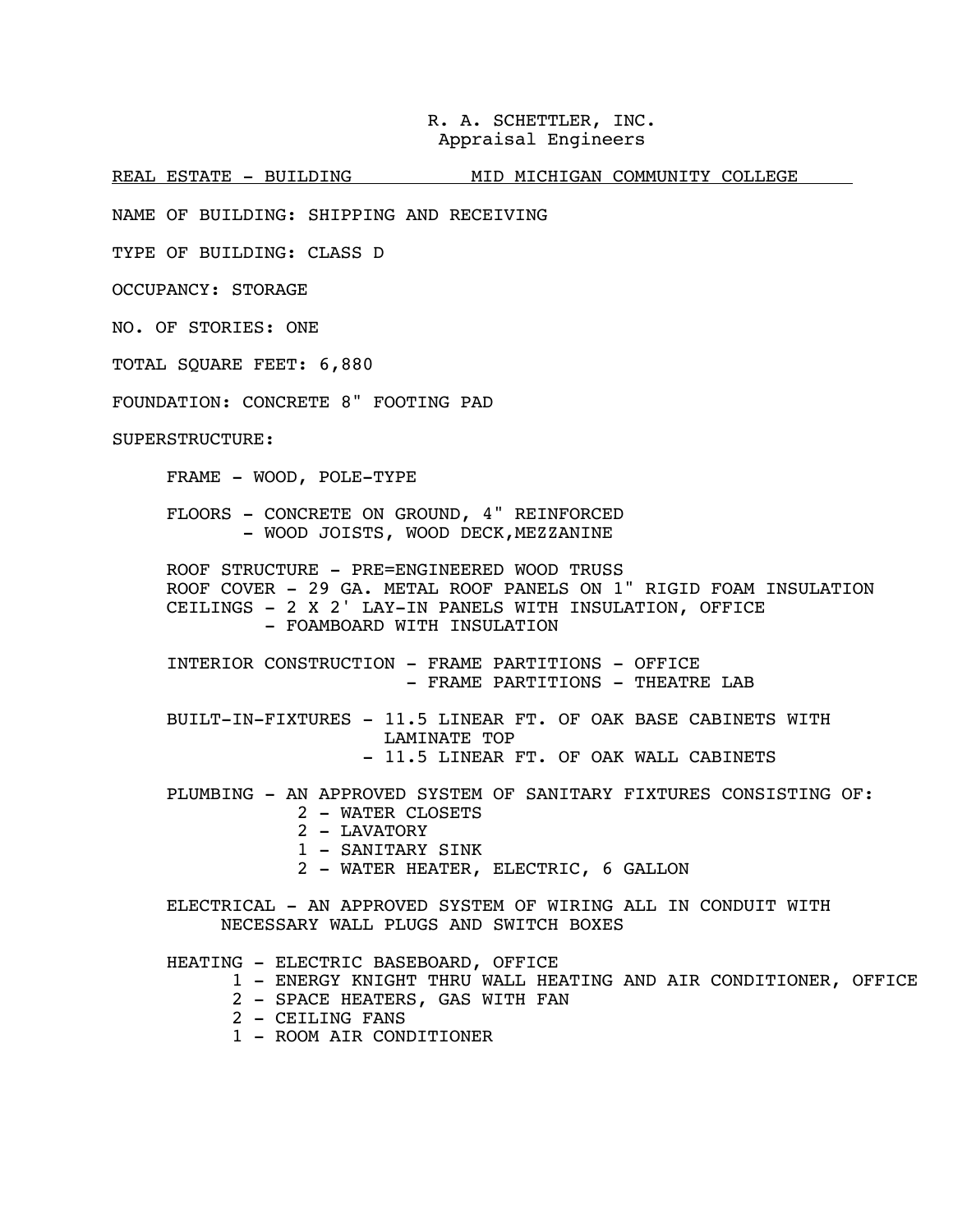PAGE 2

REAL ESTATE - BUILDING MID MICHIGAN COMMUNITY COLLEGE

SHIPPING AND RECEIVING: continued

SUPERSTRUCTURE: continued

 EXTERIOR WALLS - 29 GA. METAL SIDING ON 2 X 4 PURLINS 6 - METAL OVERHEAD DOORS, 10 X 14' 1 - METAL OVERHEAD DOOR, 10' X 12' - 29 GAGE METAL SIDING ON 2X4 PURLINS WITH INSULATION, OSB INTERIOR SHEATHING, THEATHRE LAB YEAR BUILT: 2005

ADDITION: 2011 QUALITY OF CONSTRUCTION: LOW COST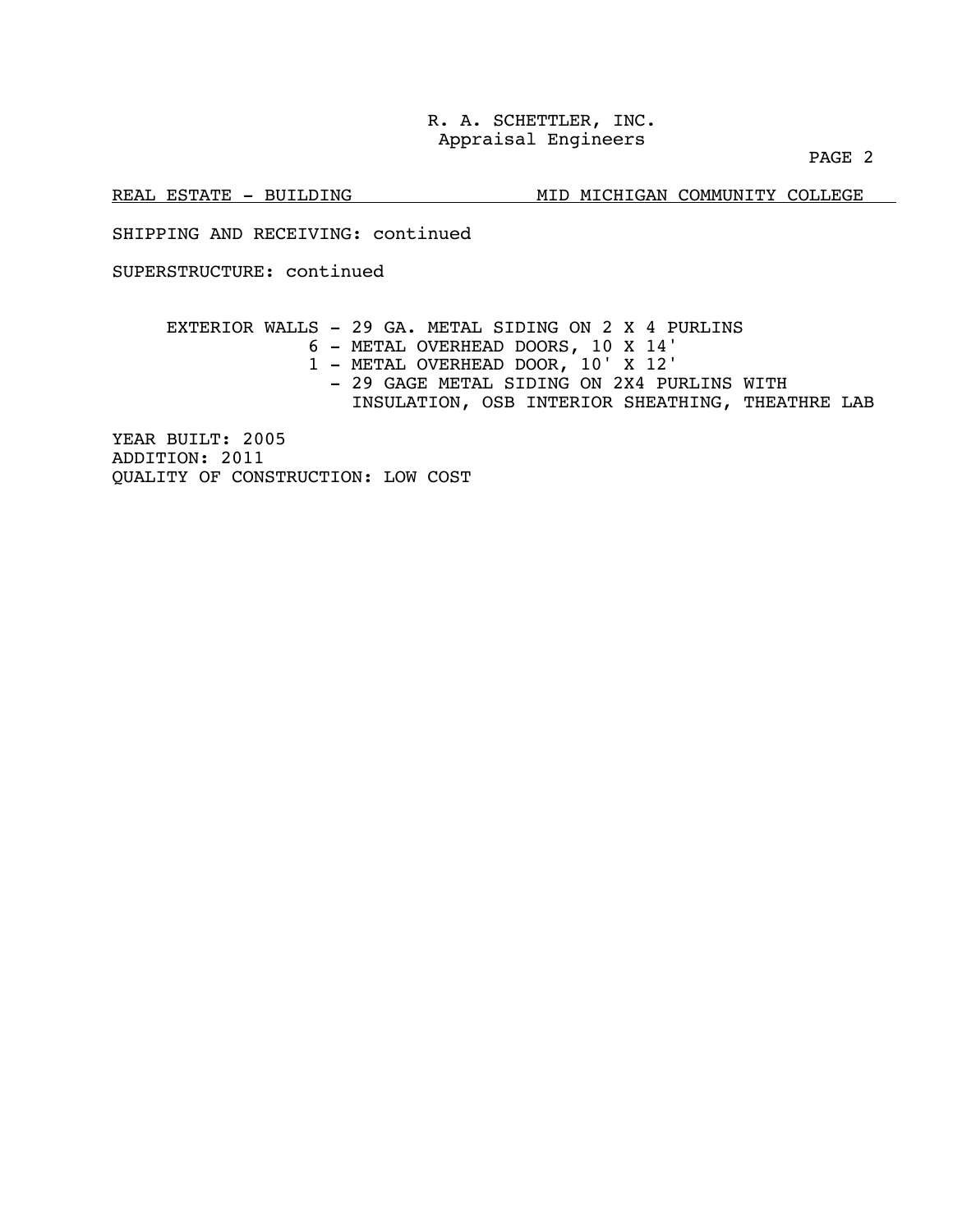### Asset Acct.: MID MICHIGAN COMMUNITY COLLEGE Bldg.: SALT STORAGE REAL ESTATE - BUILDING

| Description           | 11/1/17  |
|-----------------------|----------|
| FOUNDATION:           | 600.00   |
| SUPERSTRUCTURE:       |          |
| <b>FRAME</b>          | 650.00   |
| <b>FLOORS</b>         | 1,275.00 |
| ROOF STRUCTURE        | 1,200.00 |
| ROOF COVER            | 725.00   |
| <b>EXTERIOR WALLS</b> | 7,450.00 |

| 11,900.00 |
|-----------|
|           |
| 10,400,00 |
|           |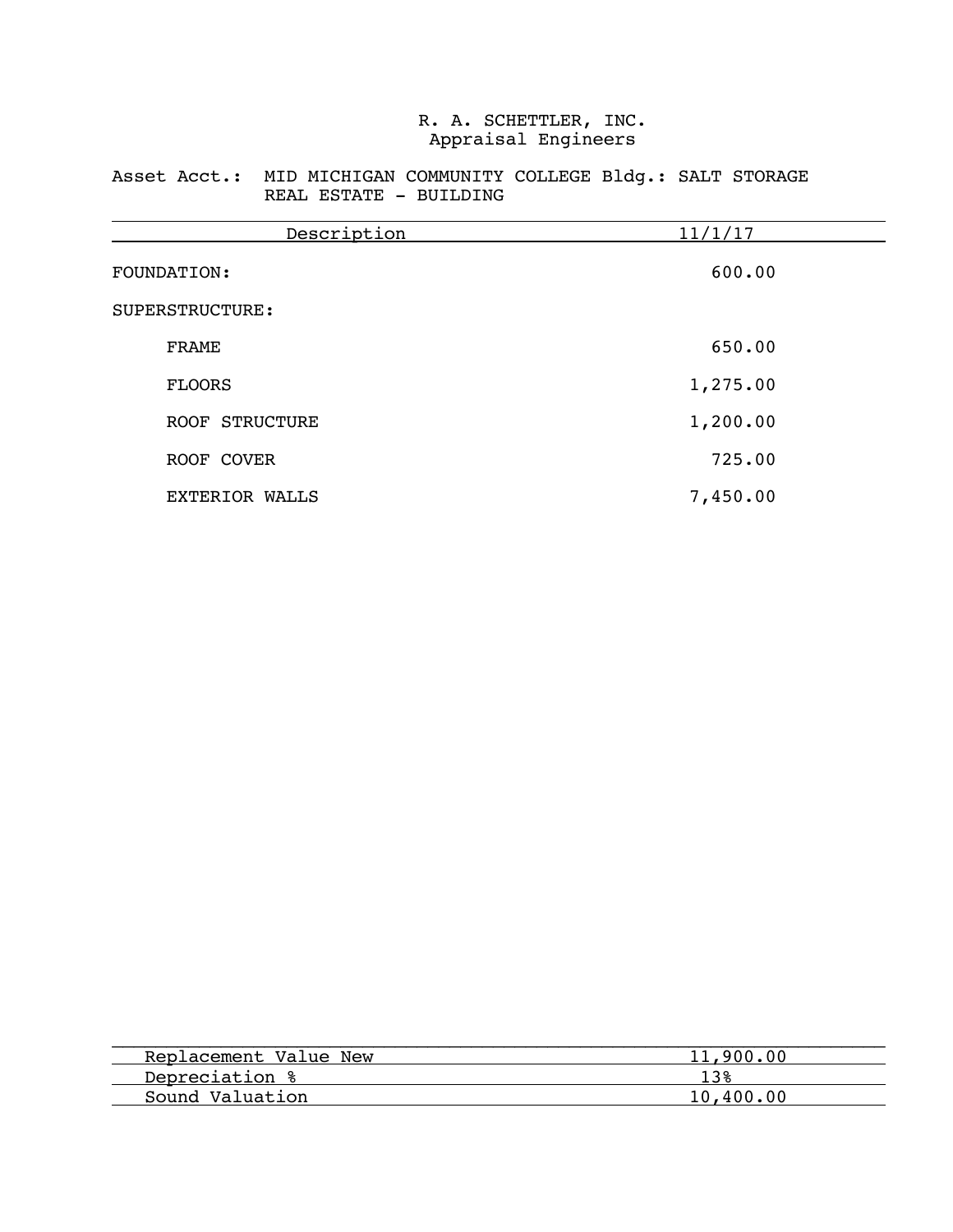REAL ESTATE - BUILDING MID MICHIGAN COMMUNITY COLLEGE

NAME OF BUILDING: SALT STORAGE

TYPE OF BUILDING: CLASS D

NO. OF STORIES: ONE

OCCUPANCY: STORAGE

TOTAL SQUARE FEET: 288

FOUNDATION: CONCRETE

SUPERSTRUCTURE:

FRAME - WOOD, POLE-TYPE

FLOORS - CONCRETE ON GROUND, 4"

ROOF STRUCTURE - WOOD TRUSS, WOOD DECK

ROOF COVER - ASPHALT SHINGLES

 EXTERIOR WALLS - SINGLE WALL WOOD SIDING - SLIDING WOOD DOOR, 12 X 12'

YEAR BUILT: 2004

QUALITY OF CONSTRUCTION: LOW COST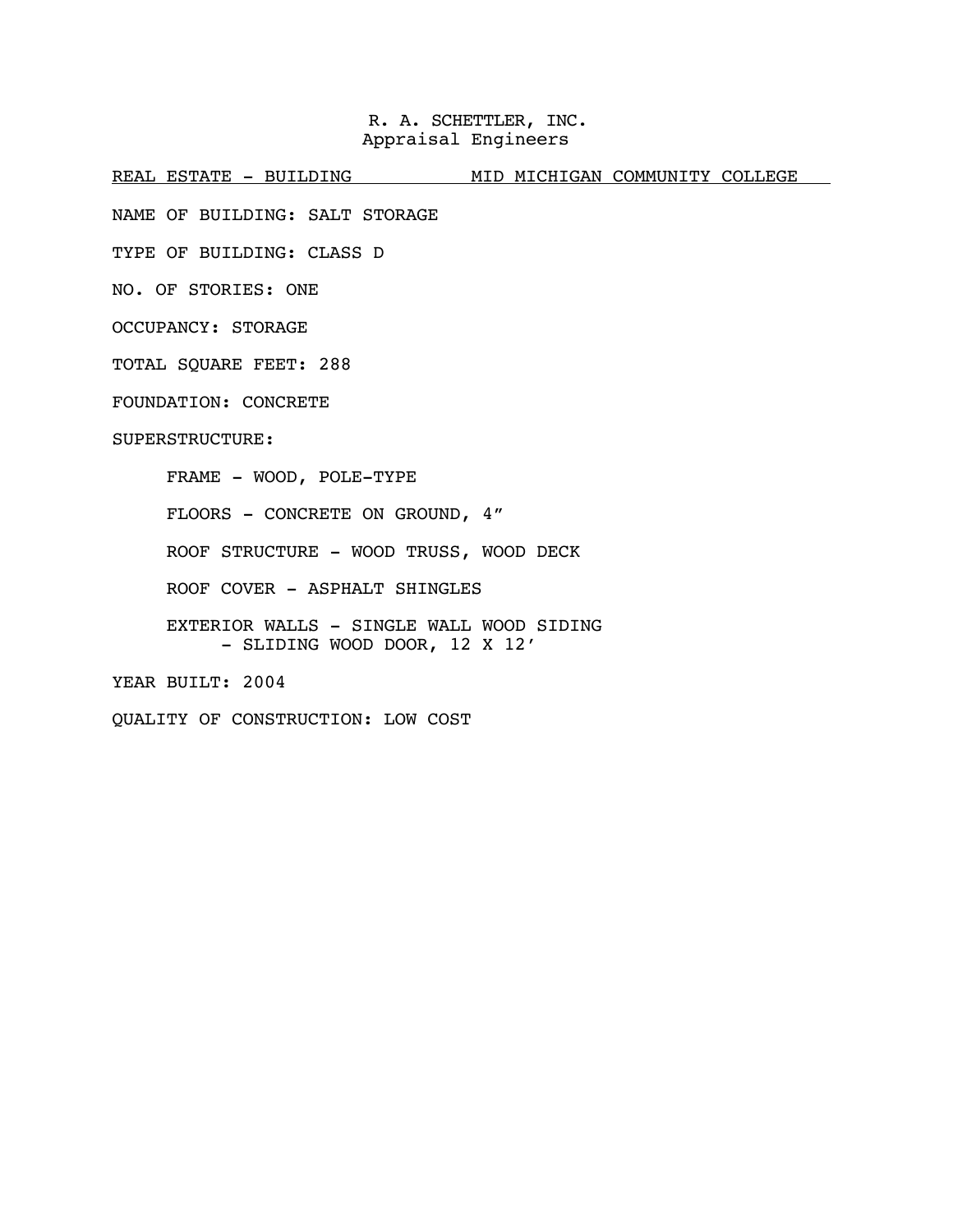Asset Acct.: MID MICHIGAN COMMUNITY COLLEGE Bldg.: SUMMERTON ROAD BARN REAL ESTATE - BUILDING

| Description           | 11/1/17   |
|-----------------------|-----------|
| FOUNDATION:           | 6,900.00  |
| SUPERSTRUCTURE:       |           |
| <b>FRAME</b>          | 5,800.00  |
| <b>FLOORS</b>         | 27,600.00 |
| ROOF STRUCTURE        | 21,200.00 |
| ROOF COVER            | 11,300.00 |
| INTERIOR CONSTRUCTION | 5,850.00  |
| ELECTRICAL            | 5,150.00  |
| EXTERIOR WALLS        | 37,800.00 |

| Replacement Value New | 121,600.00 |
|-----------------------|------------|
| Depreciation %        | 61 &       |
| Sound Valuation       | 47.400.00  |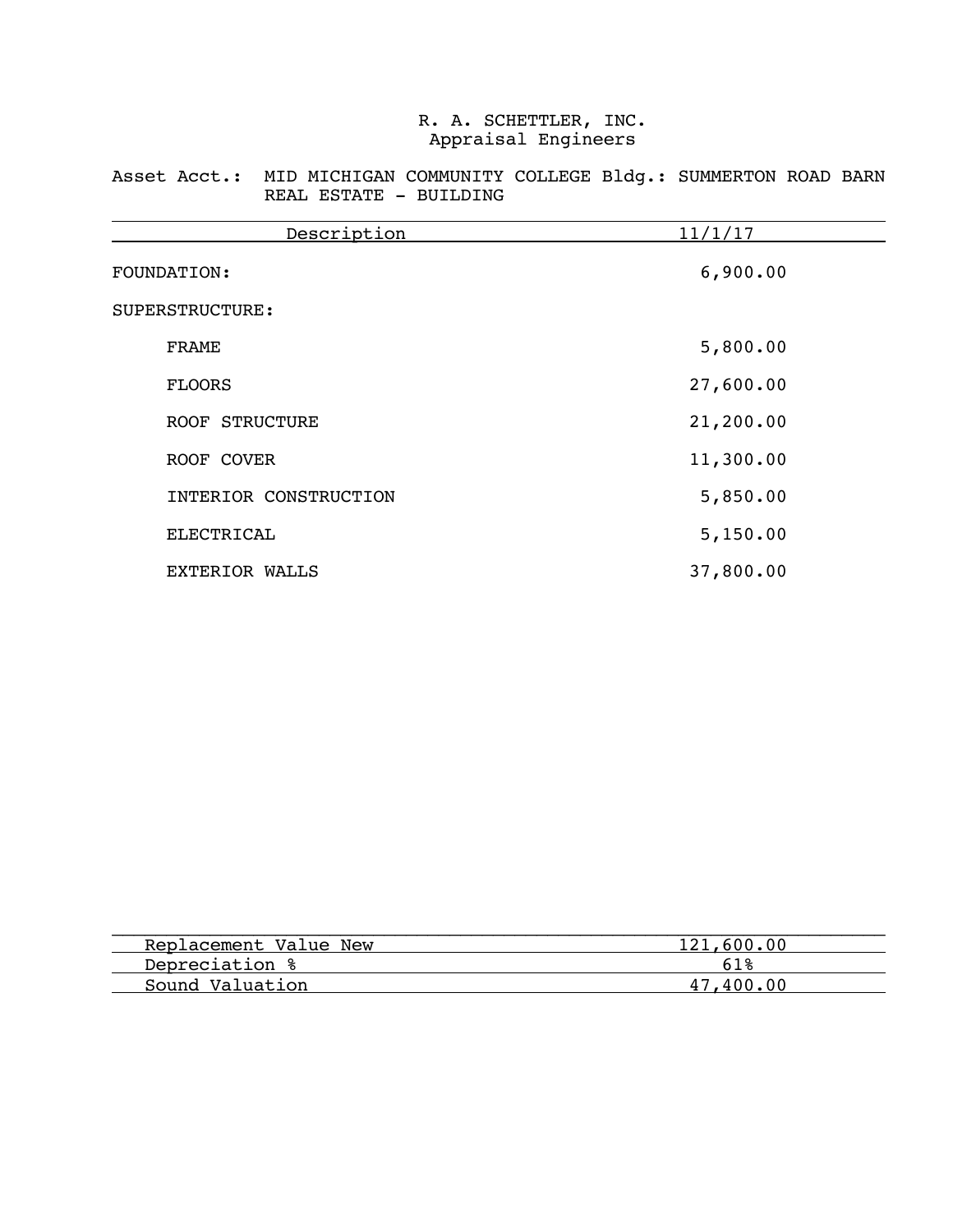REAL ESTATE - BUILDING MID MICHIGAN COMMUNITY COLLEGE NAME OF BUILDING: SUMMERTON ROAD BARN TYPE OF BUILDING: CLASS D OCCUPANCY: STORAGE NO. OF STORIES: ONE TOTAL SQUARE FEET = FIRST FLOOR - 2,400 SQUARE FEET LOFT TOTAL SQUARE FEET = - 2,190 SQUARE FEET 2,400 FOUNDATION: CONCRETE SUPERSTRUCTURE: FRAME - WOOD FLOORS - CONCRETE ON GROUND, WOOD TIMBERS, WOOD PLANT; LOFT ROOF STRUCTURE - WOOD, GAMBREL ROOF COVER - ASPHALT SHINGLES INTERIOR PARTITION - SOME WOOD PARTITIONS ELECTRICAL - AN APPROVED SYSTEM OF WIRING, WITH NECESSARY WALL PLUGS AND SWITCH BOXES

EXTERIOR WALLS - WOOD BOARDS ON WOOD FRAME, SINGLE WALL

QUALITY OF CONSTRUCTION: AVERAGE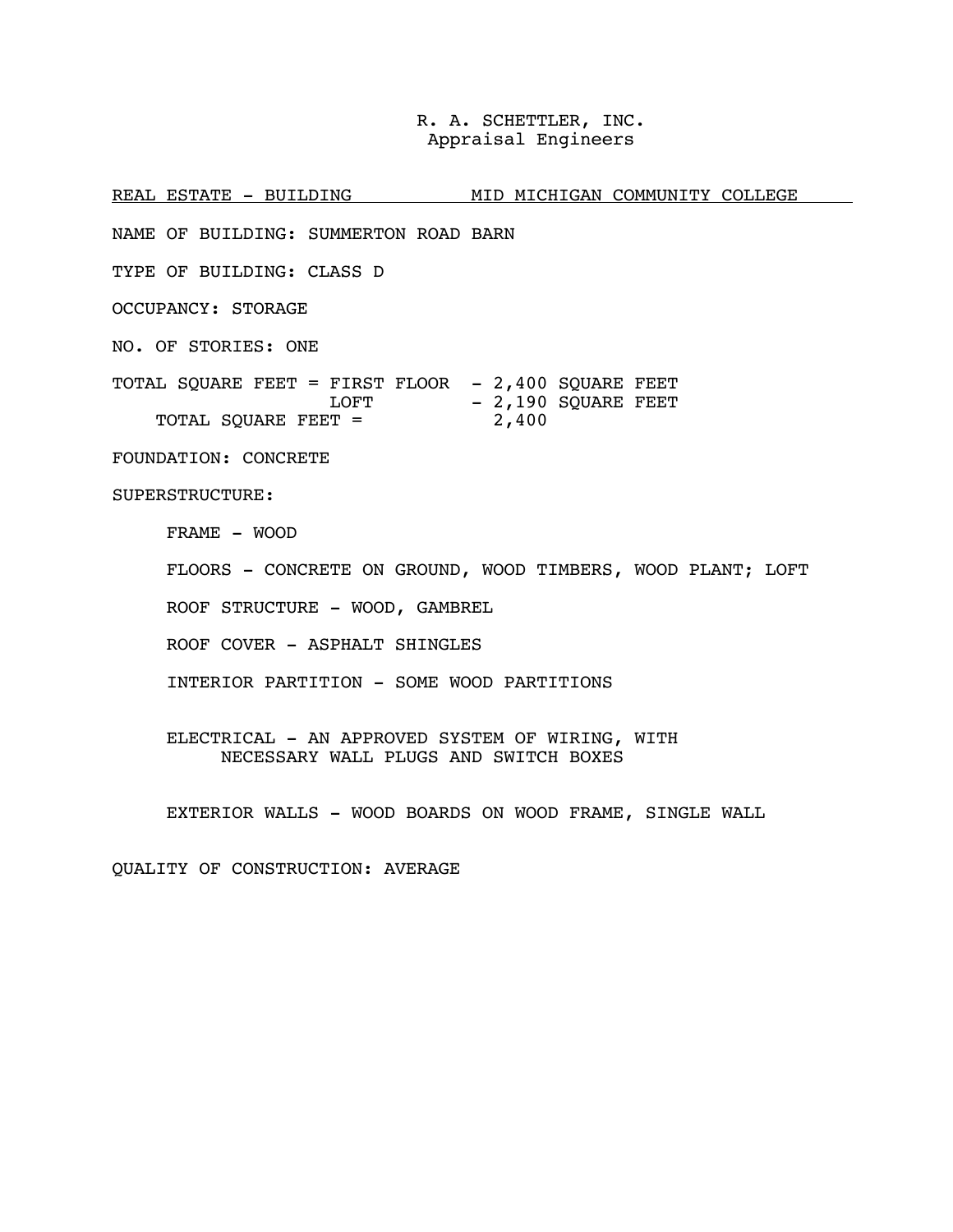Asset Acct.: MID MICHIGAN COMMUNITY COLLEGE Bldg.: SUMMERTON ROAD STORAGE REAL ESTATE - BUILDING

| Description           | 11/1/17   |
|-----------------------|-----------|
| FOUNDATION:           | 2,675.00  |
| SUPERSTRUCTURE:       |           |
|                       |           |
| <b>FLOORS</b>         | 5,300.00  |
| ROOF STRUCTURE        | 3,750.00  |
| ROOF COVER            | 2,875.00  |
| <b>ELECTRICAL</b>     | 2,575.00  |
| <b>EXTERIOR WALLS</b> | 11,025.00 |

| Replacement Value New | 28,200.00 |
|-----------------------|-----------|
| Depreciation %        |           |
| Sound Valuation       | 11,000,00 |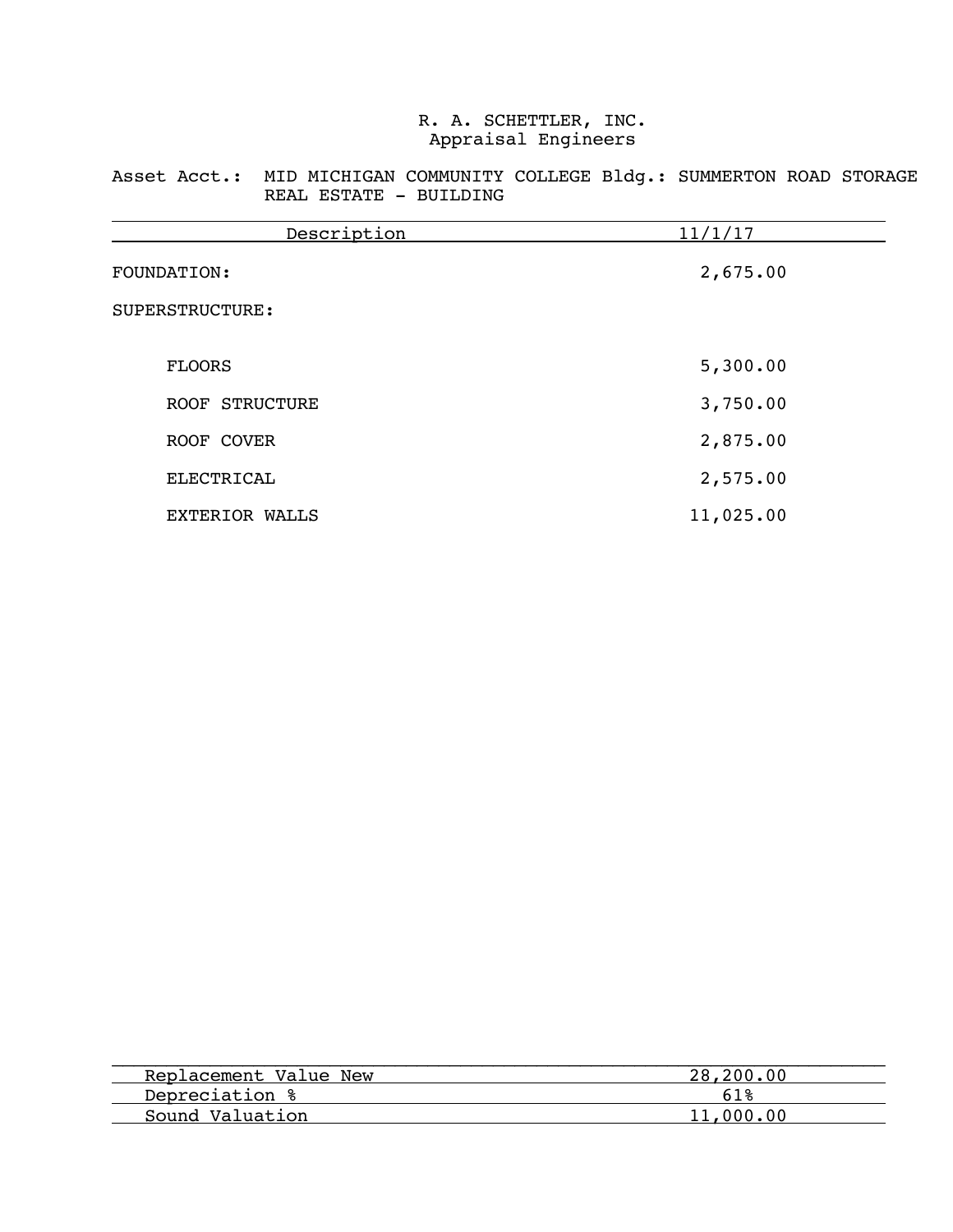REAL ESTATE - BUILDING MID MICHIGAN COMMUNITY COLLEGE

NAME OF BUILDING: SUMMERTON ROAD STORAGE

TYPE OF BUILDING: CLASS D

OCCUPANCY: UTILITY

NO. OF STORIES: ONE

TOTAL SQUARE FEET = 1,100

FOUNDATION: CONCRETE

SUPERSTRUCTURE:

FLOORS - CONCRETE ON GROUND

ROOF STRUCTURE - OPEN WOOD SYSTEM FOR CORRUGATED METAL

ROOF COVER - CORRUGATED METAL

INTERIOR PARTITION - WOOD FRAME PARTITIONS

ELECTRICAL - AN APPROVED SYSTEM OF WIRING, WITH NECESSARY WALL PLUGS AND SWITCH BOXES

EXTERIOR WALLS - METAL SIDING ON WOOD FRAME, SINGLE WALL 2 - OVERHEAD DOORS, METAL, 9 X 7'

QUALITY OF CONSTRUCTION: AVERAGE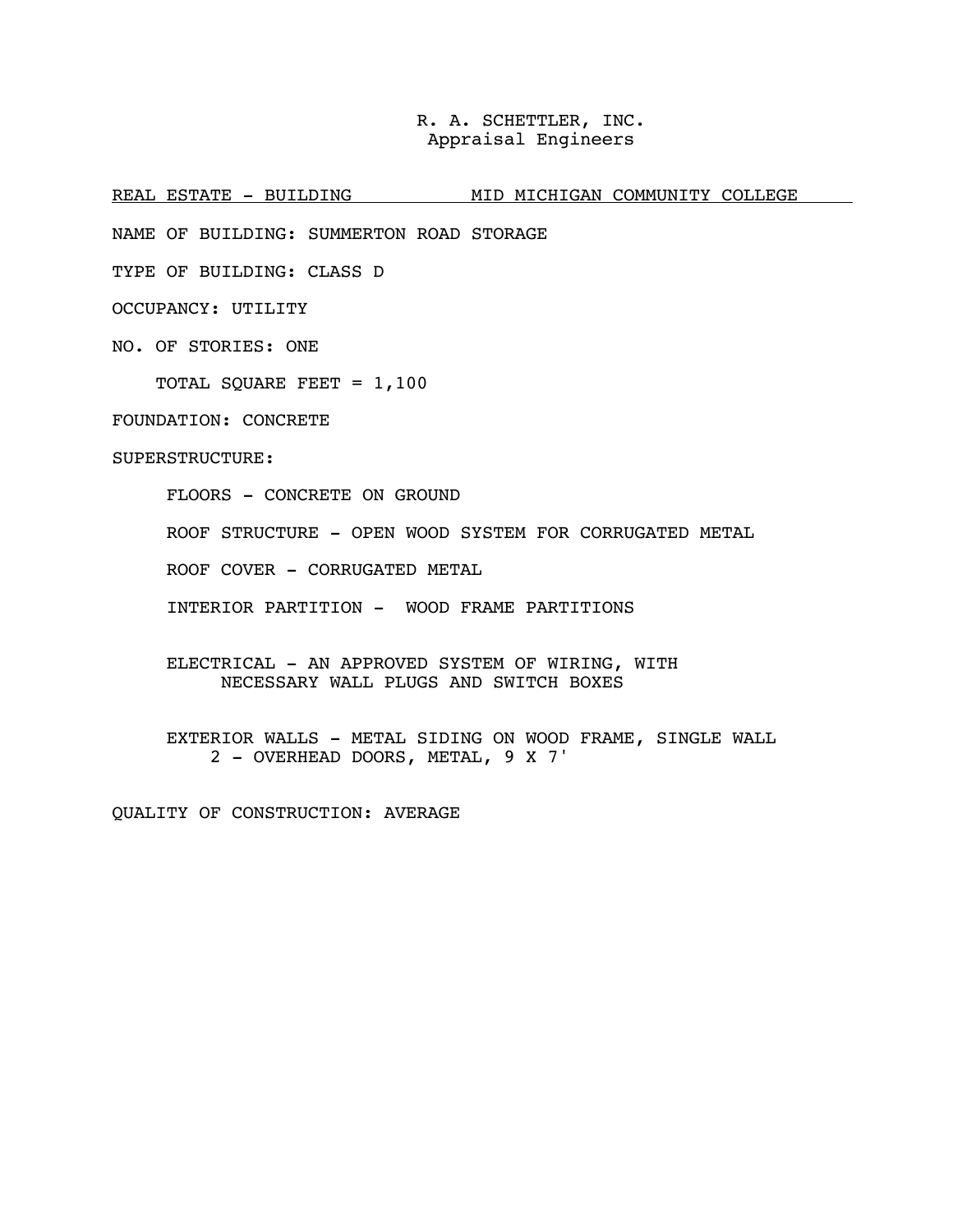| Description Description           | 11/1/17       |  |  |  |  |
|-----------------------------------|---------------|--|--|--|--|
| FOUNDATION:                       | 476,200.00    |  |  |  |  |
| SUPERSTRUCTURE:                   |               |  |  |  |  |
| <b>FRAME</b>                      | 1,745,300.00  |  |  |  |  |
| <b>FLOORS</b>                     | 2,288,700.00  |  |  |  |  |
| FLOOR COVERINGS                   | 1,014,800.00  |  |  |  |  |
| CEILINGS                          | 996,100.00    |  |  |  |  |
| ROOF STRUCTURE                    | 1,092,800.00  |  |  |  |  |
| ROOF COVER                        | 980,100.00    |  |  |  |  |
| INTERIOR CONSTRUCTION             | 5,130,000.00  |  |  |  |  |
| <b>BUILT-IN FIXTURES</b>          | 1,043,700.00  |  |  |  |  |
| <b>ELECTRICAL</b>                 | 4,087,200.00  |  |  |  |  |
| PLUMBING                          | 1,882,100.00  |  |  |  |  |
| <b>HEATING</b>                    | 5,842,000.00  |  |  |  |  |
| MISCELLANEOUS CONSTRUCTION        | 835,600.00    |  |  |  |  |
| EXTERIOR WALLS                    | 2,870,000.00  |  |  |  |  |
| TOTAL LABOR AND MATERIALS         | 30,284,600.00 |  |  |  |  |
| ARCHITECT'S PLANS AND SUPERVISION | 7%            |  |  |  |  |

### Asset Acct.: MID MICHIGAN COMMUNITY COLLEGE Bldg.: DOAN CTR./LIBERIAL REAL ESTATE - BUILDING ARTS & BUSINESS

| Replacement Value New | 32,404,500.00 |
|-----------------------|---------------|
| Depreciation %        |               |
| Sound Valuation       | 30,784,300.00 |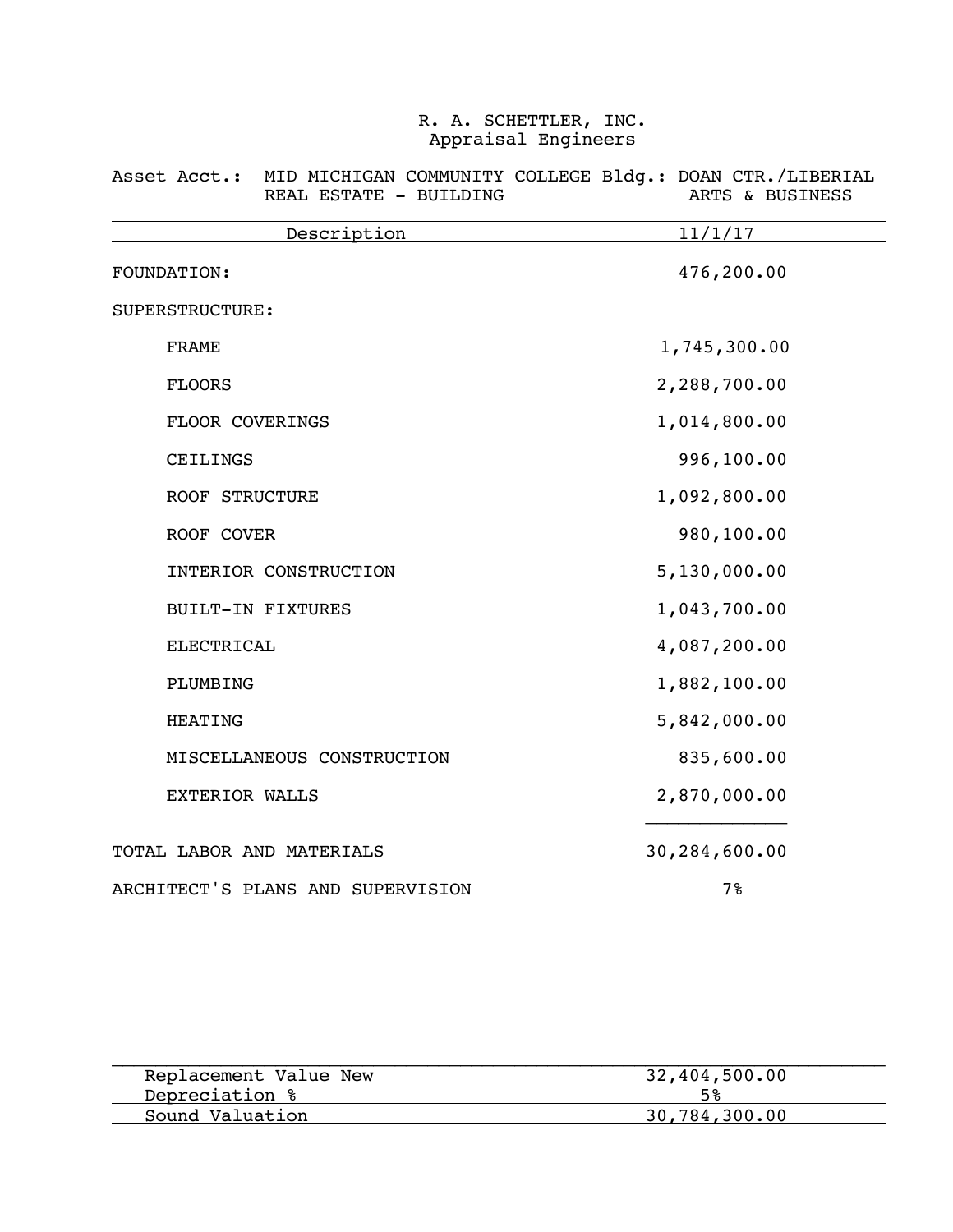REAL ESTATE - BUILDING MID MICHIGAN COMMUNITY COLLEGE NAME OF BUILDING: DOAN CENTER/LIBERAL ARTS & BUSINESS

TYPE OF BUILDING: CLASS C

NO. OF STORIES: THREE WITH PENTHOUSE

OCCUPANCY: CLASSROOM

DIMENSIONS: 1ST FLOOR - 76,208 SQUARE FEET 2ND FLOOR - 66,535 SOUARE FEET 3RD FLOOR - 30,059 SQUARE FEET

TOTAL SQUARE FEET = 172,802

FOUNDATION: POURED REINFORCED CONCRETE

SUPERSTRUCTURE:

FRAME - STRUCTURAL STEEL

- FLOORS POURED REINFORCED CONCRETE, VAPOR BARRIER, PERIMETER INSULATION, POURED REINFORCED CONCRETE ON METAL DECK, STEEL JOIST
- FLOOR COVER VINYL COMPOSITION TILE; CARPET; RAISED RUBBER, CERAMIC TILE, STAINED/SEALED CONCRETE
- ROOF STRUCTURE STEEL JOISTS, METAL DECK<br>- CONCRETE SLAB ON METAL DECK
- ROOF COVER SINGLE PLY MEMBRANE WITH INSULATION,<br>- STANDING SEAM METAL<br>- ICE AND SNOW GUARD ON PERIMETER
	-
	-
- CEILINGS LAY-IN SUSPENDED ACOUSTICAL, GYPSUM BOARD TAPED AND PAINTED
- INTERIOR CONSTRUCTION MASONRY AND FRAME PARTITIONS

BUILT-IN FIXTURES -

- PROJECTION SCREENS
- DISPLAY BOARDS
- TOILET PARTITIONS
- WINDOW TREATMENTS
- COAT HOOKS
- CURTAIN TRACK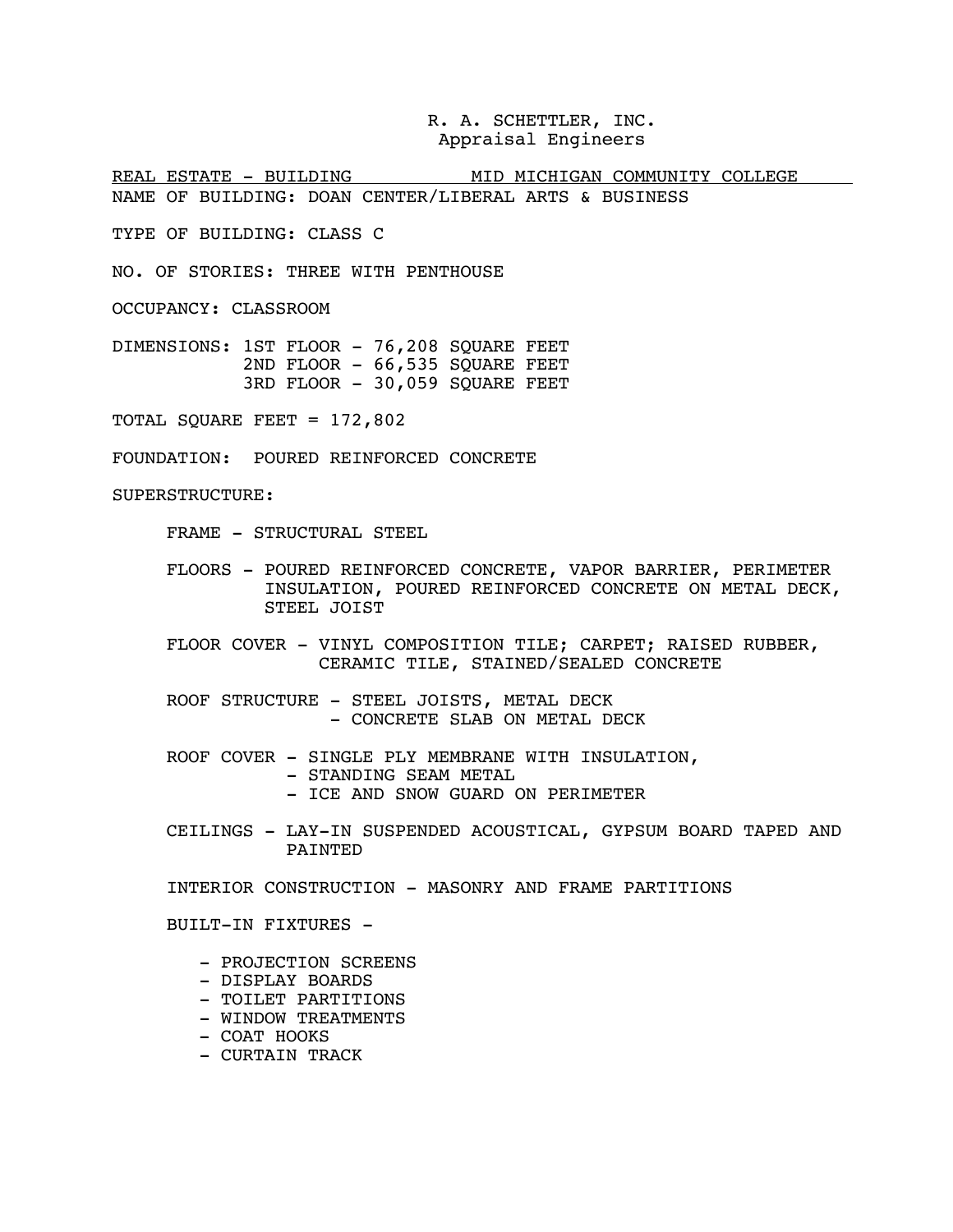REAL ESTATE - BUILDING MID MICHIGAN COMMUNITY COLLEGE

### DOAN CENTER/LIBERAL ARTS & BUSINESS: continued

BUILT-IN FIXTURES - CONTINUED

ROOM 123A:

1 - BAKER SG603A STERILGARD III FUME HOOD, 78 X 30 X 84", #92962

ROOM 123:

- 23 LINEAR FT. MELAMINE BASE CABINET

- 21 LINEAR FT. LAMINATE BASE CABINET WITH STAINLESS STEEL SINK

- ROOM 122:
	- 21.5 LINEAR FT. LAMINATE BASE CABINET WITH STAINLESS STEEL **STNK**
- ROOM 207A:
	- 3 OAK BASE STORAGE CABINETS, METAL, 2 DOOR WITH RESIN TOP 36 X 20 X 36"
		- 15 LINEAR FT. OAK WALL CABINETS, GLASS DOORS
	- 1 HANDICAP DESK, OAK, RESIN TOP, 38" WIDE

ROOM 207"

- 1 INSTRUCTORS DESK, OAK BASE, RESIN TOP, 60 X 30 X 36"
- 3 STUDENT LAB BENCHES, DOUBLE FACE, OAK BASE, RESIN TOP WITH SINK, GAS, ELECTRIC, 17 X 5 X 3'
- 1 STUDENT LAB BENCH, DOUBLE FACE, OAK BASE, RESIN TOP WITH GAS, ELECTRIC, 8 X 5 X 3'
- 3 CUBBY STORAGE CABINETS, LAMINATE, 36 X 23 X 84"
- 1 OAK BASE CABINET, RESIN TOP, WITH 2 SINKS, 8' X 2'5" X 3'
- 1 EMERGENCY EYE WASH/SHOWER, OAK, 36" WIDE
- 7 LINEAR FT. OAK BASE CABINET, RESIN TOP
- 3 KEWAUNEE SCIENTIFIC FUME HOODS WITH OAK BASE CABINET, 48"
- 2 JAMESTOWN METAL PROD. F-100-48 FUME HOOD WITH OAK BASE CABINET, #001
- 1 JAMESTOWN METAL PROD. F-100-48 FUME HOOD WITH OAK BASE CABINET, #003
- 1 JAMESTOWN METAL PROD. F-100-48 FUME HOOD WITH OAK BASE
	- 31 LINEAR FT, OAK BASE CABINET, RESIN TOP WITH 2 SINKS
	- 11 LINEAR FT. OAK WALL CABINET, GLASS DOORS

ROOM 208:

- 1 INSTRUCTORS DESK, OAK BASE, RESIN TOP, 60 X 30 X 36"
- 6 STUDENT LAB WORK STATIONS, DOUBLE FACE, LAMINATE BASE, RESIN TOP WITH ELECTRIC - 96 X 53 X 30"
- 2 LAMINATE BASE CABINETS, RESIN TOP WITH SINK, 48 X 30 X 36"
	- 54 LINEAR FT. LAMINATE BASE CABINETS, RESIN TOP<br>- 12 LINEAR FT. OAK WALL CABINET, GLASS DOORS
	-
- 1 EMERGENCY EYE WASH/SHOWER, LAMINATE, 36" WIDE
- 2 CUBBY STORAGE CABINETS, LAMINATE, 48 X 23 X 84"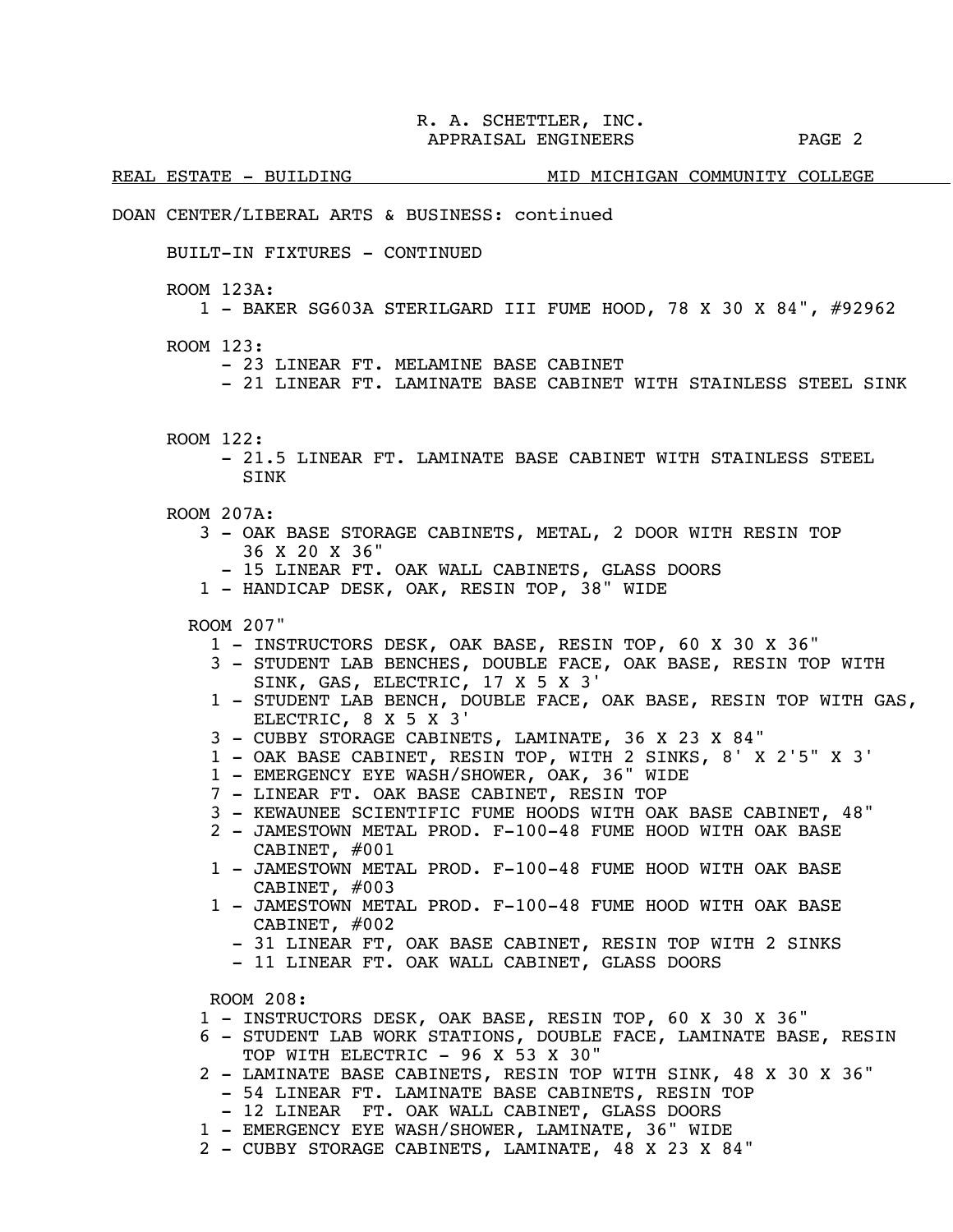REAL ESTATE - BUILDING MID MICHIGAN COMMUNITY COLLEGE DOAN CENTER/LIBERAL ARTS & BUSINESS: continued BUILT-IN FIXTURES - CONTINUED ROOM 207B: 1 - KEWAUNEE SCIENTIFIC FUME HOOD WITH METAL BASE CABINET, 48" 1 - OAK BASE CABINET, RESIN TOP WITH SINK, 90 X 30 X 36" 1 - TALL CABINET, OAK, 2 GLASS DOORS, 30 X 30 X 84" - 14.5 LINEAR FT. OAK WALL CABINET, GLASS DOORS - 18.5 LINEAR FT. OAK BASE CABINET, RESIN TOP WITH SINK ROOM 206: 4 - STUDENT LAB WORK STATIONS, OAK BASE, DOUBLE FACE, RESIN TOP, 60 X 44 X 36" 12 - WALL CABINETS, OAK, GLASS DOORS, 36" WIDE 2 - WALL CABINETS, OAK, GLASS DOORS, 30" WIDE 2 - WALL CABINETS, OAK, GLASS DOORS, 42" WIDE - 80 LINEAR FT. OAK BASE CABINETS, RESIN TOP WITH 9 STAINLESS STEEL SINKS 3 - CUBBY STORAGE CABINETS, LAMINATE, 36 X 28 X 84" ROOM 206A: 3 - WALL CABINETS, OAK, GLASS DOORS, 30" 2 - TALL CABINETS, OAK, GLASS DOORS, 48 X 22 X 84" - 14.5 LINEAR FT. OAK BASE CABINETS, RESIN TOP WITH 8 STAINLESS STEEL SINKS 11 - OPEN FRONT CABINETS, OAK, 48 X 22 X 84" 5 - OPEN FRONT CABINETS, OAK, 42 X 22 X 84" 1 - OPEN FRONT CABINET, OAK, 96 X 22 X 84" 1 - OPEN FRONT CABINET, OAK, 42 X 42 X 84" ROOM 202: 7 - 4 STUDENT LAB WORK STATIONS, OAK BASE, RESIN TOP, 54 X 54 X 36" 3 - STUDENT LAB BENCHES, OAK BASE, DOUBLE FACE, RESIN TOP, 64 X 36 X 36" 1 - INSTRUCTORS DESK, OAK BASE, DOUBLE FACE. RESIN TOP,

- 64 X 47 X 36"
- 1 EMERGENCY EYE WASH/SHOWER, OAK, 36" WIDE
- 1 WALL CABINET, OAK, GLASS DOORS, 36"
- 1 TALL CABINET, OAK, 2 DOOR, 36 X 30 X 84"
	- 23 LINEAR FT. OAK BASE CABINET, RESIN TOP WITH 2 STAINLESS STEEL SINKS
- 6 TALL CABINETS, OAK, 2 GLASS DOORS, 36 X 24 X 84"
- 2 OAK BASE CABINETS, 36" WITH 108 X 30" RESIN TOP
- 1 CUBBY STORAGE CABINET, LAMINATE, 48 X 23 X 84"
- 2 CUBBY STORAGE CABINETS, LAMINATE, 36 X 23 X 84"

ROOM 202A:

3 - OPEN FRONT CABINETS, OAK, 48 X 22 X 84"

 ROOM 202B: 5 - OPEN FRONT CABINETS, OAK, 48 X 22 X 84"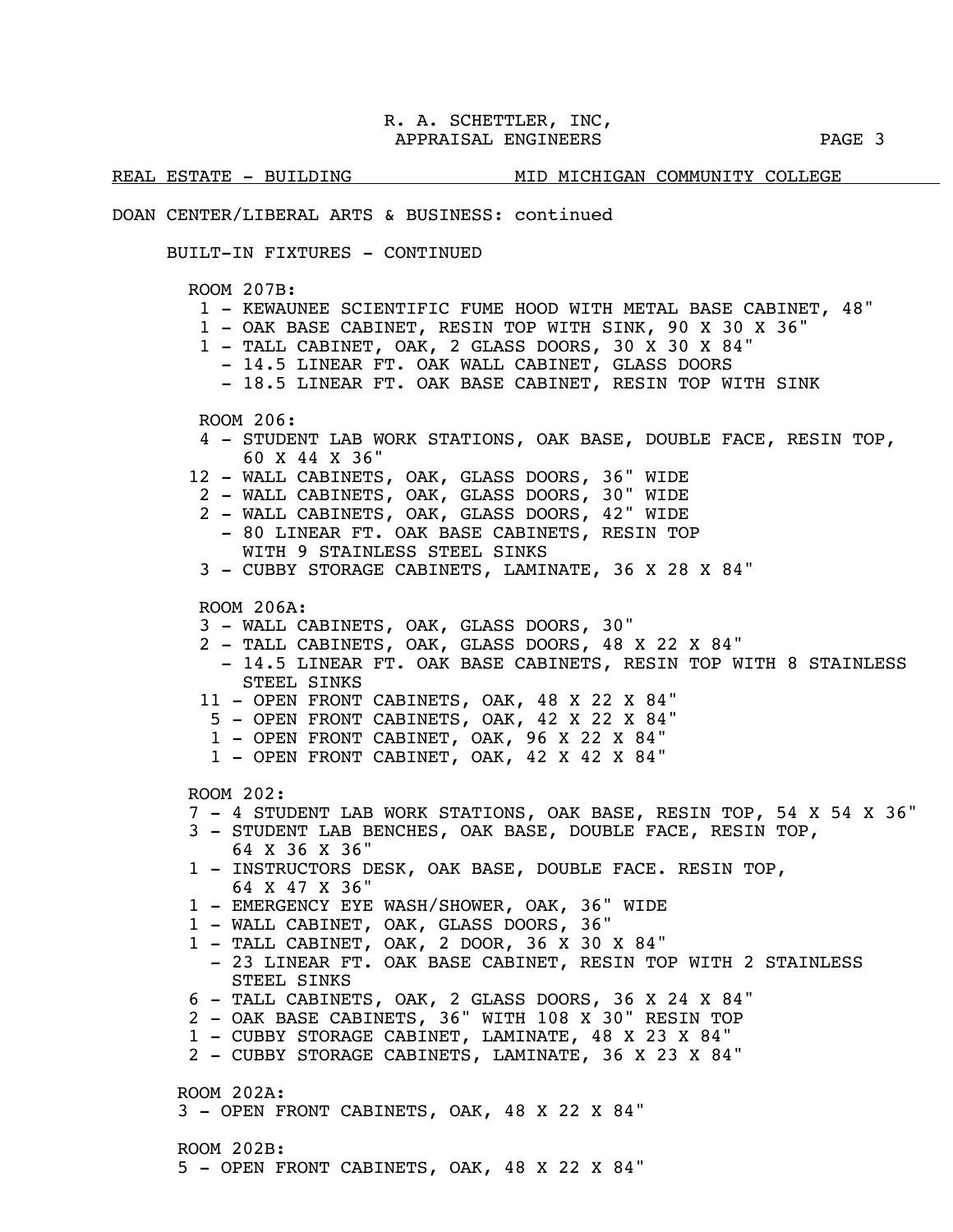REAL ESTATE - BUILDING MID MICHIGAN COMMUNITY COLLEGE

### DOAN CENTER/LIBERAL ARTS & BUSINESS: CONTINUED

BUILT-IN FIXTURES - CONTINUED

ROOM 204:

- 24 LINEAR FT. OAK BASE CABINETS, RESIN TOP WITH STAINLESS STEEL SINK
- 3 WALL CABINETS, OAK, GLASS DOORS, 36"
- 1 INSTRUCTORS DESK, OAK, RESIN TOP, 80 X 24 X 36"

ROOM 203:

- 1 BAKER SG403A FUME HOOD, #29261
- 3 TALL CABINETS, OAK, 2 DOOR, 48 X 22 X 84"
- 4 TALL CABINETS, METAL, 2 DOOR, 48 X 22 X 84"
- 3 WALL CABINETS, OAK, GLASS DOORS, 36"
- 7.5 LINEAR FT. OAK BASE CABINET, RESIN TOP, STAINLESS STEEL SINK
- 1 DOUBLE FACE OAK BASE WORK STATION, RESIN TOP, 10'9" X 4' X 3

ROOM 205:

- 3 STUDENT LAB BENCHES, OAK BASE, DOUBLE FACE, RESIN TOP WITH 4 STAINLESS STEEL SINKS, GAS, ELECTRIC, 17'8" X 5' X 3'
- 1 STUDENT LAB BENCH, OAK BASE, DOUBLE FACE, RESIN TOP WITH 2 STAINLESS STEEL SINKS, GAS, ELECTRIC, 11 X 5 X 3'
- 2 JAMESTOWN METAL F-100-60 FUME HOODS WITH OAK BASE CABINETS, #001
- 1 EMERGENCY EYE WASH/SHOWER, OAK, 36" WIDE
- 3 CUBBY STORAGE CABINETS, LAMINATE, 36 X 23 X 84"
- 4 TALL CABINETS, OAK, 2 GLASS DOORS, 36 X 16 X 84"
- 1 WALL CABINET, OAK, GLASS DOOR, 24" WIDE
- 4 WALL CABINETS, OAK, GLASS DOOR, 36" WIDE
- 53 LINEAR FT. OAK BASE CABINETS, RESIN TOP, 4 STAINLESS STEEL **SINKS**

ROOM 230:

- 2 WALL CABINETS, LAMINATE, 24" WIDE
- 1 WALL CABINET, LAMINATE, 15" WIDE
	- BASE CABINETS, LAMINATE BASE AND TOP WITH STAINLESS STEEL SINK, 78 X 24 X 30"

ROOM 218:

2 - BASE CABINETS, LAMINATE, 36" WIDE, 110 X 24" LAMINATE TOP

ROOM 201:

- 4 WALL CABINETS, LAMINATE, 36"
- 2 WALL CABINETS, LAMINATE, 30"
- 4 BASE CABINETS, LAMINATE, 36"
- 2 BASE CABINETS, LAMINATE, 30"
- 1 LAMINATE TOP WITH 3 STAINLESS STEEL SINKS, 210 X 24"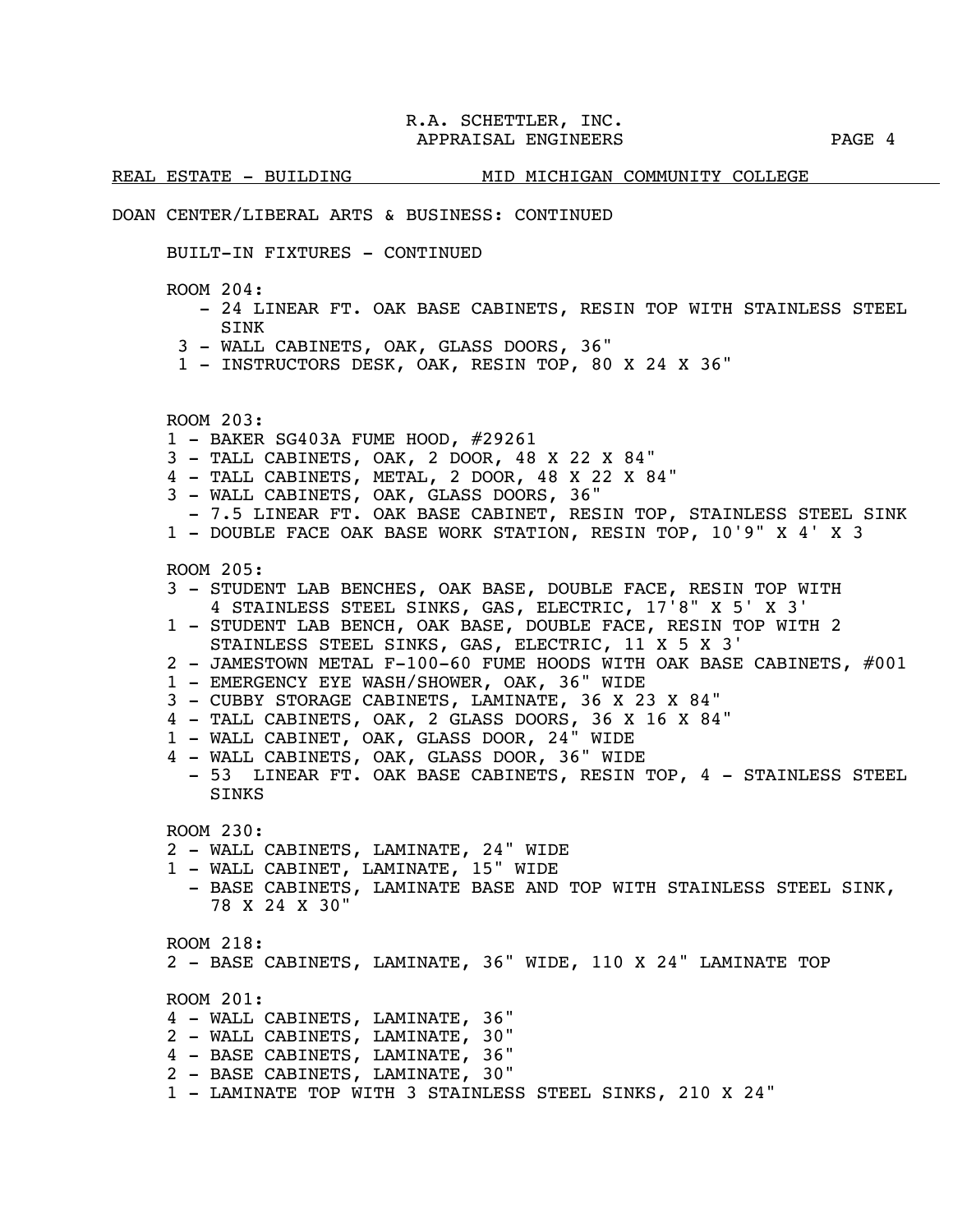REAL ESTATE - BUILDING MID MICHIGAN COMMUNITY COLLEGE DOAN CENTER/LIBERAL ARTS & BUSINESS: CONTINUED BUILT-IN FIXTURES - CONTINUED ROOM 212: 1 - BASE CABINET, LAMINATE, 84" ROOM 210: 1 - 'U' SHAPE BASE CABINET, LAMINATE, 30 LINEAR FT. 42" HEIGHT ROOM 209: 2 - WALL CABINETS, LAMINATE, 36" 1 - BASE CABINET, LAMINATE, 13 LINEAR FT., 2 STAINLESS STEEL SINKS 1 - BASE CABINET, LAMINATE, STAINLESS STEEL SINK ROOM 209B: 2 - WALL CABINETS, LAMINATE, 24" 1 - BASE CABINET, LMAINATE, STAINLESS STEEL SINK, 60" ROOM 206B: 1 - TALL CABINET, OAK, GLASS DOORS, 48 X 22 X 84" 3 - OPEN FRONT CABINETS, OAK, 48 X 22 X 84" - 15.5 LINEAR FT. OAK BASE CABINET, RESIN TOP, STAINLESS STEEL SINK ROOM 152A: 1 - DESK, LAMINATE, L SHAPE, 7-DRAWERS/5-DOORS, 10.5 LINEAR FEET ROOM 152C: 1 - SERVICE COUNTER, LAMINATE, 3-DOORS/2-DRAWERS, 96" X 24" 1 - SERVICE COUNTER, LAMINATE, 1-DOOR/1-DRAWER, 75" X 24" 2 - ROLLING WOOD DOOR, 42" X 63" ROOM 156: 9 - ROLLING WOOD DOORS, 5'7" X 4'3" 1 - REGISTRATION RECEPTION DESK, LAMINATE, C SHAPE, 13 LINEAR FEET 1 - RECEPTION BACK DESK, LAMINATE, C SHAPE, 9 LINEAR FEET 9 - SERVICE DESKS, LAMINATE, L SHAPE, 4-DRAWERS/1-DOOR, 7 LINEAR FEET ROOM 174: 1 - WORK COUNTER, LAMINATE, 4-DOORS/8 DRAWERS, 10'9" X 2' X 3'6" 1 - SORT RACK, LAMINATE, 42" X 13" X 25" ROOM 125: 1 - FOLDING PARTITION WITH DOOR, 27' X 8'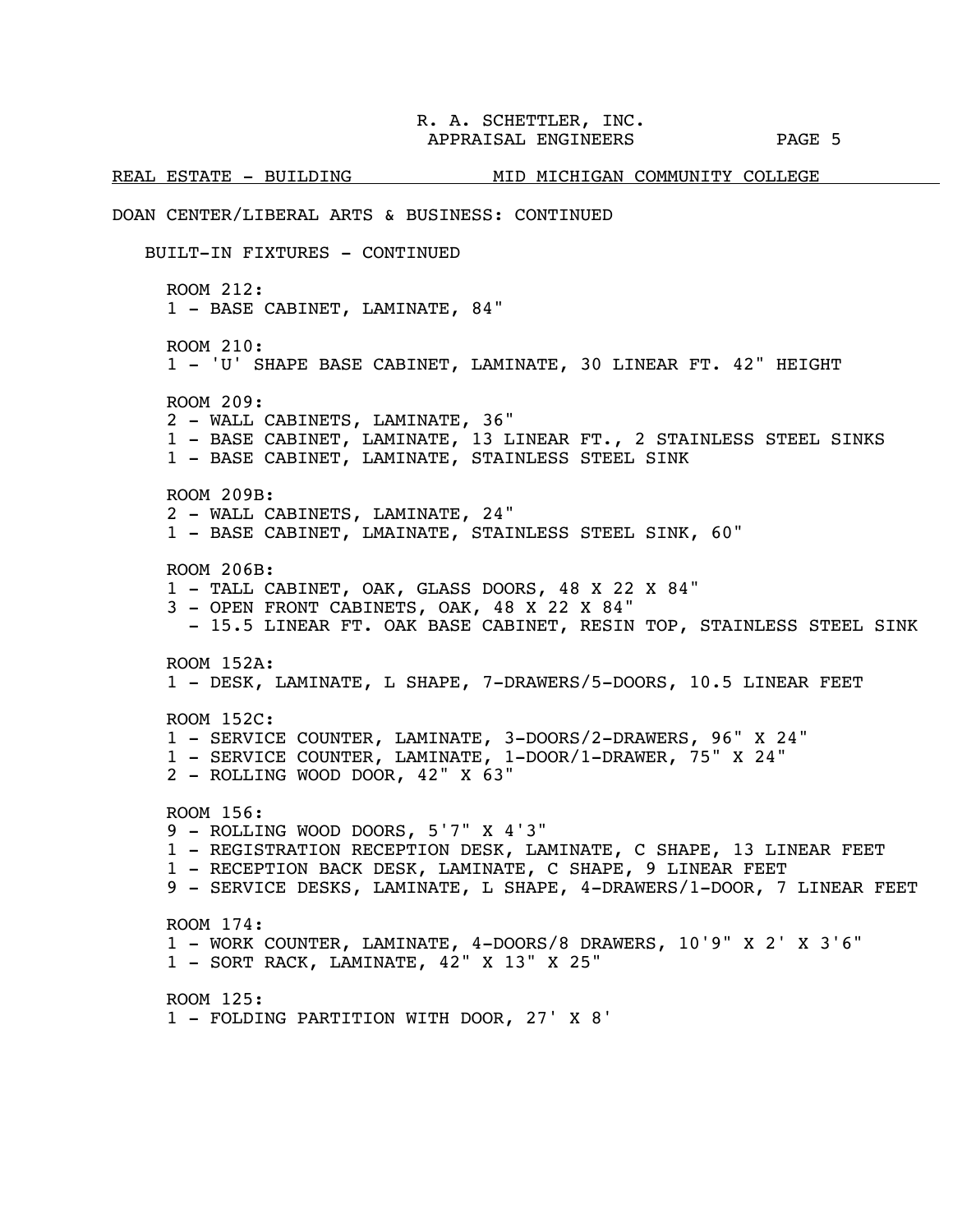REAL ESTATE - BUILDING MID MICHIGAN COMMUNITY COLLEGE

### DOAN CENTER/LIBERAL ARTS & BUSINESS: CONTINUED

### BUILT-IN FIXTURES - CONTINUED

ROOM 176

- 17 LINEAR FOOT COUNTERTOP, LAMINATE

- 17 LINEAR FOOT WALL CABINET, LAMINATE

- 13.5 LINEAR FOOT COUNTERTOP, LAMINATE

- 13.5 LINEAR FOOT WALL CABINET, LAMINATE

ROOM 181

- 29.5 LINEAR FOOT COUNTERTOP, LAMINATE

- 29.5 LINEAR FOOT WALL CABINET, LAMINATE
- ROOM 241

- 10 LINEAR FOOT WALL CABINET, LAMINATE

- 10 LINEAR FOOT BASE CABINET, LAMINATE

ROOM 256F

- 15.5 LINEAR FOOT WALL CABINET, LAMINATE

- 15.5 LINEAR FOOT COUNTERTOP, LAMINATE

- ROOM 256G
	- 14.5 LINEAR FOOT WALL CABINET, LAMINATE

- 14.5 LINEAR FOOT COUNTERTOP, LAMINATE

- ROOM 256H
	- 14.5 LINEAR FOOT WALL CABINET, LAMINATE
	- 14.5 LINEAR FOOT COUNTERTOP, LAMINATE

ROOM 301

- 4 LINEAR FOOT BASE CABINET, LAMINATE
- 6 LINEAR FOOT COUNTERTOP, LAMINATE WITH STAINLESS STEEL SINK
- 6 LINEAR FOOT WALL CABINET, LAMINATE

- 10 LINEAR FOOT WALL CABINET, LAMINATE
- 10 LINEAR FOOT COUNTERTOP, LAMINATE

### ROOM 313

- 3 LINEAR FOOT BASE CABINET, LAMINATE
- 10 LINEAR FOOT DOUBLE FACE BASE CABINET, LAMINATE, SOLID SURFACE COUNTERTOP WITH TWO SINKS
- 3 LINEAR FOOT WALL CABINET, LAMINATE
- 9 BOOKCASES, LAMINATE, 39" X 17" X 32"

ROOM 316

- 6 LINEAR FOOT BASE CABINET, LAMINATE WITH STAINLESS STEEL SINK
- 6 LINEAR FOOT WALL CABINET, LAMINATE

ROOM 312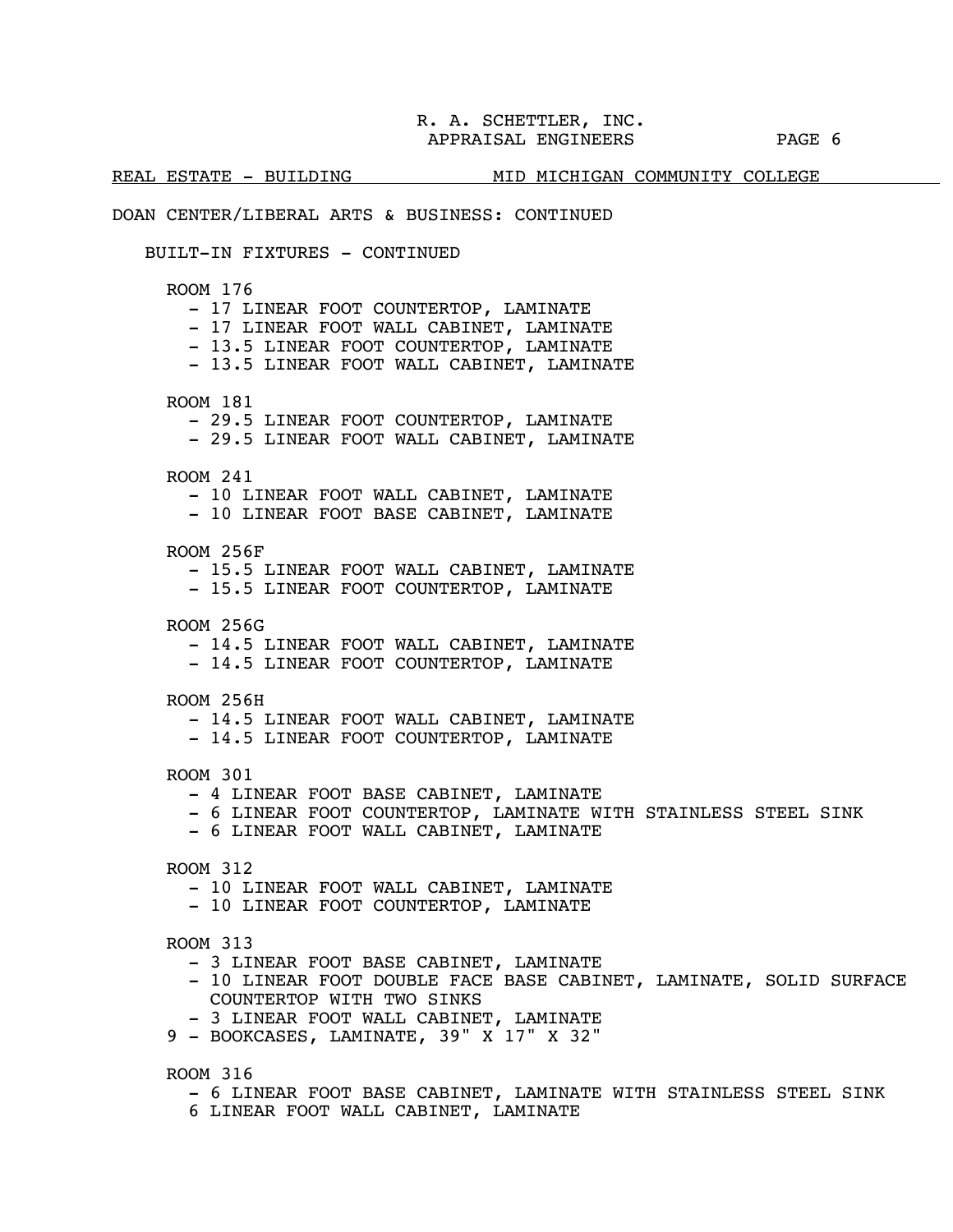j.

### REAL ESTATE - BUILDING MID MICHIGAN COMMUNITY COLLEGE

### DOAN CENTER/LIBERAL ARTS & BUSINESS: CONTINUED

### BUILT-IN FIXTURES - CONTINUED

ROOM 318

- 17.5 LINEAR FOOT BASE CABINET, LAMINATE, 42" HIGH
- 17.5 LINEAR FOOT WALL CABINET, LAMINATE

ROOM 322

- 5.5 LINEAR FOOT WOOD BASE CABINET, LAMINATE COUNTERTOP
- 11 LINEAR FOOT WOOD BASE CABINET WITH 13.5 LINEAR FOOT LAMINATE COUNTERTOP
- ARKAY STAINLESS STEEL SINK, 75"

BOOKSTORE:

- 1 SERVICE COUNTER, LAMINATE, CURVED, 25 LINEAR FEET
- 1 BEVERAGE STAND, LAMINATE, 3 DOOR, 54" X 27" X 36"
- 1 WORKSTATION, LAMINATE, 2-DOOR, 48" X 24" X 36"
- 1 COMPUTER DESK, LAMINATE, 2-DOORS/1-DRAWER, 63" X 24" X 30"
- 1 CONCESSION SERVICE COUNTER, LAMINATE, 10.5 LINEAR FEET
- 1 3-COMPARTMENT SINK, STAINLESS STEEL
- 1 HAND SINK, STAINLESS STEEL
- 1 ADVANCE TABCO MODEL CK-SS-246, STAINLESS STEEL COUNTER, SLIDING DOORS, 72" X 24" X 36"
- 1 SHELF, WALL MOUNTED, STAINLESS STEEL, 72" X 12"
- 1 TABLE, STAINLESS STEEL, 66" X 30"
- 1 ROLLING STEEL DOOR, 9'7" X 8'
- 1 ROLLING STEEL DOOR, 7'6" X 5'3"
- 1 WALL CABINET, LAMINATE, 4-DOOR, 45" X 13" X 36"
- 1 WALL CABINET, LAMINATE, 2-DOORS, 27" X 13" X 42"

CASHIER:

- 2 ROLLING DOORS, WOOD, 36" X 63"
- 1 SERVICE COUNTER, LAMINATE, 6-DRAWERS/2-DOORS, 9 LINEAR FEET
- 1 BASE CABINET, LAMINATE, 7 LINEAR FEET
- 2 WALL CABINETS, LAMINATE, 2-DOORS, 24" X 13" X 24"
- 1 WALL CABINET, LAMINATE, 2-DOORS, 33" X 13" X 24"

PENTHOUSE:

1 - BAKER SG603A STERILGARD II FUME HOOD, #29260 - SPARE

ROOM 207A:

- 3 OPEN FRONT SHELF, OAK, 48" X 16" X 84"
- 2 OPEN FRONT SHELF, OAK, 48" X 22" X 84"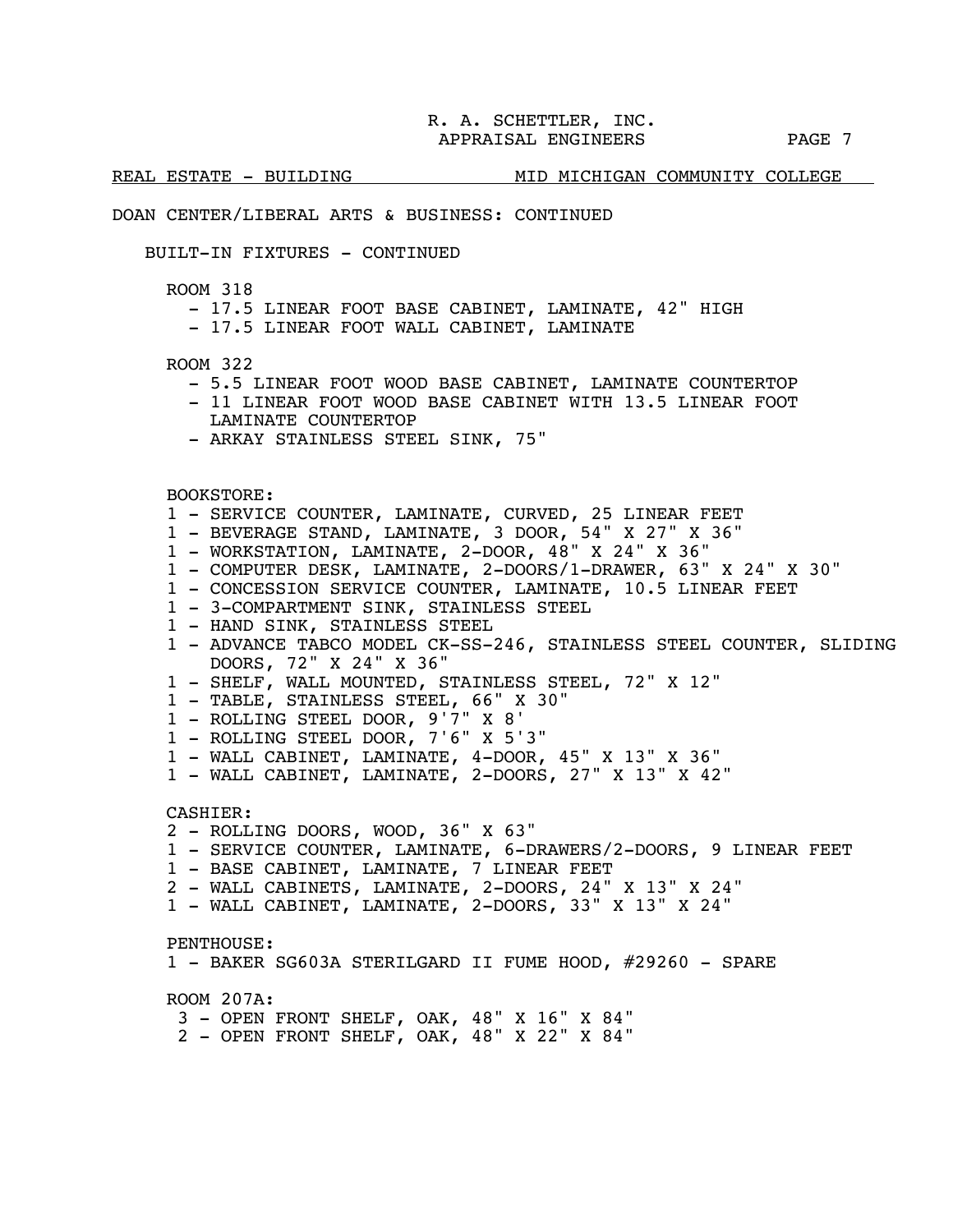### REAL ESTATE - BUILDING MEDIAL MID MICHIGAN COMMUNITY COLLEGE

### DOAN CENTER/LIBERAL ARTS & BUSINESS: CONTINUED

BUILT-IN FIXTURES - CONTINUED

### PLUMBING - AN APPROVED SYSTEM OF SANITARY FIXTURES CONSISTING OF:

- 55 WATER CLOSETS
- 55 LAVATORIES
- 17 URINALS
- 7 SANITARY SINKS
- 18 DRINKING FOUNTAINS
	- 1 PVI SSU-119DW DOMESTIC WATER HEATER
	- 1 LECHINVAR MODEL HSX18052 ELECTRIC WATER HEATER
- 1 GREASE INTERCEPTER
- ELECTRICAL AN APPROVED SYSTEM OF WIRING ALL IN CONDUIT WITH NECESSARY WALL PLUGS AND SWITCH BOXES
	- CUMMINS EMERGENCY GENERATOR, 500 KW
	- VOICE AND DATA WIRING
	- CCTV SECURITY SYSTEM
	- GE EST2 FIRE ALARM SYSTEM
- HEATING 1 MC QUAY AGZ120BS727-ER11 PACKAGED AIR COOLED LIQUID CHILLER#STNU070500040
	- 1 MC QUAY AGZ120BS727-ER11 PACKAGED AIR COOLED LIQUID CHILLER, #STNU070500042
	- 1 CLEAVER BROOKS FLX-700-200-160HW WATER TUBE HOT WATER BOILER, #BT-9969
	- 1 CLEAVER BROOKS FLX-700-200-160HW WATER TUBE HOT WATER BOILER, #BT-9970
	- 1 CLEAVER BROOKS FLX-700-200-160HW WATER TUBE HOT WATER BOILER, #BT-9971
		- PUMPS AS REQUIRED
		- EXPANSION TANKS
	- 1 MK PLASTICS AXV JET-FSW-3000 HIGH PLUME EXHAUST FAN
	- 1 AIR FLOW TERMINAL UNITS
	- 1 INGERSOL RAND AIR COMPRESSOR, 7.5 HORSEPOWER ON 80 GALLON TANK
	- 2 SANYO CL1872 SELF CONTAINED PACKAGE AIR CONDITIONING **UNTTS**
	- 3 MC QUAY AIR HANDLING UNITS
	- 2 GREENHECK YEKTOR-30-BAP-2X1 EXHAUST FANS
	- SNOW MELT SYSTEM, 1,275 SQUARE FT. SIDEWALK
	- 1 MCQUAY MODEL CAH053GDAM AIR HANDLING UNIT
	- 1 SANYO MODEL KHS2672R SELF CONTAINED AIR CONDITIONER
	- 1 TRANE MODEL M3G848A AIR HANDLING VENT #AHU-1
	- 1 CLEAVER BROOKS MODEL CFLC-4000 CONDENSING BOILER #16010400210000
	- 6 SELF-CONTAINED PACKAGE AIR CONDITIONER, #ACU101, ACU102, ACU103, ACU201, ACU301, ACU302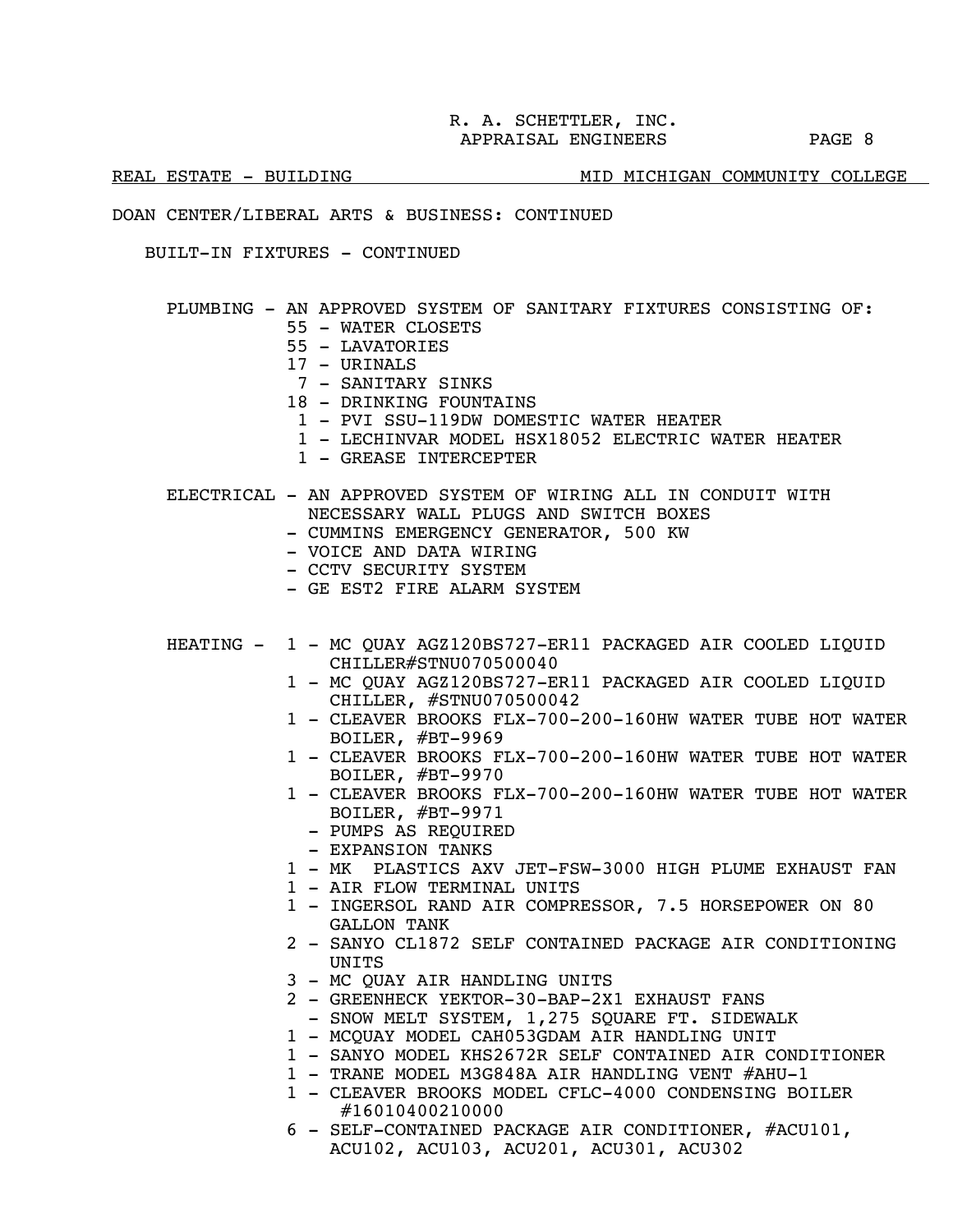j.

### REAL ESTATE - BUILDING MID MICHIGAN COMMUNITY COLLEGE

### DOAN CENTER/LIBERAL ARTS & BUSINESS: CONTINUED

HEATING: CONTINUED

- 1 JOHNSON CONTROL YORK MODEL XTI-075X087-QQG046A, AIR HANDLING UNIT, #AMAMXT0123, #AHU5
- 1 JOHNSON CONTROL YORK MODEL XTI-084X096-QQHH046A, AIR HANDLING UNIT, #AMAMXT0124, #AHU6
- 1 JOHNSON CONTROL YORK MODEL XTI-120X192-SQJJ046A, AIR HANDLING UNIT, #ABBMXT0070, #AHU7
- 1 MULTISTACK AIRSTACK MODEL ASP300FN15H1AS0AAAEN-R134A AIR COOLED CHILLER, 300 TON, #AD04-092

EXTERIOR WALLS - FACE BRICK, METAL STUDS, 6"

- REINFORCED CONCRETE, 14"
- ALUMINUM ON STEEL FRAME
- OVERHEAD DOOR
- ALUMINUM STORE FRONT SYSTEM WITH INSULATED GLASS
- CURTAIN WALL SYSTEM WITH INSULATED GLASS

MISCELLANEOUS: - FIRE PROTECTION SPRINKLERS THROUGHOUT

- 1 THYSSEN KRUP PASSENGER ELEVATOR, 3 STOP, 4,500 LB. CAPACITY, #47058
	- INTERIOR SIGNAGE
	- 1 OTIS PASSENGER ELEVATOR, 3 STOP, 4000 LB. CAPACITY, #56468
	- 1 CLAB DONOR WALL
	- 1 CLAB DEDICATION PLAQUE

YEAR BUILT: 2007 ADDITION: 2011, 2014 QUALITY OF CONSTRUCTION: GOOD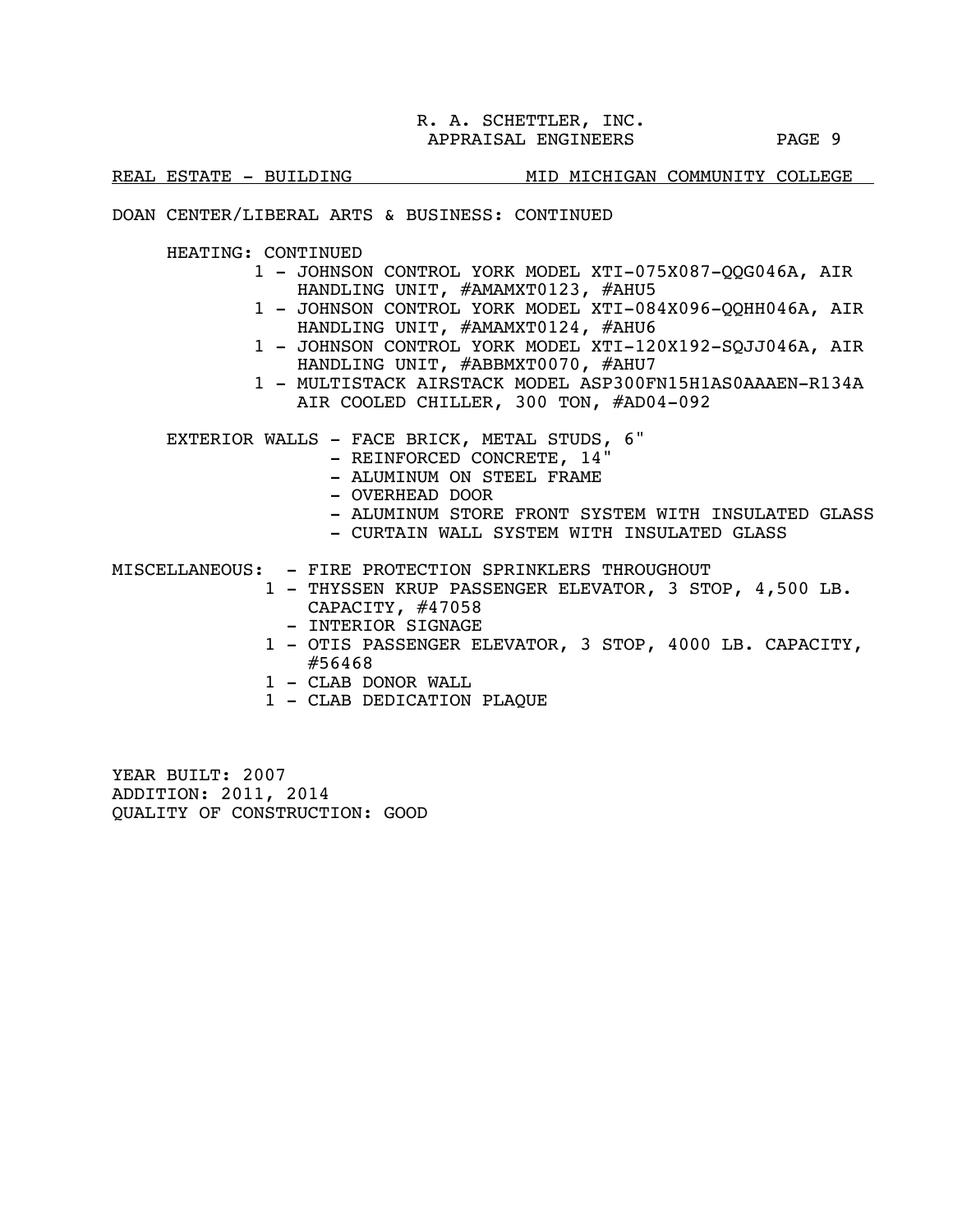Asset Acct.: MID MICHIGAN COMMUNITY COLLEGE Bldg.: MOREY TECH CENTER REAL ESTATE - BUILDING

| Description                       | 11/1/17        |
|-----------------------------------|----------------|
| FOUNDATION:                       | 43,700.00      |
| SUPERSTRUCTURE:                   |                |
| <b>FRAME</b>                      | 10,400.00      |
| <b>FLOORS</b>                     | 102,000.00     |
| FLOOR COVERINGS                   | 28,900.00      |
| CEILINGS                          | 11,900.00      |
| <b>ROOF STRUCTURE</b>             | 223,800.00     |
| ROOF COVER                        | 143,000.00     |
| INTERIOR CONSTRUCTION             | 357,700.00     |
| <b>BUILT-IN FIXTURES</b>          | 35,000.00      |
| <b>ELECTRICAL</b>                 | 520,400.00     |
| PLUMBING                          | 420,300.00     |
| <b>HEATING</b>                    | 569,600.00     |
| MISCELLANEOUS CONSTRUCTION        | 7,200.00       |
| EXTERIOR WALLS                    | 390,200.00     |
| FIRE PROTECTION                   | 36,300.00      |
| TOTAL LABOR AND MATERIALS         | 2,900,400.00   |
| ARCHITECT'S PLANS AND SUPERVISION | 8 <sup>°</sup> |

| Replacement Value New | 3,132,400.00 |
|-----------------------|--------------|
| Depreciation %        |              |
| Sound Valuation       | 3,038,500,00 |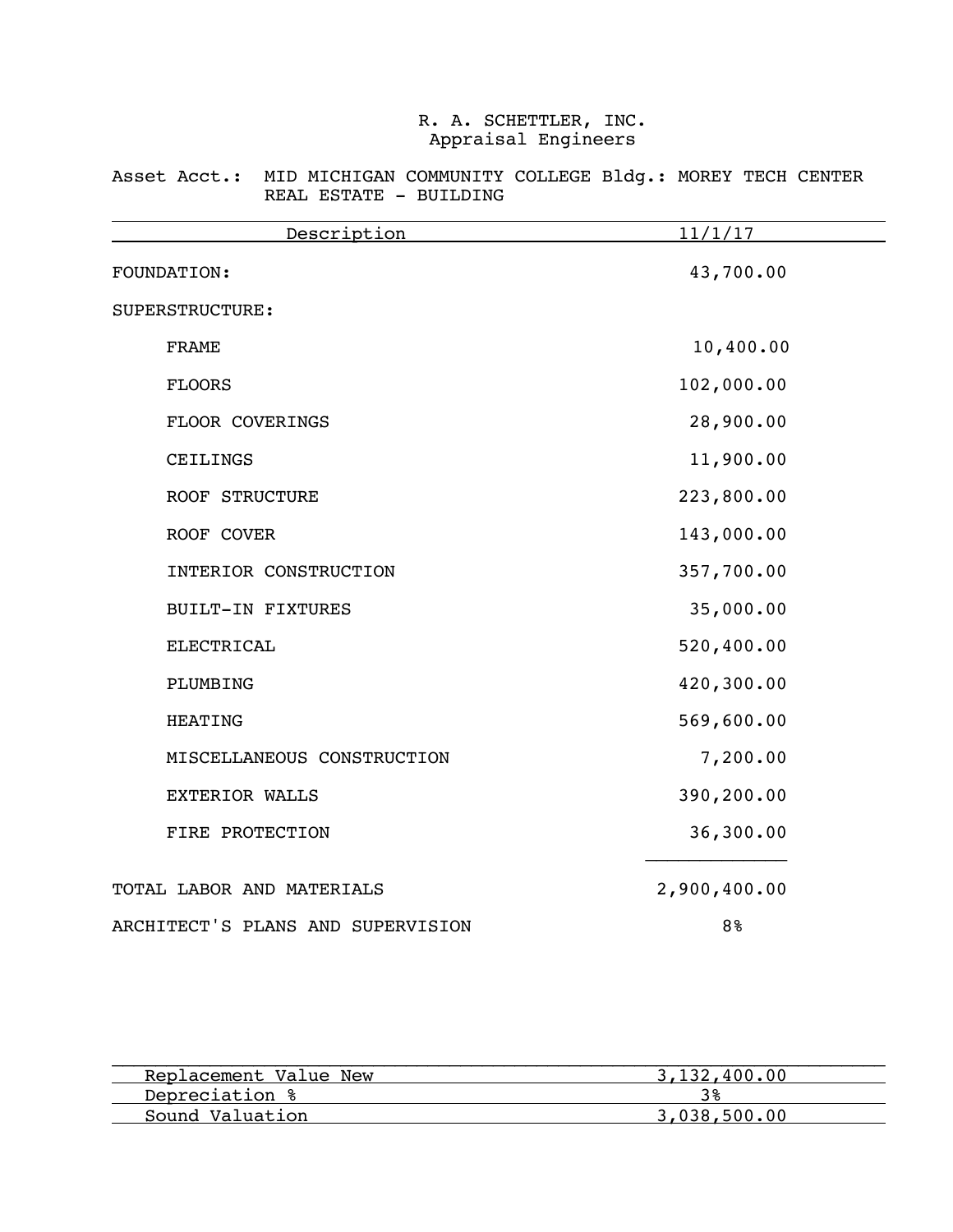REAL ESTATE - BUILDING MID MID MICHIGAN COMMUNITY COLLEGE

NAME OF BUILDING: MOREY TECH CENTER

KIND OF BUILDING: CLASS C

NO. OF STORIES: ONE

OCCUPANCY: CLASSROOM

TOTAL SQUARE FEET = 16,617

### FOUNDATION: CONCRETE

SUPERSTRUCTURE:

FRAME - STEEL PARTIAL, BEARING WALL

FLOORS - 4" CONCRETE REINFORCED ON GRADE, VAPOR BARRIER

- 6" CONCRETE REINFORCED ON GRADE, VAPOR BARRIER
	- POLISHED CONCRETE

FLOOR COVERINGS - CARPET - RUBBER TILE CEILINGS - GYPSUM BOARD - SUSPENDED ACOUSTICAL TILE

ROOF STRUCTURE - STEEL JOIST, STEEL DECK

ROOF COVER - SINGLE PLY MEMBRANE ON RIGID INSULATION

CEILINGS - SUSPENDED ACOUSTIC PANEL CLOUD

INTERIOR CONSTRUCTION - MASONRY PARTITIONS AND FRAME PARTITIONS

BUILT-IN FIXTURES -

- 1 RECEPTION DESK, LAMINATE, 17.5 LINEAR FEET<br>- 7.5 LINEAR FEET OF COUNTERTOP, LAMINATE
	-
	- 10.5 LINEAR FEET OF WALL CABINET, LAMINATE

 ROOM 101 - 4.5 LINEAR FOOT BASE CABINET, LAMINATE WITH STAINLESS STEEL SINK

- 4.5 LINEAR FOOT WALL CABINET, LAMINATE
- 2.5 LINEAR FOOT BASE CABINET, LAMINATE WITH 4.5' COUNTERTOP
- 12.5 LINEAR FOOT WALL CABINET, LAMINATE

ROOM 108 - FOLDING PARTITION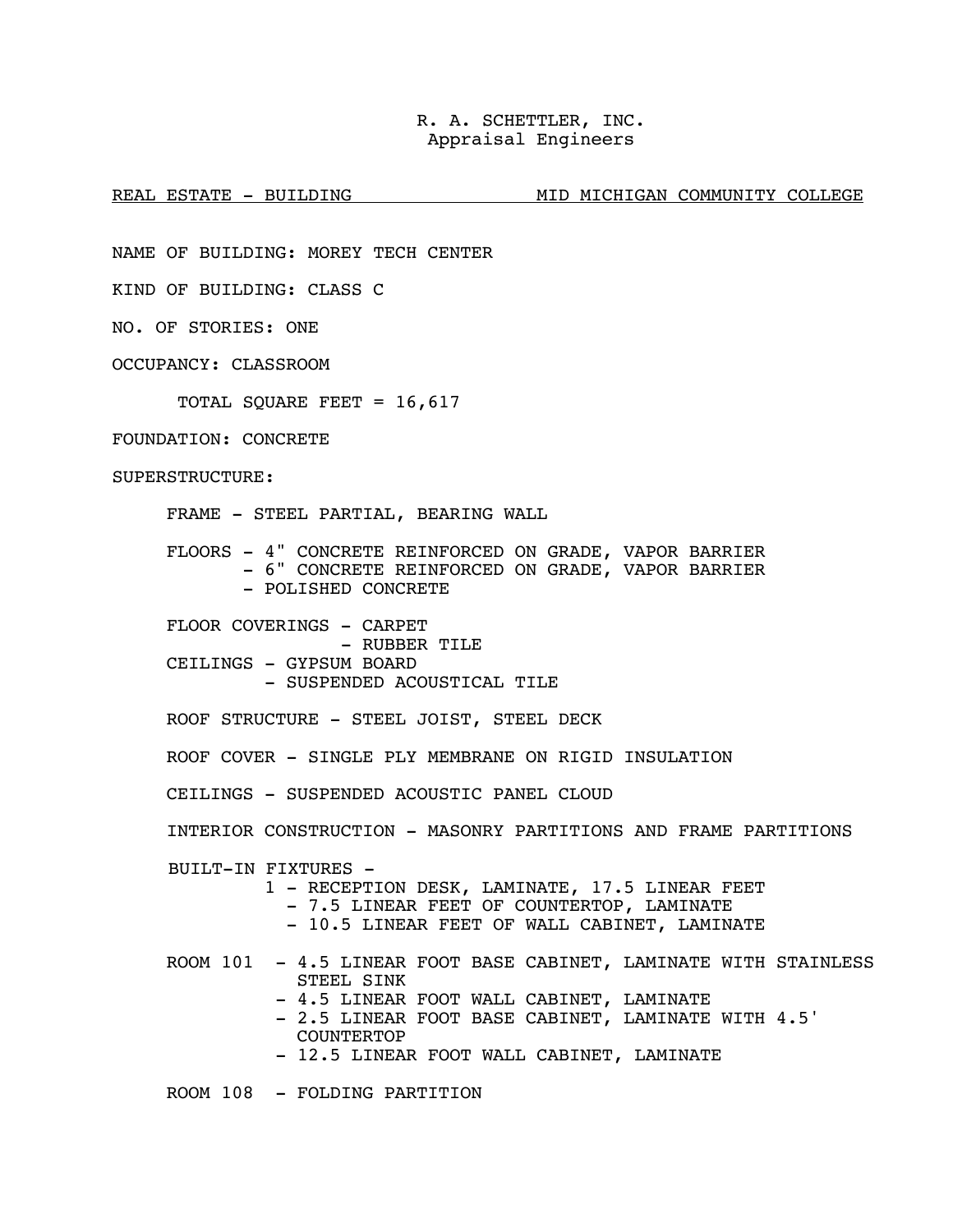page 2

REAL ESTATE - BUILDING MID MICHIGAN COMMUNITY COLLEGE

### MOREY TECH CENTER: continued

### MECHANICAL EQUIPMENT:

- ELECTRICAL AN APPROVED SYSTEM OF WIRING ALL IN CONDUIT, WITH NECESSARY WALL PLUGS AND SWITCH BOXES
	- 1 TRANSFORMER 750 KVA
	- 1 TRANSFORMER 50 KVA
	- 1 HONEYWELL EST3 FIRE ALARM SYSTEM

PLUMBING - AN APPROVED SYSTEM OF SANITARY FIXTURES CONSISTING OF:

- 1 BRADFORD WHITE MODEL 100T88B3N, WATER HEATER
- 6 WATER CLOSETS
- 2 URINALS
- 6 LAVATORIES
- 2 DRINKING FOUNTAINS
- 1 SANTTARY SINKS
- 2 WASH FOUNTAINS

 HEATING - 1 - LOCHINVAR CREST MODEL FBN1500, GAS FIRED CONDENSING BOILER, #F14H00263934

- 1 LOCHINVAR CREST MODEL FBN1500, GAS FIRED CONDENSING BOILER, #F14H00264551
- 1 CARRIER PACKAGED ROOFTOP UNIT, #2614U44221, #RTU-1
- 1 CARRIER PACKAGED ROOFTOP UNIT, #2814U31945, #HV1
- 1 CARRIER PACKAGED ROOFTOP UNIT, #2614U44274, #HV2
- 1 CARRIER PACKAGED ROOFTOP UNIT, #2614U44231, #HV3
- 1 CARRIER PACKAGED ROOFTOP UNIT, #2614U44244, #HV4
- 5 EXHAUST FANS
- 1 MITSUBISHI SPLIT SYSTEM
- 3 EXHAUST SNORKELS

MISCELLANEOUS CONSTRUCTION -

- 1 INGERSOLL RAND MODEL 2475, AIR COMPRESSOR, 7.5 HP. 80 GALLON, #NAR10057434<br>- COMPRESSED AIR PIPE
	-
- EXTERIOR WALLS ALUMINUM CURTAIN WALL SYSTEM WUTH INSULATED GLASS - FACE BRICK, BLOCK BACKUP
	- VERTICAL INSULATED METAL WALL PANEL, BLOCK BACKUP
	- HORIZONIAL INSULATED METAL WALL PANEL, BLOCK BACKUP

BUILT: 2014 QUALITY OF CONSTRUCTION: GOOD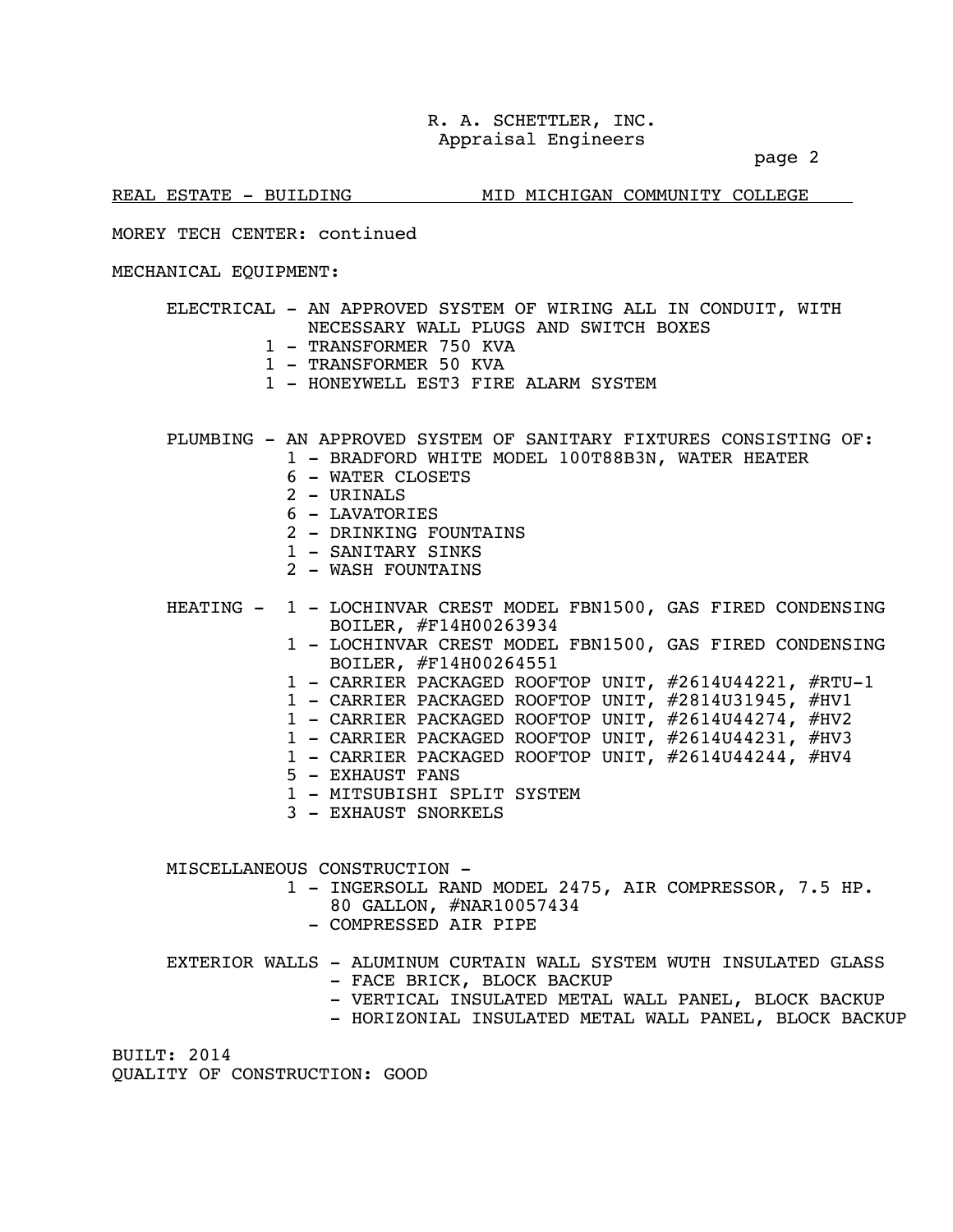|  |  | Asset Acct.: MID MICHIGAN COMMUNITY COLLEGE Bldg: 2790 S. SUMMERTON RD. |  |  |  |
|--|--|-------------------------------------------------------------------------|--|--|--|
|  |  | REAL ESTATE - BUILDING                                                  |  |  |  |

| Description                       | 11/1/17    |
|-----------------------------------|------------|
| FOUNDATION:                       | 5,100.00   |
| SUPERSTRUCTURE:                   |            |
| <b>FLOORS</b>                     | 14,550.00  |
| FLOOR COVERINGS                   | 6,900.00   |
| CEILINGS                          | 4,250.00   |
| <b>ROOF STRUCTURE</b>             | 10,500.00  |
| ROOF COVER                        | 7,300.00   |
| INTERIOR CONSTRUCTION             | 46,400.00  |
| <b>BUILT-IN FIXTURES</b>          | 5,000.00   |
| <b>ELECTRICAL</b>                 | 12,700.00  |
| PLUMBING                          | 13,300.00  |
| <b>HEATING</b>                    | 6,300.00   |
| <b>EXTERIOR WALLS</b>             | 55,200.00  |
| TOTAL LABOR AND MATERIALS         | 187,500.00 |
| ARCHITECT'S PLANS AND SUPERVISION | 4%         |

| Replacement Value New | 195,000,00 |
|-----------------------|------------|
| Depreciation %        | 40%        |
| Sound Valuation       | 117.000.00 |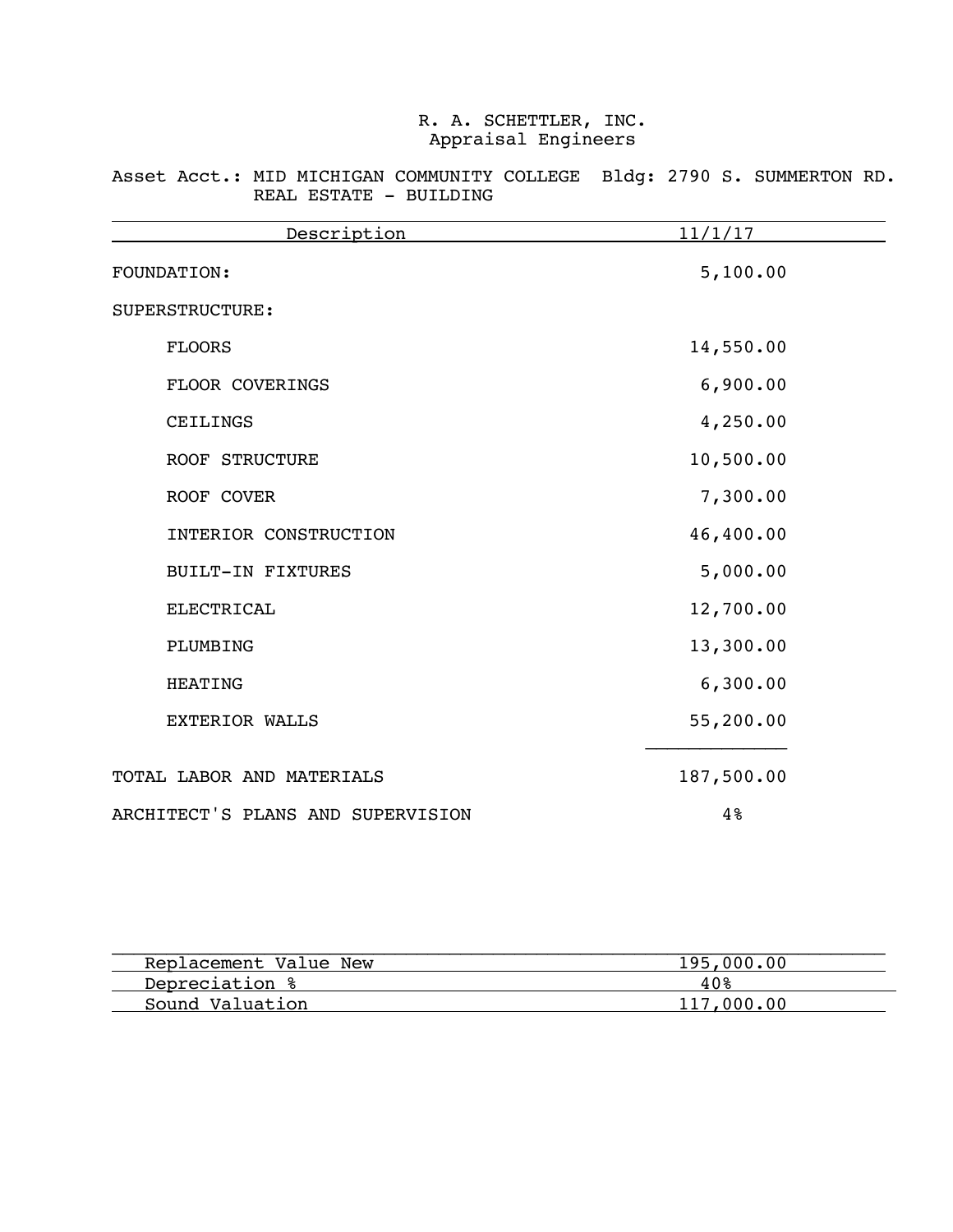REAL ESTATE - BUILDING MID MICHIGAN COMMUNITY COLLEGE

NAME OF BUILDING: 2790 S. SUMMERTON ROAD

KIND OF BUILDING: CLASS D

NO. OF STORIES: TWO, SPLIT LEVEL

OCCUPANCY: RESIDENTIAL

TOTAL SQUARE FEET = 1,695

FOUNDATION: CONCRETE

### SUPERSTRUCTURE:

FLOORS - CONCRETE ON GRADE, WOOD JOISTS, WOOD DECK

FLOOR COVERINGS - CARPET, VINYL

CEILINGS - GYPSUM BOARD PAINTED WITH INSULLATION

ROOF STRUCTURE - WOOD TRUSSES, WOOD DECK

ROOF COVER - ASPHALT SHINGLES, GUTTERS

INTERIOR CONSTRUCTION - FRAME PARTITIONS

BUILT-IN FIXTURES - KITCHEN CABINETS, BATHROOM VANITY

MECHANICAL EQUIPMENT:

 ELECTRICAL - AN APPROVED SYSTEM OF WIRING ALL IN CONDUIT, WITH NECESSARY WALL PLUGS AND SWITCH BOXES

 PLUMBING - AN APPROVED SYSTEM OF SANITARY FIXTURES CONSISTING OF: 2 - WATER CLOSETS 2 - LAVATORIES 1 - BATHTUB

1 - WATER HEATER

HEATING - FORCED AIR GAS FURNACE

EXTERIOR WALLS - WOOD STUD WALLS, ALUMINUM SIDING AND BRICK VENEER BUILT: 1974 QUALITY OF CONSTRUCTION: AVERAGE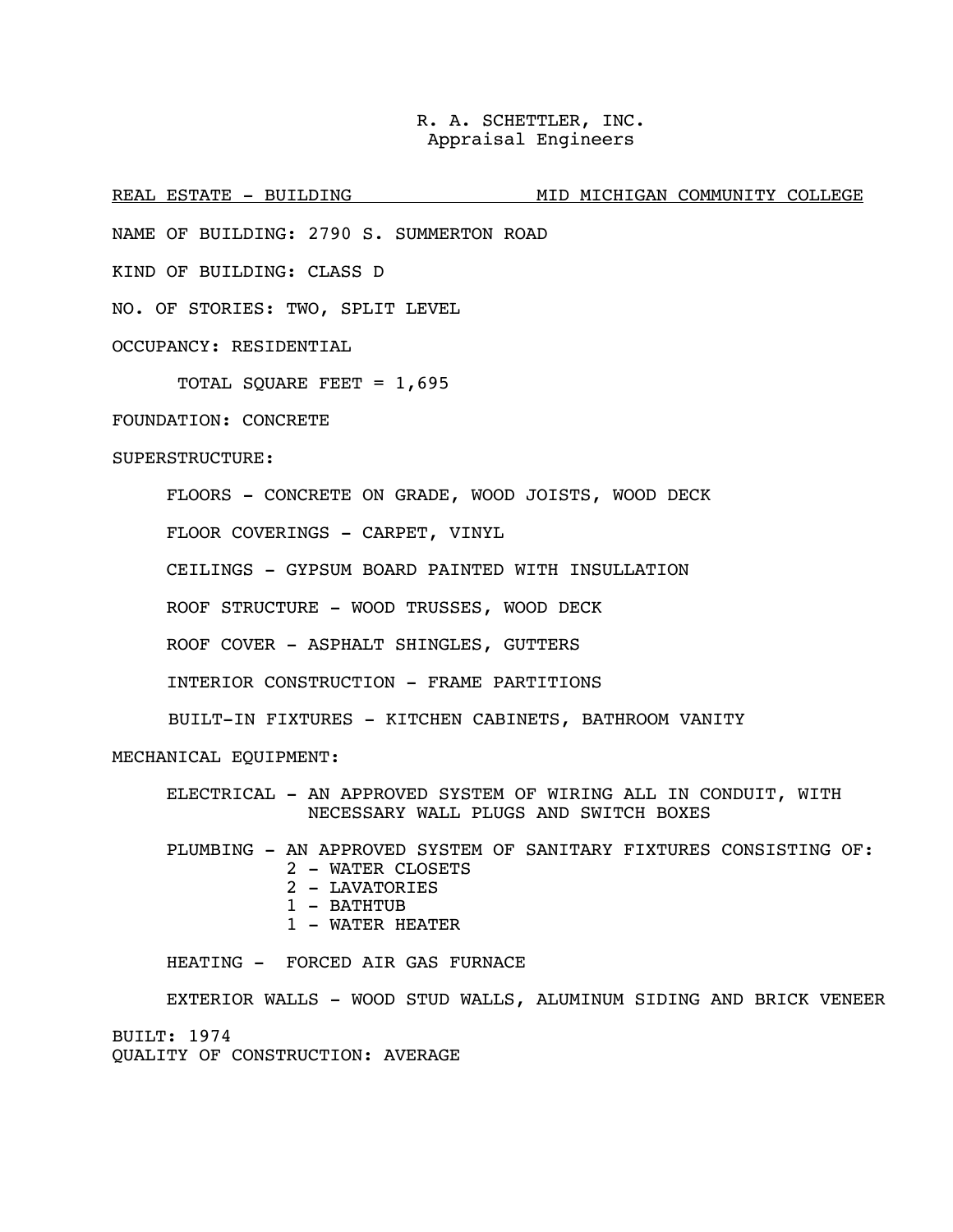R.A. Schettler, Inc.

24634 W. FIVE MILE RD. REDFORD, MI. 48239

Certified Appraisal Service

(248) 705-5801

Industrial - Commercial

Residential - Institutional

NOVEMBER 1, 2017

ASSOCIATED GROUP UNDERWRITERS, INC. 39111 W. SIX MILE ROAD LIVONIA, MICHIGAN 48152

TO WHOM IT MAY CONCERN:

AS REQUESTED BY THE MICHIGAN COMMUNITY COLLEGE RISK MANAGEMENT AUTHORITY, WE SUBMIT HEREWITH OUR CERTIFIED APPRAISAL OF LIBRARY HOLDINGS BELONGING TO MID MICHIGAN COMMUNITY COLLEGE, 1375 SOUTH CLARE AVENUE, HARRISON, MICHIGAN. THIS APPRAISAL INCLUDES MEDIA CENTER COLLECTIONS ONLY.

THIS APPRAISAL IS REPORTED IN A NUMBER OF CATEGORIES AND FURNISHES AN UNBIASED STATEMENT OF VALUES. VALUES STATED ARE REPLACEMENT VALUE NEW, WHICH ARE DEFINED AS THE COST THAT WOULD BE INCURRED IN ACQUIRING AN EQUALLY DESIRABLE SUBSTITUTE FOR PROPERTY, WHICH IS DETERMINED IN ACCORDANCE WITH MARKET PRICES PREVAILING AT THE DATE OF THIS APPRAISAL AND REPRESENTS THE COST TO REPLACE NEW, THE PROPERTY IN LIKE KIND.

IN THIS ANALYSIS, WE HAVE RELIED ON THE BOWKERS ANNUAL GUIDE TO PROVIDE AVERAGE UNIT PRICES FOR COMMUNITY COLLEGE LIBRARY COLLECTIONS. WE HAVE MET WITH YOUR MEDIA DIRECTOR OR OTHER STAFF TO DISCUSS THESE VALUES AND TO MAKE ADJUSTMENTS FOR ANY SPECIAL CIRCUMSTANCES OR COLLECTIONS.

WE HAVE NOT EXAMINED THE LEGAL TITLES OF PROPERTY. THEREFORE WE DO NOT ASSUME RESPONSIBILITY REGARDING THE OWNERSHIP OF PROPERTY IN THIS APPRAISAL.

VERY TRULY YOURS,

R.A. SCHETTLER, INC.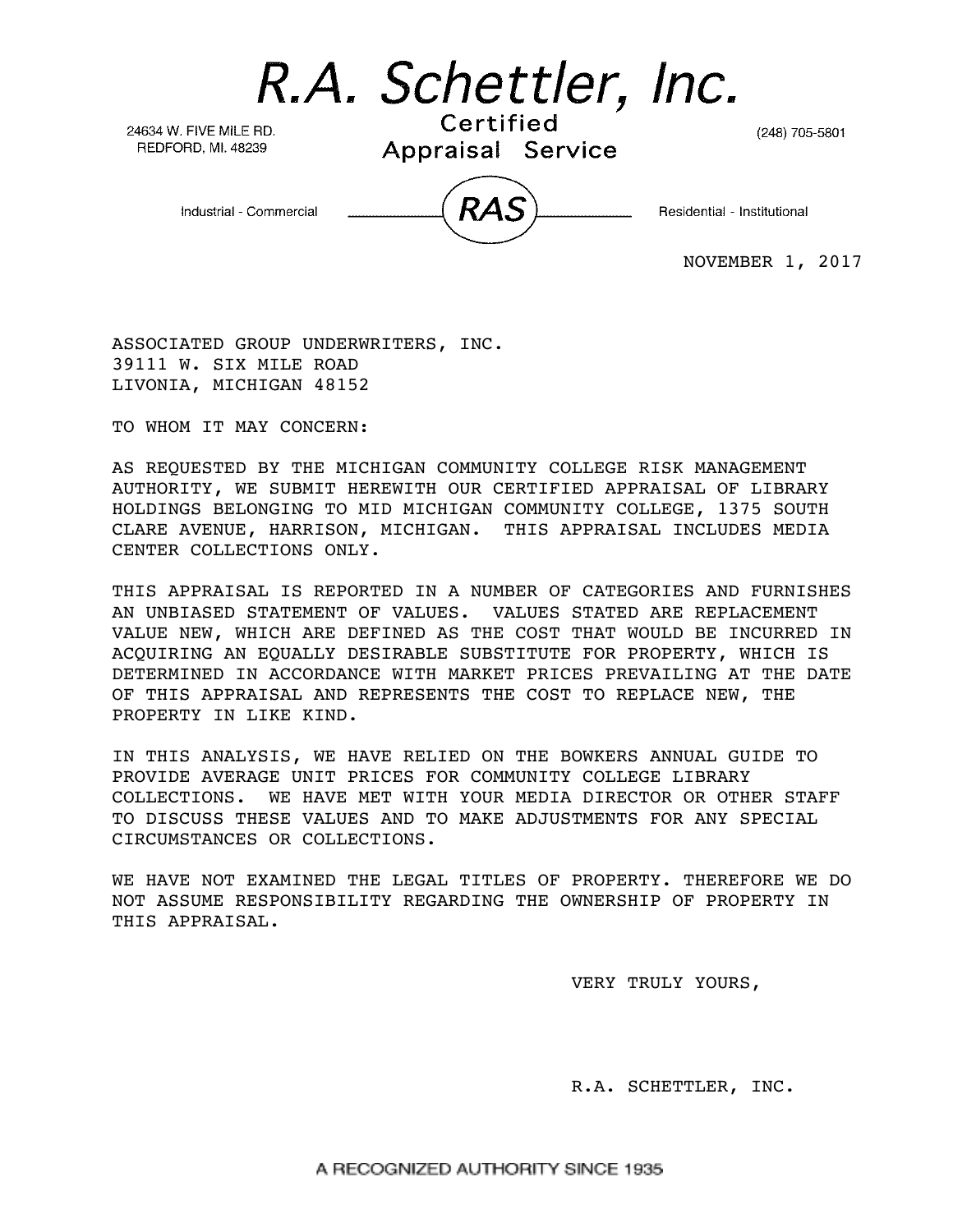R.A. Schettler, Inc.

24634 W. FIVE MILE RD. REDFORD, MI. 48239

Certified Appraisal Service

(248) 705-5801

Industrial - Commercial

Residential - Institutional

NOVEMBER 1, 2017

MID MICHIGAN COMMUNITY COLLEGE 1375 SOUTH CLARE AVENUE HARRISON, MICHIGAN 48625

TO WHOM IT MAY CONCERN:

AS REQUESTED BY THE MICHIGAN COMMUNITY COLLEGE RISK MANAGEMENT AUTHORITY, WE SUBMIT HEREWITH OUR CERTIFIED APPRAISAL OF LIBRARY HOLDINGS BELONGING TO MID MICHIGAN COMMUNITY COLLEGE, 1375 SOUTH CLARE AVENUE, HARRISON, MICHIGAN. THIS APPRAISAL INCLUDES MEDIA CENTER COLLECTIONS ONLY.

THIS APPRAISAL IS REPORTED IN A NUMBER OF CATEGORIES AND FURNISHES AN UNBIASED STATEMENT OF VALUES. VALUES STATED ARE REPLACEMENT VALUE NEW, WHICH ARE DEFINED AS THE COST THAT WOULD BE INCURRED IN ACQUIRING AN EQUALLY DESIRABLE SUBSTITUTE FOR PROPERTY, WHICH IS DETERMINED IN ACCORDANCE WITH MARKET PRICES PREVAILING AT THE DATE OF THIS APPRAISAL AND REPRESENTS THE COST TO REPLACE NEW, THE PROPERTY IN LIKE KIND.

IN THIS ANALYSIS, WE HAVE RELIED ON THE BOWKERS ANNUAL GUIDE TO PROVIDE AVERAGE UNIT PRICES FOR COMMUNITY COLLEGE LIBRARY COLLECTIONS. WE HAVE MET WITH YOUR MEDIA DIRECTOR OR OTHER STAFF TO DISCUSS THESE VALUES AND TO MAKE ADJUSTMENTS FOR ANY SPECIAL CIRCUMSTANCES OR COLLECTIONS.

WE HAVE NOT EXAMINED THE LEGAL TITLES OF PROPERTY. THEREFORE WE DO NOT ASSUME RESPONSIBILITY REGARDING THE OWNERSHIP OF PROPERTY IN THIS APPRAISAL.

VERY TRULY YOURS,

R.A. SCHETTLER, INC.

A RECOGNIZED AUTHORITY SINCE 1935